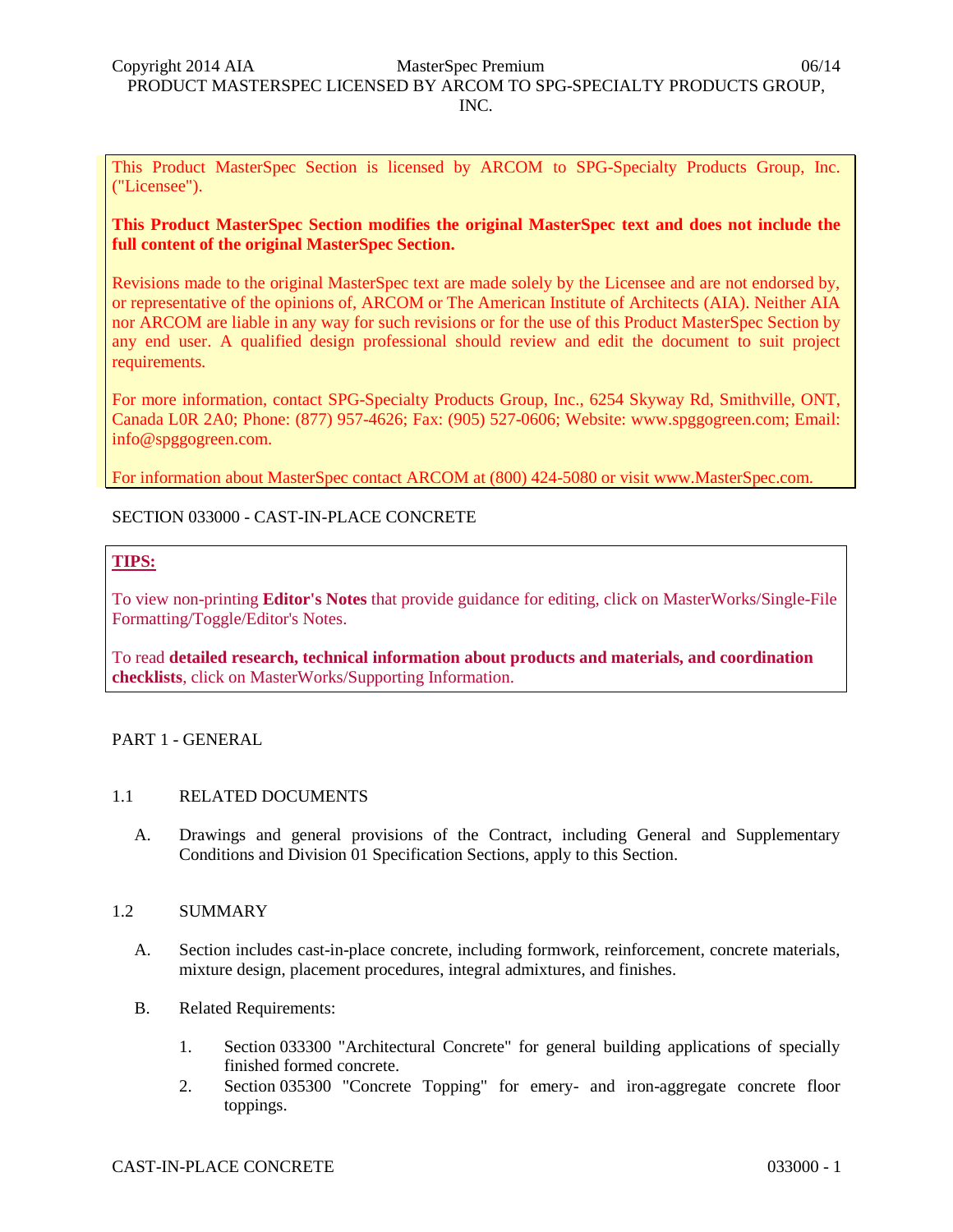- 3. Section 312000 "Earth Moving" for drainage fill under slabs-on-grade.
- 4. Section 321313 "Concrete Paving" for concrete pavement and walks.
- 5. Section 321316 "Decorative Concrete Paving" for decorative concrete pavement and walks.

# 1.3 DEFINITIONS

- A. Cementitious Materials: Portland cement alone or in combination with one or more of the following: blended hydraulic cement, fly ash, slag cement, other pozzolans, and silica fume; materials subject to compliance with requirements.
- B. Integral Waterproofing Admixtures (IWPA): Concrete admixture that reacts with the calcium hydroxide created by the Portland cement reaction with water and the free water in concrete to eliminate the route of water ingress making the concrete impermeable.
- C. Water Vapor Reducing Admixtures (WVRA): Concrete admixture that reacts with the calcium hydroxide created by the Portland cement reaction with water and the free water in concrete to eliminate the route of moisture migration and eliminate the free water chemically.
- D. W/C Ratio: The ratio by weight of water to cementitious materials.

### 1.4 PREINSTALLATION MEETINGS

- A. Preinstallation Conference: Conduct conference at [**Project site**] <**Insert location**>.
	- 1. Before submitting design mixtures, review concrete design mixture and examine procedures for ensuring quality of concrete materials. Require representatives of each entity directly concerned with cast-in-place concrete to attend, including the following:
		- a. Contractor's superintendent.
		- b. Independent testing agency responsible for concrete design mixtures.
		- c. Ready-mix concrete manufacturer.
		- d. Concrete Subcontractor.
		- e. Special concrete finish Subcontractor.
		- f. WVRA manufacturer.
	- 2. Review manufacturer's quality-control program

#### 1.5 ACTION SUBMITTALS

- A. Product Data: For each type of product.
- B. Sustainable Design Submittals:
	- 1. Product Data: For recycled content, indicating postconsumer and preconsumer recycled content and cost.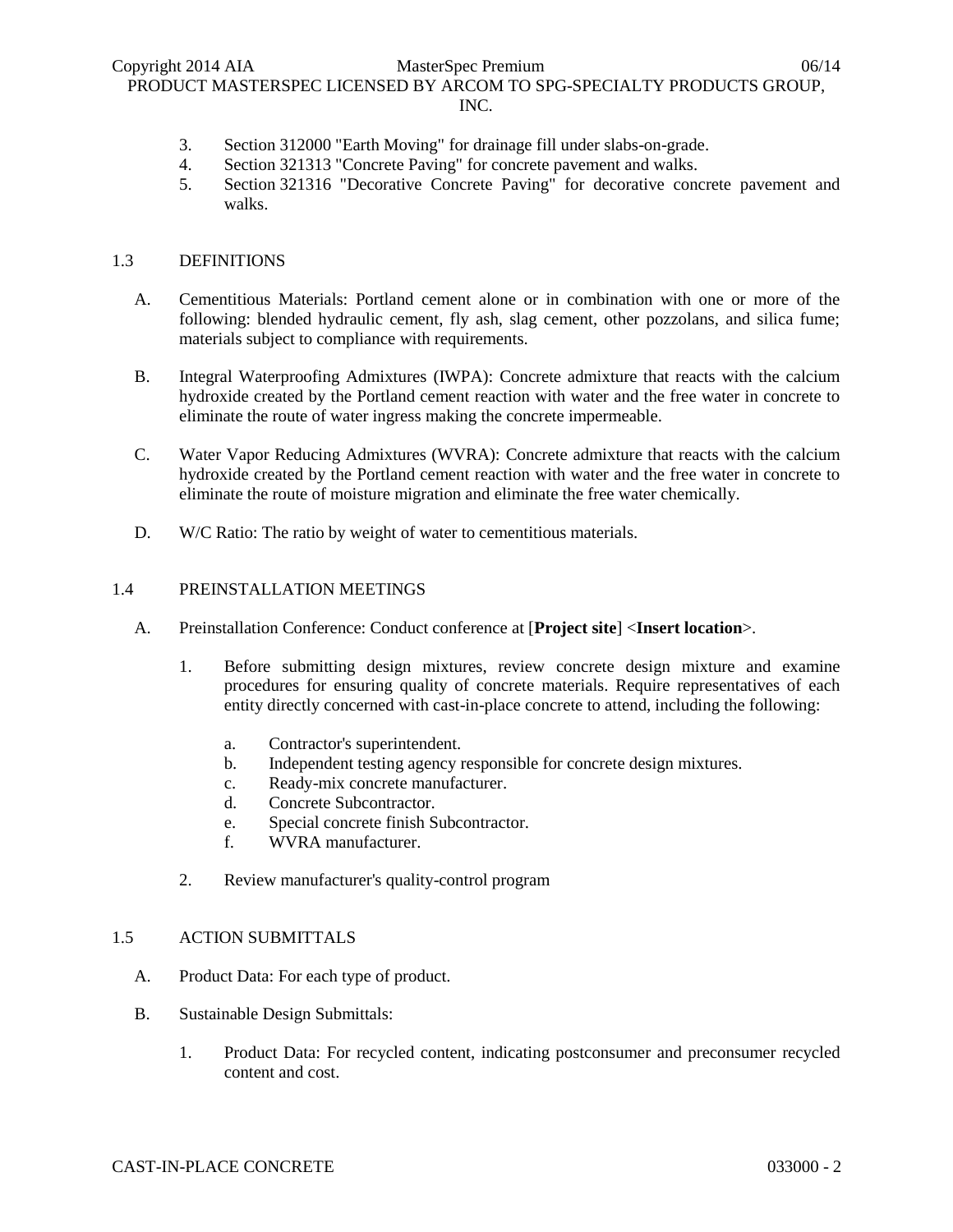- 2. Product Certificates: For materials manufactured within 100 miles (160 km) of Project, indicating location of material manufacturer and point of extraction, harvest, or recovery for each raw material. Include distance to Project and cost for each raw material.
- 3. Laboratory Test Reports: For [**liquid floor treatments**] [**and**] [**curing and sealing compounds**], indicating compliance with requirements for low-emitting materials.
- C. Design Mixtures: For each concrete mixture. Submit alternate design mixtures when characteristics of materials, Project conditions, weather, test results, or other circumstances warrant adjustments.
	- 1. Indicate amounts of mixing water to be withheld for later addition at Project site.
	- 2. Design mixture containing a WVRA must be approved in writing by WVRA manufacturer.
- D. Steel Reinforcement Shop Drawings: Placing Drawings that detail fabrication, bending, and placement. Include bar sizes, lengths, material, grade, bar schedules, stirrup spacing, bent bar diagrams, bar arrangement, splices and laps, mechanical connections, tie spacing, hoop spacing, and supports for concrete reinforcement.
- E. Construction Joint Layout: Indicate proposed construction joints required to construct the structure.
	- 1. Location of construction joints is subject to approval of Architect.
- F. Samples: For [**waterstops**] [**vapor retarder**] <**Insert products**>.

# 1.6 INFORMATIONAL SUBMITTALS

- A. Qualification Data: For [**Installer**] [**manufacturer**] [**testing agency**].
- B. Welding certificates.
- C. Material Certificates: For each of the following, signed by manufacturers:
	- 1. Cementitious materials.
	- 2. Admixtures.
	- 3. Form materials and form-release agents.
	- 4. Steel reinforcement and accessories.
	- 5. Fiber reinforcement.
	- 6. Waterstops.
	- 7. Curing compounds.
	- 8. Floor and slab treatments.
	- 9. Bonding agents.
	- 10. Adhesives.
	- 11. Vapor retarders.
	- 12. Semirigid joint filler.
	- 13. Joint-filler strips.
	- 14. Repair materials.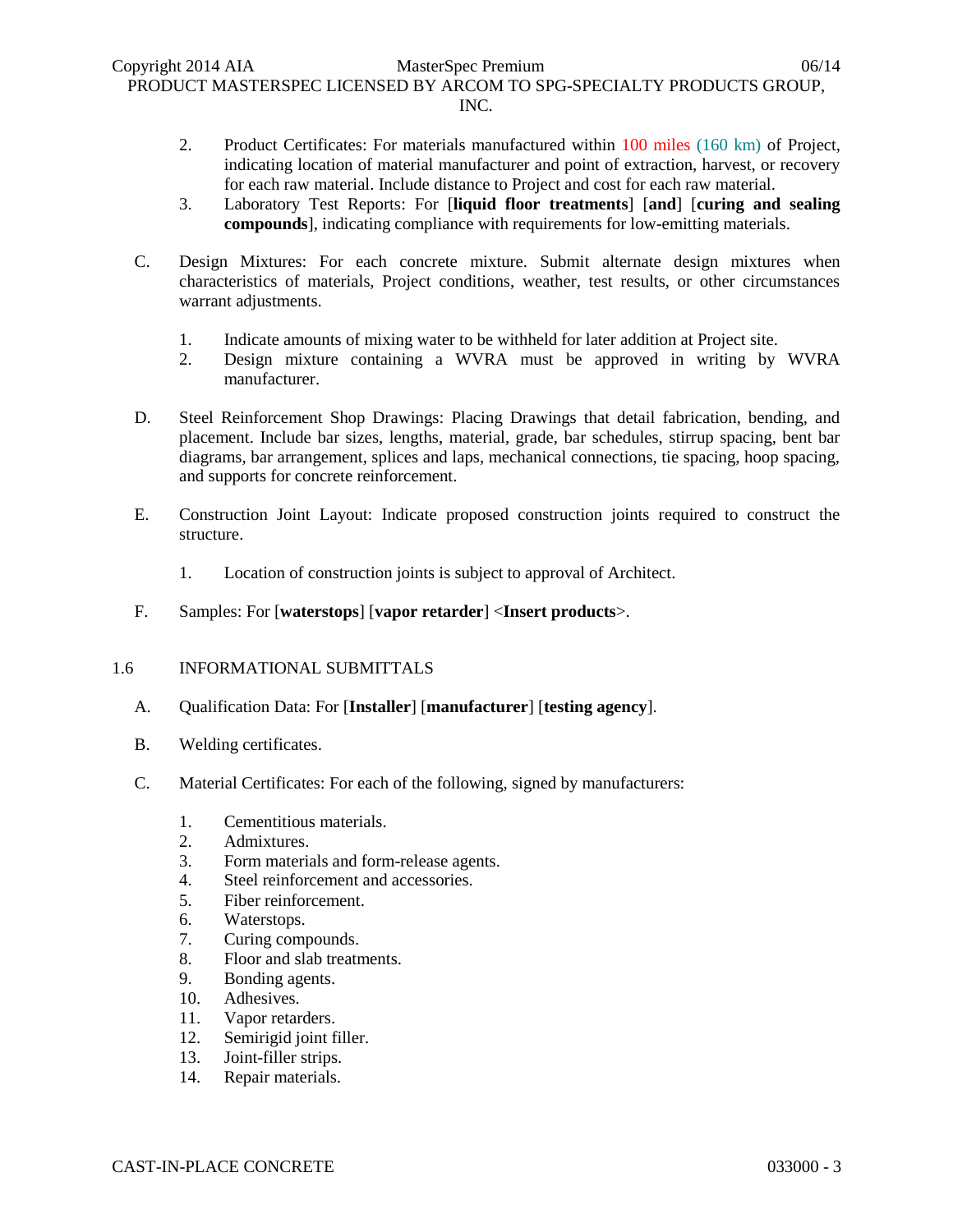- D. Material Test Reports: For the following, from a qualified testing agency:
	- 1. Aggregates[**: Include service record data indicating absence of deleterious expansion of concrete due to alkali aggregate reactivity**].
- E. Formwork Shop Drawings: Prepared by or under the supervision of a qualified professional engineer, detailing fabrication, assembly, and support of formwork.
	- 1. Shoring and Reshoring: Indicate proposed schedule and sequence of stripping formwork, shoring removal, and reshoring installation and removal.
- F. Floor surface flatness and levelness measurements indicating compliance with specified tolerances.
- G. Field quality-control reports.
- H. Minutes of preinstallation conference.

# 1.7 QUALITY ASSURANCE

- A. Installer Qualifications:
	- 1. A qualified installer who employs on Project personnel qualified as ACI-certified Flatwork Technician and Finisher and a supervisor who is an ACI-certified Concrete Flatwork Technician and is WVRA manufacturer certified.
- B. Manufacturer Qualifications: A firm experienced in manufacturing ready-mixed concrete products and that complies with ASTM C 94/C 94M requirements for production facilities and equipment.
	- 1. Ready mix concrete provider to be WVRA manufacturer certified.
	- 2. Manufacturer certified according to NRMCA's "Certification of Ready Mix Concrete Production Facilities."
- C. Testing Agency Qualifications: An independent agency,[ **acceptable to authorities having jurisdiction,** qualified according to ASTM C 1077 and ASTM E 329 for testing indicated.
	- 1. Personnel conducting field tests shall be qualified as ACI Concrete Field Testing Technician, Grade 1, according to ACI CP-1 or an equivalent certification program.
	- 2. Personnel performing laboratory tests shall be ACI-certified Concrete Strength Testing Technician and Concrete Laboratory Testing Technician, Grade I. Testing agency laboratory supervisor shall be an ACI-certified Concrete Laboratory Testing Technician, Grade II.
- D. Welding Qualifications: Qualify procedures and personnel according to AWS D1.4/D 1.4M.
- E. Certifications: WVRA manufacturer must certify in writing that the WVRA product being used is less than 90 days old.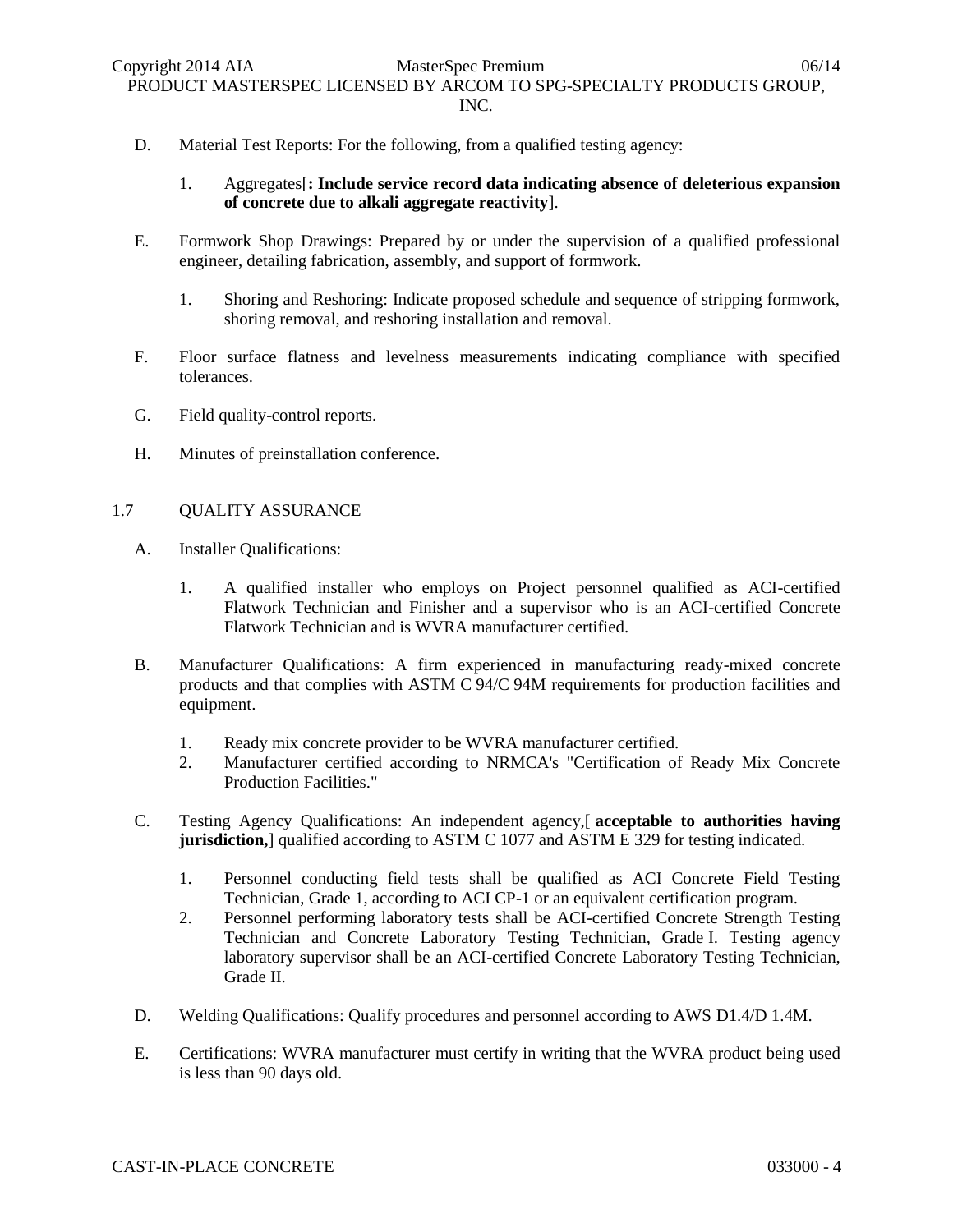- F. Mockups: Cast concrete [**slab-on-grade**] [**and**] [**formed-surface**] panels to demonstrate typical joints, surface finish, texture, tolerances, floor treatments, and standard of workmanship.
	- 1. Build panel approximately [**200 sq. ft. (18.6 sq. m) for slab-on-grade**] [**and**] [**100 sq. ft. (9.3 sq. m) for formed surface**] <**Insert area**> in the location indicated or, if not indicated, as directed by Architect.
	- 2. Subject to compliance with requirements, approved mockups may become part of the completed Work if undisturbed at time of Substantial Completion.
	- 3. Cylinder Testing: Testing agency or WVRA manufacturer to obtain concrete cylinder from mockup and test at testing agency specified by WVRA manufacturer according to ASTM D 5084. Cost of test shall be borne by WVRA manufacturer.

# 1.8 PRECONSTRUCTION TESTING

A. Preconstruction Testing Service: Engage a qualified testing agency to perform preconstruction testing on concrete mixtures.

# 1.9 DELIVERY, STORAGE, AND HANDLING

- A. Steel Reinforcement: Deliver, store, and handle steel reinforcement to prevent bending and damage.[ **Avoid damaging coatings on steel reinforcement.**]
- B. Waterstops: Store waterstops under cover to protect from moisture, sunlight, dirt, oil, and other contaminants.

# 1.10 FIELD CONDITIONS

- A. Cold-Weather Placement: Comply with ACI 306.1 and as follows. Protect concrete work from physical damage or reduced strength that could be caused by frost, freezing actions, or low temperatures.
	- 1. When average high and low temperature is expected to fall below 40 deg F  $(4.4 \deg C)$ for three successive days, maintain delivered concrete mixture temperature within the temperature range required by ACI 301 (ACI 301M).
	- 2. Do not use frozen materials or materials containing ice or snow. Do not place concrete on frozen subgrade or on subgrade containing frozen materials.
	- 3. Do not use calcium chloride, salt, or other materials containing antifreeze agents or chemical accelerators unless otherwise specified and approved in mixture designs.
- B. Hot-Weather Placement: Comply with ACI 301 (ACI 301M) and as follows:
	- 1. Maintain concrete temperature below 90 deg F (32 deg C) at time of placement. Chilled mixing water or chopped ice may be used to control temperature, provided water equivalent of ice is calculated to total amount of mixing water. Using liquid nitrogen to cool concrete is Contractor's option.
	- 2. Fog-spray forms, steel reinforcement, and subgrade just before placing concrete. Keep subgrade uniformly moist without standing water, soft spots, or dry areas.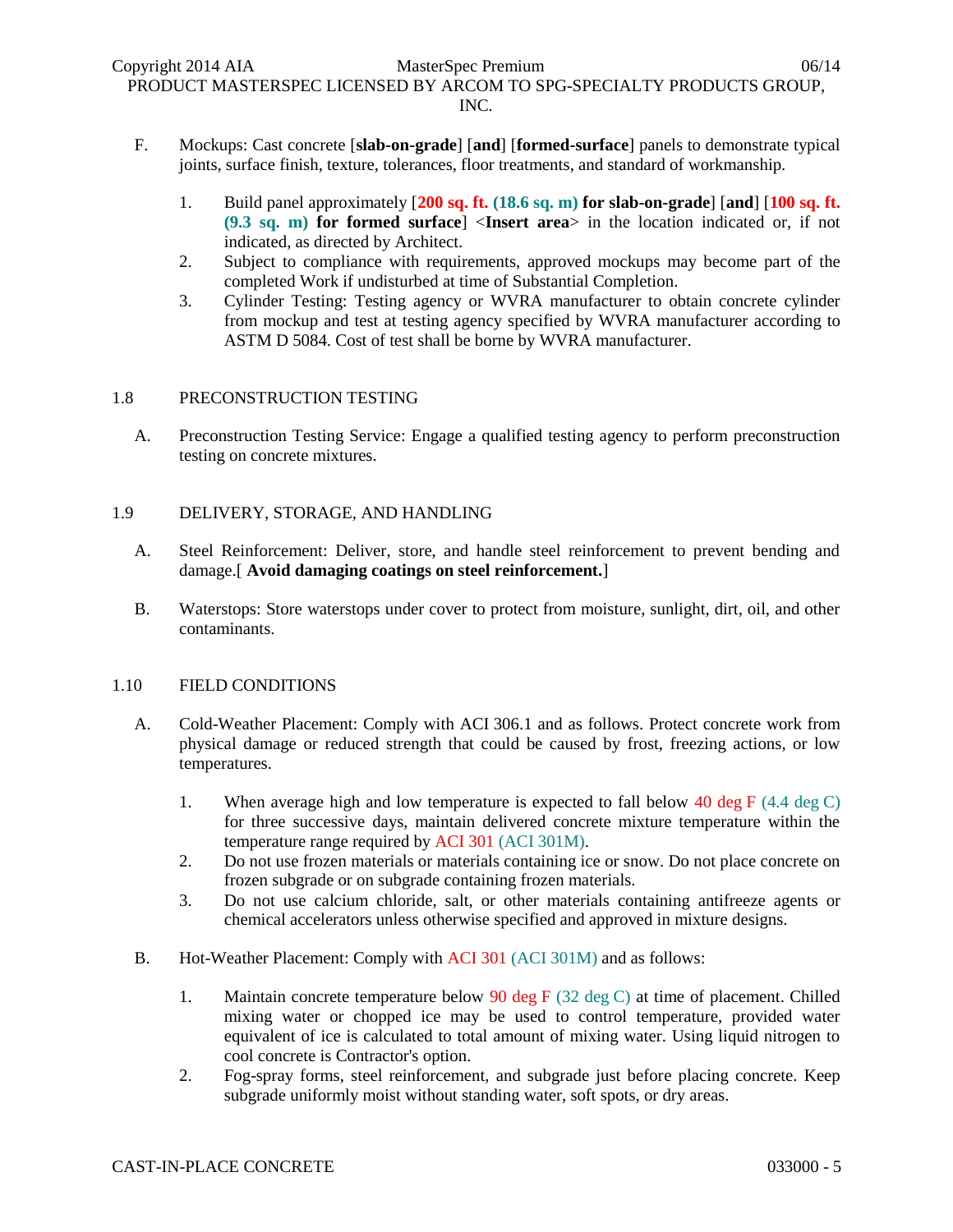### 1.11 WARRANTY

- A. Manufacturer's Warranty: WVRA admixture manufacturer agrees to repair, replace or re-apply damaged floor covering or adhesive, surface treatment, coating or paint materials that fail within specified warranty period.
	- 1. Failures include, but are not limited to, proven claims made on any floor covering or adhesive, surface treatment, coating or paint that sustains damage due to moisture vapor migration or alkali efflorescence attack, which had migrated through concrete, and includes blistering, peeling, leakage, seepage, or absorption of moisture, petroleum, sulfides, or acids.
	- 2. Warranty does not apply to, or cover, the following:
		- a. Water vapor migration moving laterally under a floor covering originating from external sources such as drains or broken pipes.
		- b. Structural cracks or damage or conditions caused by neglect, abuse, acts of God or nature; other materials and/or conditions resulting from inferior application or workmanship or design, whether intentional or not; or situations beyond its control.
		- c. Liquidated, incidental and/or consequential damages or for contribution or indemnity.
	- 3. Material Warranty Period: 10 years from date of Substantial Completion.
- B. Third-Party Labor and Material Insurance: Liability insurance purchased by WVRA manufacturer (the first party) from a legitimate insurer (the second party) for protection against the claims of end-user and all stakeholders in Project (the third) party.
	- 1. Coverage Amount: [**10**] <**Insert number**> million dollars U.S.

# PART 2 - PRODUCTS

# 2.1 CONCRETE, GENERAL

- A. ACI Publications: Comply with the following unless modified by requirements in the Contract Documents:
	- 1. ACI 301 (ACI 301M).
	- 2. ACI 117 (ACI 117M).

# 2.2 FORM-FACING MATERIALS

- A. Smooth-Formed Finished Concrete: Form-facing panels that provide continuous, true, and smooth concrete surfaces. Furnish in largest practicable sizes to minimize number of joints.
	- 1. Plywood, metal, or other approved panel materials.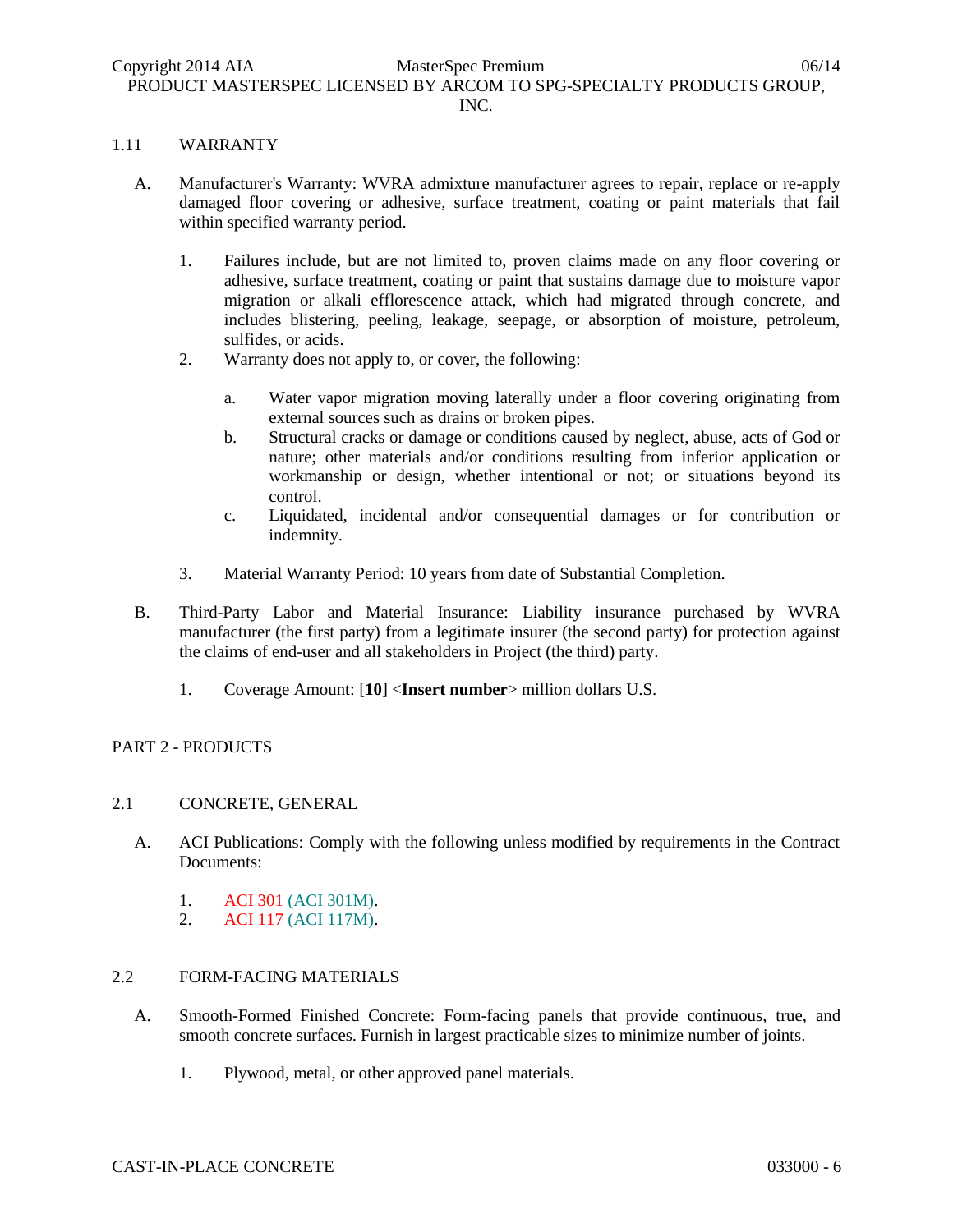- 2. Exterior-grade plywood panels, suitable for concrete forms, complying with DOC PS 1, and as follows:
	- a. High-density overlay, Class 1 or better.
	- b. Medium-density overlay, Class 1 or better; mill-release agent treated and edge sealed.
	- c. Structural 1, B-B or better; mill oiled and edge sealed.
	- d. B-B (Concrete Form), Class 1 or better; mill oiled and edge sealed.
- 3. Overlaid Finnish birch plywood.
- B. Rough-Formed Finished Concrete: Plywood, lumber, metal, or another approved material. Provide lumber dressed on at least two edges and one side for tight fit.
- C. Forms for Cylindrical Columns, Pedestals, and Supports: Metal, glass-fiber-reinforced plastic, paper, or fiber tubes that produce surfaces with gradual or abrupt irregularities not exceeding specified formwork surface class. Provide units with sufficient wall thickness to resist plastic concrete loads without detrimental deformation.
- D. Pan-Type Forms: Glass-fiber-reinforced plastic or formed steel, stiffened to resist plastic concrete loads without detrimental deformation.
- E. Void Forms: Biodegradable paper surface, treated for moisture resistance, structurally sufficient to support weight of plastic concrete and other superimposed loads.
- F. Chamfer Strips: Wood, metal, PVC, or rubber strips, 3/4 by 3/4 inch (19 by 19 mm), minimum.
- G. Rustication Strips: Wood, metal, PVC, or rubber strips, kerfed for ease of form removal.
- H. Form-Release Agent: Commercially formulated form-release agent that does not bond with, stain, or adversely affect concrete surfaces and does not impair subsequent treatments of concrete surfaces.
	- 1. Formulate form-release agent with rust inhibitor for steel form-facing materials.
- I. Form Ties: Factory-fabricated, removable or snap-off glass-fiber-reinforced plastic or metal form ties designed to resist lateral pressure of fresh concrete on forms and to prevent spalling of concrete on removal.
	- 1. Furnish units that leave no corrodible metal closer than 1 inch (25 mm) to the plane of exposed concrete surface.
	- 2. Furnish ties that, when removed, leave holes no larger than 1 inch (25 mm) in diameter in concrete surface.
	- 3. Furnish ties with integral water-barrier plates to walls indicated to receive dampproofing or waterproofing.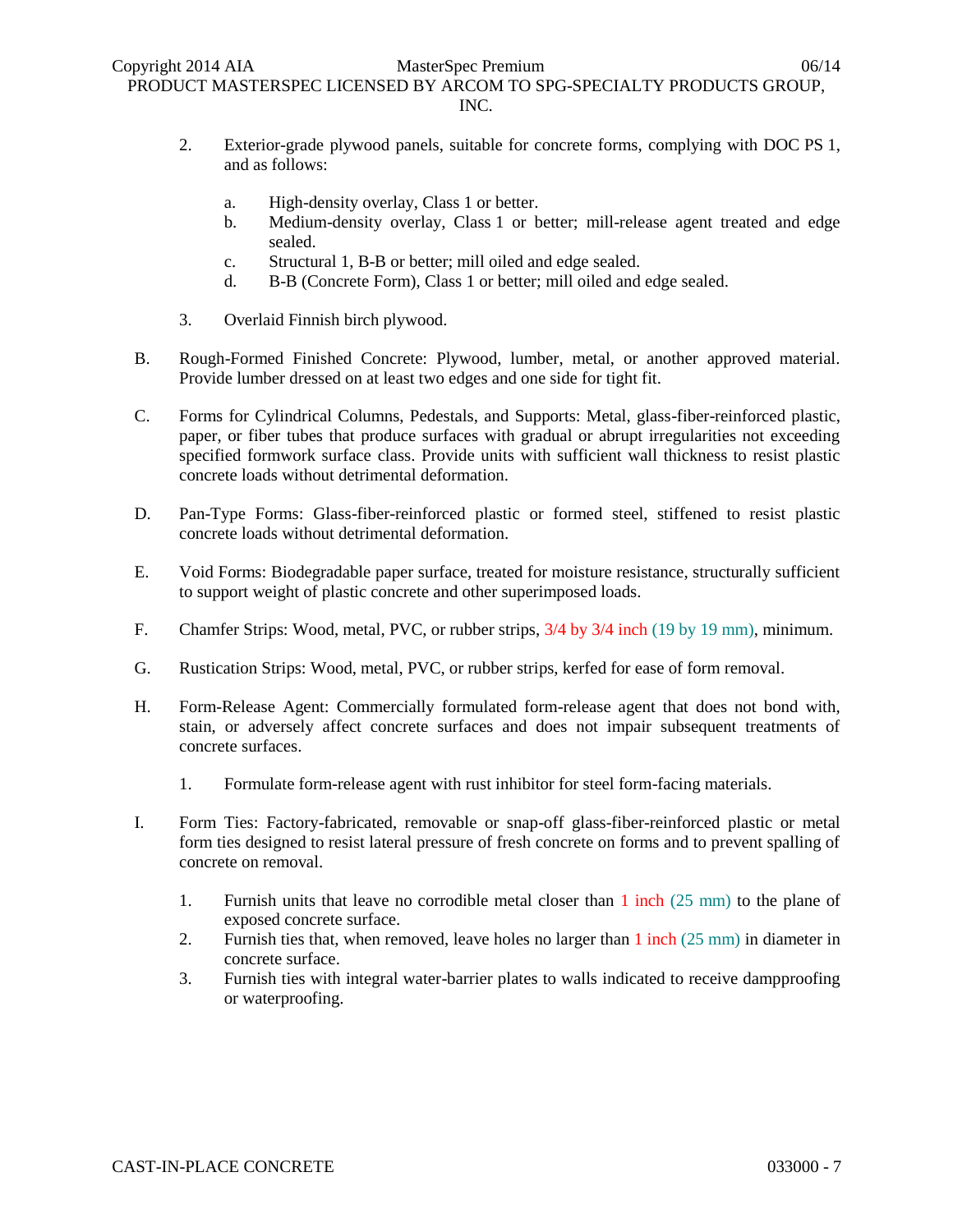#### 2.3 STEEL REINFORCEMENT

- A. Recycled Content of Steel Products: Postconsumer recycled content plus one-half of preconsumer recycled content not less than [**25**] [**60**] <**Insert value**> percent.
- B. Reinforcing Bars: ASTM A 615/A 615M, Grade 60 (Grade 420), deformed.
- C. Low-Alloy-Steel Reinforcing Bars: ASTM A 706/A 706M, deformed.
- D. Galvanized Reinforcing Bars: [**ASTM A 615/A 615M, Grade 60 (Grade 420)**] [**ASTM A 706/A 706M**], deformed bars, ASTM A 767/A 767M, [**Class I**] [**Class II**] zinc coated after fabrication and bending.
- E. Epoxy-Coated Reinforcing Bars: [**ASTM A 615/A 615M, Grade 60 (Grade 420)**] [**ASTM A 706/A 706M**], deformed bars, [**ASTM A 775/A 775M**] [**or**] [**ASTM A 934/A 934M**], epoxy coated, with less than 2 percent damaged coating in each 12 inch (300-mm) bar length.
- F. Stainless-Steel Reinforcing Bars: ASTM A 955/A 955M, Grade 60 (Grade 420), [**Type 304**] [**Type 316L**], deformed.
- G. Steel Bar Mats: ASTM A 184/A 184M, fabricated from [**ASTM A 615/A 615M, Grade 60 (Grade 420)**] [**ASTM A 706/A 706M**], deformed bars, assembled with clips.
- H. Plain-Steel Wire: ASTM A 1064/A 1064M, [**as drawn**] [**galvanized**].
- I. Deformed-Steel Wire: ASTM A 1064/A 1064M.
- J. Epoxy-Coated Wire: ASTM A 884/A 884M, Class A, Type 1 coated, [**as-drawn, plain**] [**deformed**]-steel wire, with less than 2 percent damaged coating in each 12-inch (300-mm) wire length.
- K. Plain-Steel Welded-Wire Reinforcement: ASTM A 1064/A 1064M, plain, fabricated from asdrawn steel wire into flat sheets.
- L. Deformed-Steel Welded-Wire Reinforcement: ASTM A 1064/A 1064M, flat sheet.
- M. Galvanized-Steel Welded-Wire Reinforcement: ASTM A 1064/A 1064M, plain, fabricated from galvanized-steel wire into flat sheets.
- N. Epoxy-Coated Welded-Wire Reinforcement: ASTM A 884/A 884M, Class A coated, Type 1, [**plain**] [**deformed**] steel.

# 2.4 REINFORCEMENT ACCESSORIES

A. Joint Dowel Bars: ASTM A 615/A 615M, Grade 60 (Grade 420), plain-steel bars, cut true to length with ends square and free of burrs.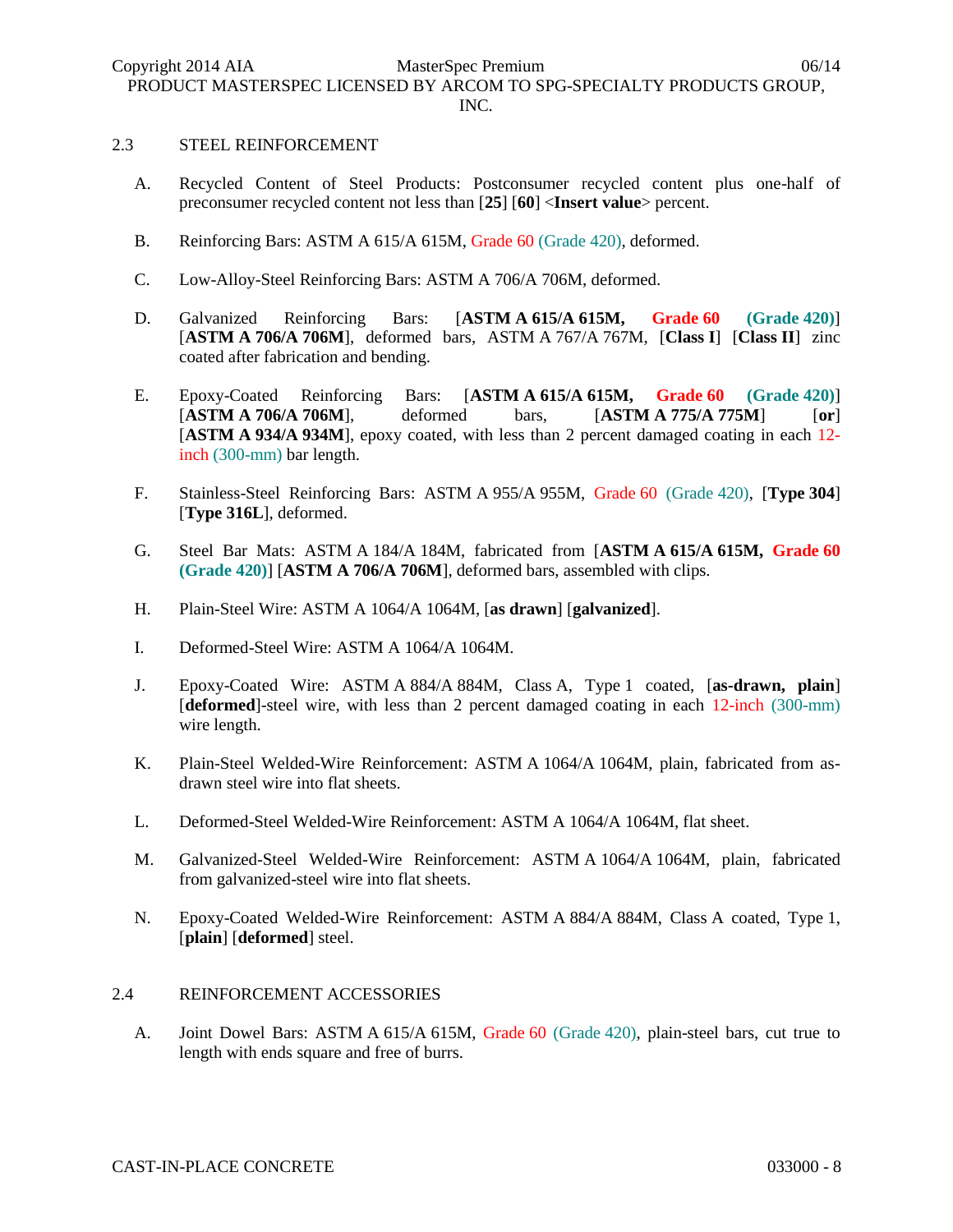- B. Epoxy-Coated Joint Dowel Bars: ASTM A 615/A 615M, Grade 60 (Grade 420), plain-steel bars, ASTM A 775/A 775M epoxy coated.
- C. Epoxy Repair Coating: Liquid, two-part, epoxy repair coating; compatible with epoxy coating on reinforcement and complying with ASTM A 775/A 775M.
- D. Zinc Repair Material: ASTM A 780/A 780M.
- E. Bar Supports: Bolsters, chairs, spacers, and other devices for spacing, supporting, and fastening reinforcing bars and welded-wire reinforcement in place. Manufacture bar supports from steel wire, plastic, or precast concrete according to CRSI's "Manual of Standard Practice," of greater compressive strength than concrete and as follows:
	- 1. For concrete surfaces exposed to view, where legs of wire bar supports contact forms, use CRSI Class 1 plastic-protected steel wire or CRSI Class 2 stainless-steel bar supports.
	- 2. For epoxy-coated reinforcement, use epoxy-coated or other dielectric-polymer-coated wire bar supports.
	- 3. For zinc-coated reinforcement, use galvanized wire or dielectric-polymer-coated wire bar supports.

# 2.5 CONCRETE MATERIALS

- A. Regional Materials: Concrete shall be manufactured within 100 miles (160 km) of Project site from aggregates[ **and cementitious materials**] that have been extracted, harvested, or recovered, as well as manufactured, within 100 miles (160 km) of Project site.
- B. Source Limitations: Obtain each type or class of cementitious material of the same brand from the same manufacturer's plant, obtain aggregate from single source, and obtain admixtures from single source from single manufacturer.
- C. Cementitious Materials:
	- 1. Portland Cement: ASTM C 150/C 150M, [**Type I**] [**Type II**] [**Type I/II**] [**Type III**] [**Type V**], [**gray**] [**white**].
	- 2. Fly Ash: ASTM C 618, [**Class F**] [**Class F or C**].
	- 3. Slag Cement: ASTM C 989/C 989M, Grade 100 or 120.
	- 4. Blended Hydraulic Cement: ASTM C 595/C 595M, [**Type IS, portland blast-furnace slag**] [**Type IP, portland-pozzolan**] [**Type IL, portland-limestone**] [**Type IT, ternary blended**] cement.
	- 5. Silica Fume: ASTM C 1240, amorphous silica.
- D. Normal-Weight Aggregates: ASTM C 33/C 33M, [**Class 3S**] [**Class 3M**] [**Class 1N**] <**Insert class**> coarse aggregate or better, graded. Provide aggregates from a single source[ **with documented service record data of at least 10 years' satisfactory service in similar applications and service conditions using similar aggregates and cementitious materials**].
	- 1. Maximum Coarse-Aggregate Size: [**1-1/2 inches (38 mm)**] [**1 inch (25 mm)**] [**3/4 inch (19 mm)**] <**Insert dimension**> nominal.
	- 2. Fine Aggregate: Free of materials with deleterious reactivity to alkali in cement.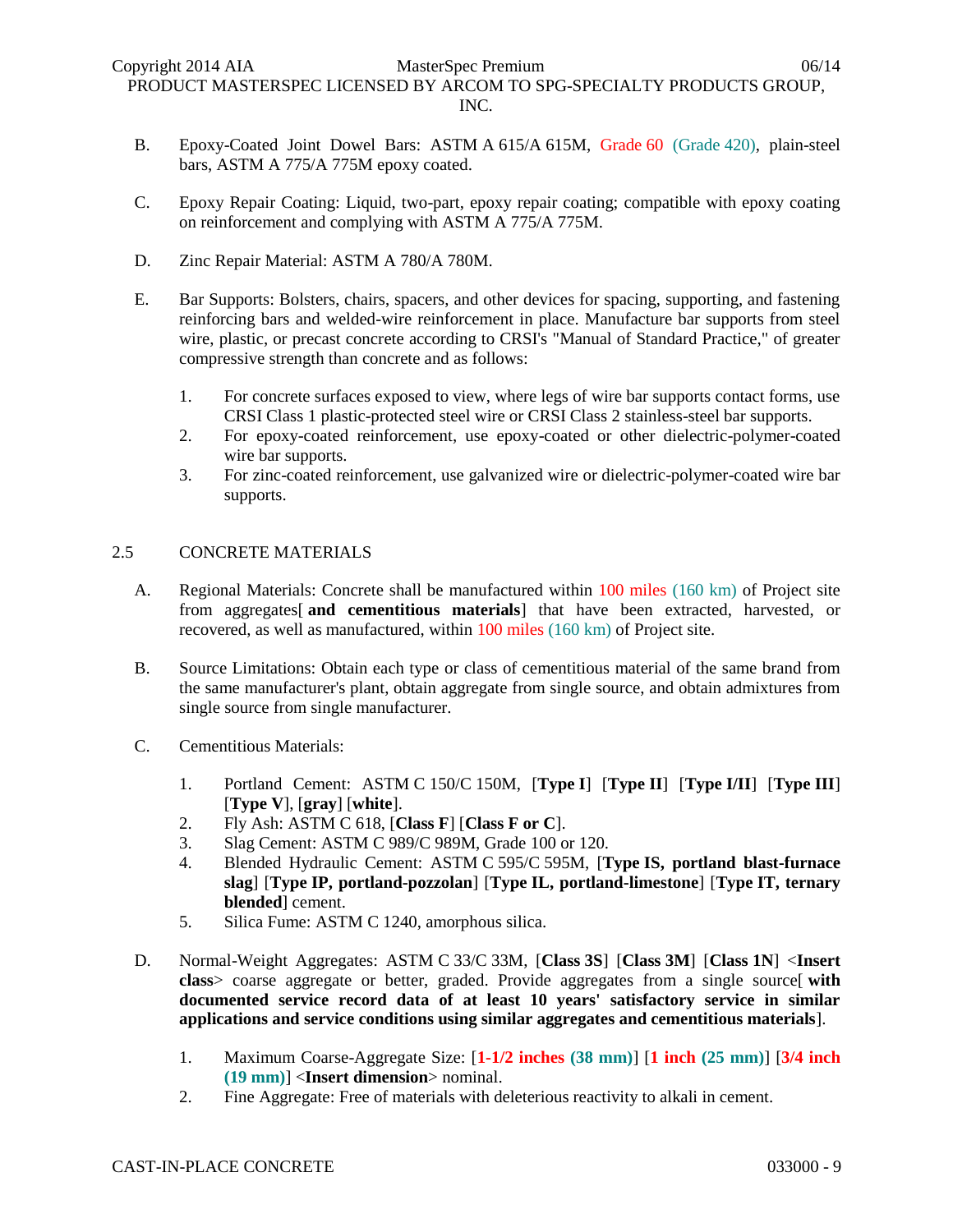- E. Lightweight Aggregate: ASTM C 330/C 330M, [**1-inch (25-mm)**] [**3/4-inch (19-mm)**] [**1/2 inch (13-mm)**] [**3/8-inch (10-mm)**] nominal maximum aggregate size.
- F. Air-Entraining Admixture: ASTM C 260/C 260M.
- G. Chemical Admixtures: Certified by manufacturer to be compatible with other admixtures and that do not contribute water-soluble chloride ions exceeding those permitted in hardened concrete. Do not use calcium chloride or admixtures containing calcium chloride.
	- 1. Water-Reducing Admixture: ASTM C 494/C 494M, Type A.
	- 2. Retarding Admixture: ASTM C 494/C 494M, Type B.
	- 3. Water-Reducing and Retarding Admixture: ASTM C 494/C 494M, Type D.
	- 4. High-Range, Water-Reducing Admixture: ASTM C 494/C 494M, Type F.
	- 5. High-Range, Water-Reducing and Retarding Admixture: ASTM C 494/C 494M, Type G.
	- 6. Plasticizing and Retarding Admixture: ASTM C 1017/C 1017M, Type II.
	- 7. WVRA: ASTM C 494/C 494M, Type S
- H. Set-Accelerating Corrosion-Inhibiting Admixture: Commercially formulated, anodic inhibitor or mixed cathodic and anodic inhibitor; capable of forming a protective barrier and minimizing chloride reactions with steel reinforcement in concrete and complying with ASTM C 494/C 494M, Type C.
	- 1. Manufacturers: Subject to compliance with requirements, provide products by one of the following:
		- a. BASF Corporation; Construction Systems.
		- b. Euclid Chemical Company (The); an RPM company.
		- c. GCP Applied Technologies Inc. (formerly Grace Construction Products).
		- d. Sika Corporation.
		- e. <**Insert manufacturer's name**>.
- I. Non-Set-Accelerating Corrosion-Inhibiting Admixture: Commercially formulated, non-setaccelerating, anodic inhibitor or mixed cathodic and anodic inhibitor; capable of forming a protective barrier and minimizing chloride reactions with steel reinforcement in concrete.
	- 1. Basis-of-Design Product: Subject to compliance with requirements, provide SPG-Specialty Products Group, Inc.; Vapor Lock or comparable product by one of the following:
		- a. BASF Corporation; Construction Systems.
		- b. Cortec Corporation.
		- c. GCP Applied Technologies Inc. (formerly Grace Construction Products).
		- d. Sika Corporation.
		- e. <**Insert manufacturer's name**>.
- J. Color Pigment: ASTM C 979/C 979M, synthetic mineral-oxide pigments or colored waterreducing admixtures; color stable,[ **free of carbon black,**] nonfading, and resistant to lime and other alkalis.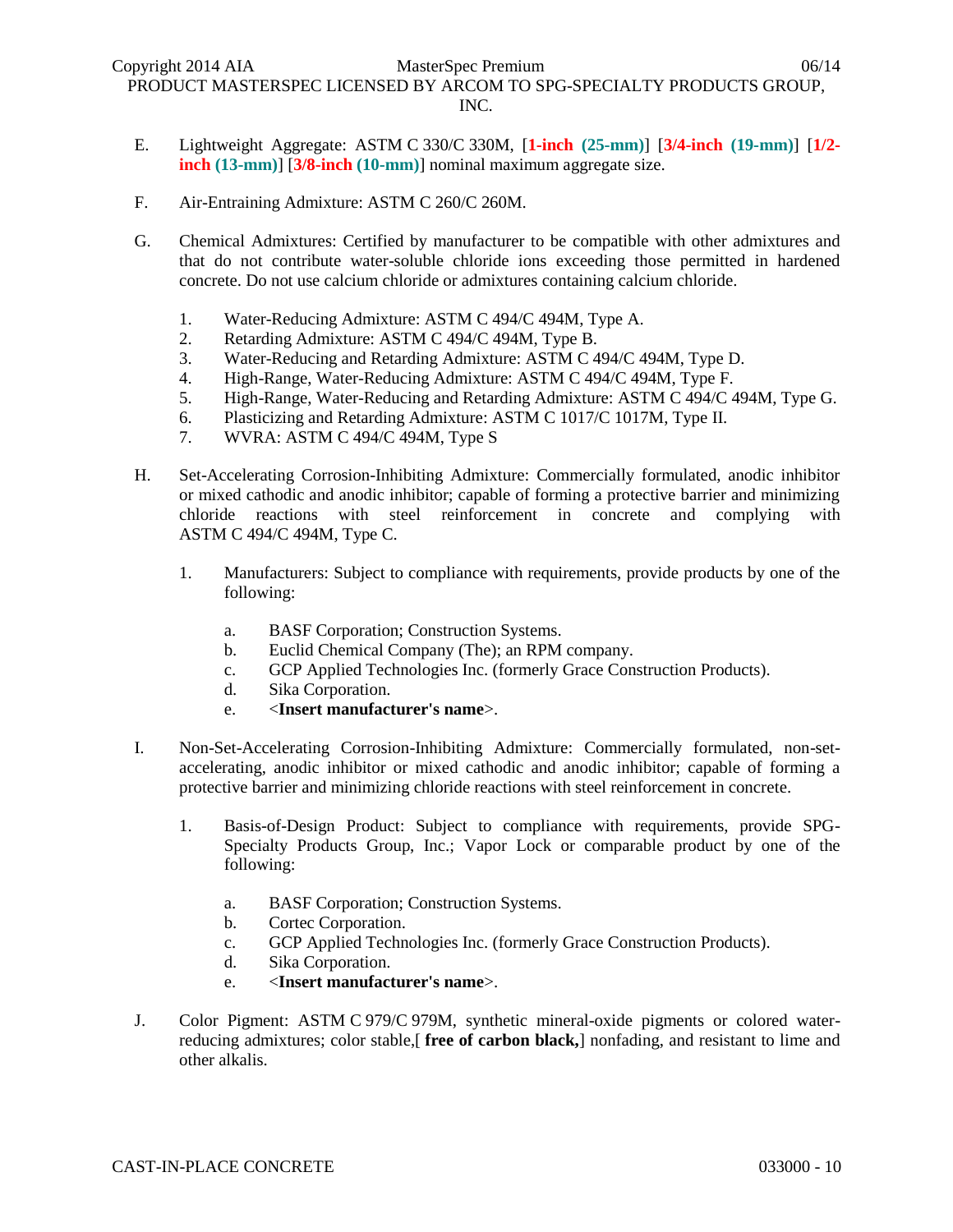- 1. Manufacturers: Subject to compliance with requirements, provide products by one of the following:
	- a. Alabama Pigments Company, LLC.
	- b. BASF Corporation; Construction Systems.
	- c. Bon Tool Co.
	- d. Brickform; a division of Solomon Colors.
	- e. Butterfield Color.
	- f. Davis Colors.
	- g. Decosup Inc.
	- h. Dynamic Color Solutions, Inc.
	- i. Euclid Chemical Company (The); an RPM company.
	- j. Hoover Color Corporation.
	- k. Lambert Corporation.
	- l. LANXESS Corporation.
	- m. Matcrete Inc.
	- n. NewLook International, Inc.
	- o. Proline Concrete Tools, Inc.
	- p. QC Construction Products.
	- q. Rockwood Pigments NA, Inc.
	- r. Scofield, L. M. Company.
	- s. Solomon Colors, Inc.
	- t. Southern Color N.A., Inc.; a division of Rockwood Pigments.
	- u. Specialty Concrete Products, Inc.
	- v. Stampcrete International, Ltd.
	- w. SureCrete Design Products.
	- x. <**Insert manufacturer's name**>.
- 2. Color: [**As indicated by manufacturer's designation**] [**Match Architect's sample**] [**As selected by Architect from manufacturer's full range**].
- K. IWPA: ASTM C 494/C 494M, Type S; complex catalyzed hydrous silicate, water and vapor proofing liquid admixture.
	- 1. Basis-of-Design Product: Subject to compliance with requirements, provide, Specialty Products Group; Vapor Lock 20/21™ or comparable product by one of the following:
		- a. Kim Kryton.
		- b. Xypex Admix
		- c. <**Insert manufacturer's name**>.
	- 2. Properties:
		- a. W/C Ratio: Maximum 0.52 without written permission and approval of mix design by WVRA manufacturer.
		- b. W/C Ratio: Minimum 0.42 without written permission and approval of mix design by WVRA manufacturer.
		- c. Water Seepage or Permeability: Not to exceed 2.0 x  $10^{-9}$  ft./s (6 x  $10^{-8}$  cm/s) according to ASTM D 5084.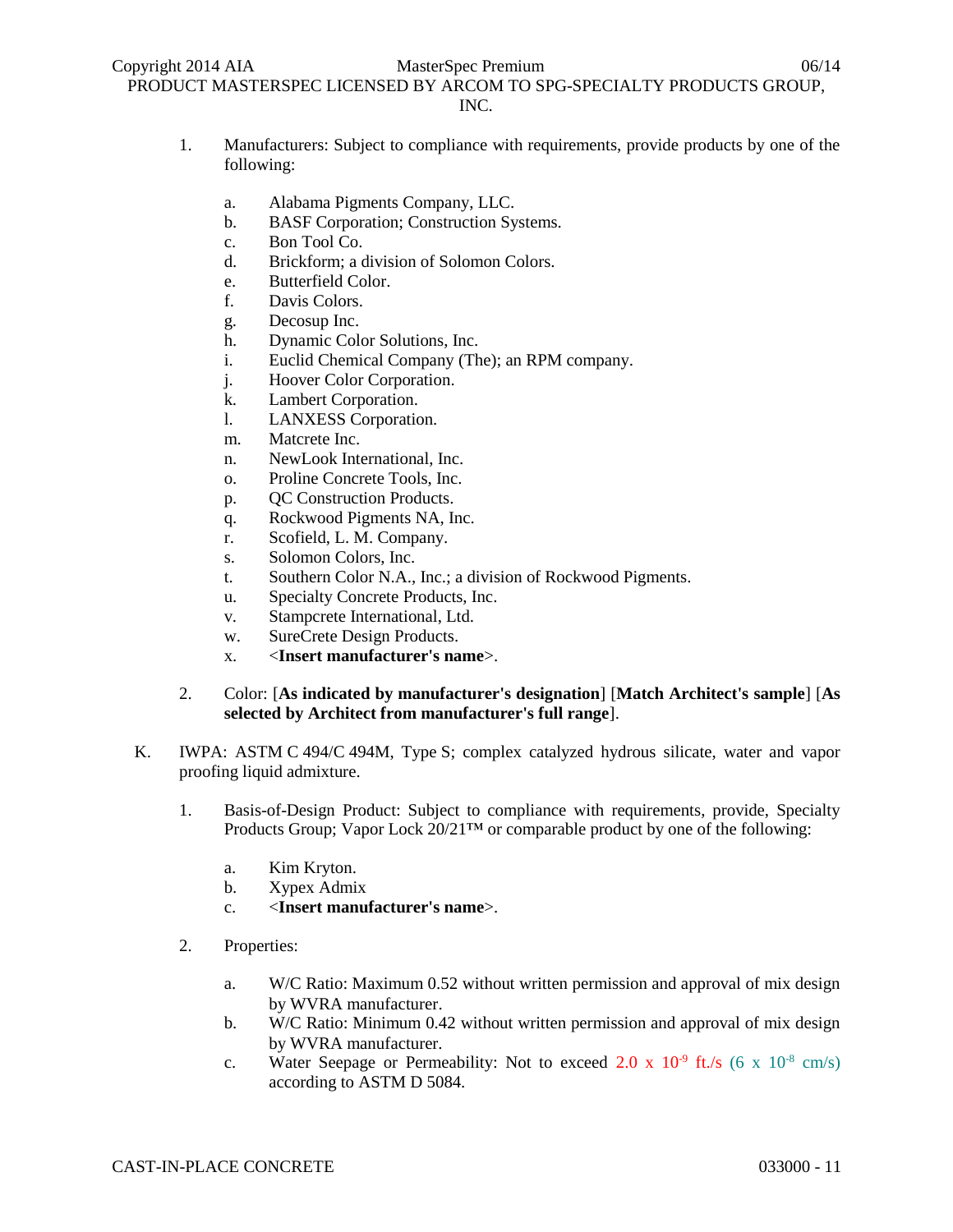- L. WVRA: ASTM C 494/C 494M, Type S; complex catalyzed hydrous silicate, water and vapor proofing liquid admixture.
	- 1. Basis-of-Design Product: Subject to compliance with requirements, provide, Specialty Products Group; Vapor Lock 20/20™ or comparable product by one of the following:
		- a. Concure.
		- b. Moxie International.
		- c. <**Insert manufacturer's name**>.
	- 2. Properties:
		- a. W/C Ratio: Maximum 0.52 without written permission and approval of mix design by WVRA manufacturer.
		- b. W/C Ratio: Minimum 0.42 without written permission and approval of mix design by WVRA manufacturer.
		- c. Water Seepage or Permeability: Not to exceed 2.0 x  $10^{-9}$  ft/s (6 x  $10^{-8}$  cm/s) according to ASTM D 5084.
- M. Water: ASTM C 94/C 94M[ **and potable**].

# 2.6 FIBER REINFORCEMENT

- A. Carbon-Steel Fiber: ASTM A 820/A 820M, Type 1, cold-drawn wire, deformed, minimum of [**1.5 inches (38 mm)**] [**2 inches (50 mm)**] [**2.4 inches (60 mm)**] <**Insert dimension**> long, and aspect ratio of [**35 to 40**] [**45 to 50**] [**60 to 65**] <**Insert ratio**>.
	- 1. Manufacturers: Subject to compliance with requirements, provide products by one of the following:
		- a. Bekaert.
		- b. Euclid Chemical Company (The); an RPM company.
		- c. Nycon, Inc.
		- d. Propex Operating Company, LLC.
		- e. Sika Corporation.
		- f. <**Insert manufacturer's name**>.
- B. Carbon-Steel Fiber: ASTM A 820/A 820M, Type 2, cut sheet, deformed, minimum of [**1.5 inches (38 mm)**] [**2 inches (50 mm)**] [**2.4 inches (60 mm)**] <**Insert dimension**> long, and aspect ratio of [**35 to 40**] [**45 to 50**] [**60 to 65**] <**Insert ratio**>.
	- 1. Manufacturers: Subject to compliance with requirements, provide products by one of the following:
		- a. Fibercon International, Inc.
		- b. Nycon, Inc.
		- c. Sika Corporation.
		- d. <**Insert manufacturer's name**>.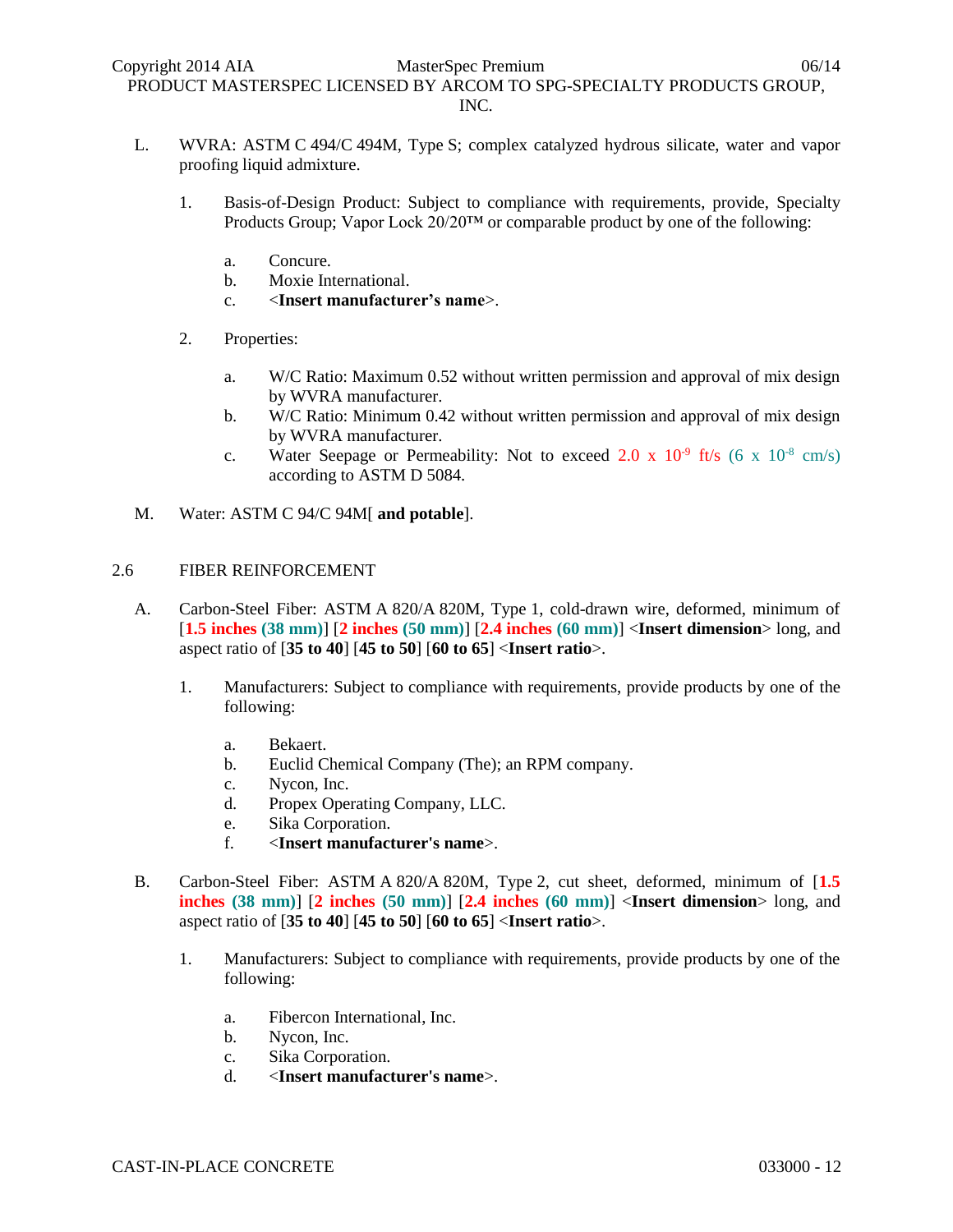- C. Synthetic Micro-Fiber: Monofilament polypropylene micro-fibers engineered and designed for use in concrete, complying with ASTM C 1116/C 1116M, Type III, [**1/2 to 1-1/2 inches (13 to 38 mm)**] [**1 to 2-1/4 inches (25 to 57 mm)**] <**Insert dimensions**> long.
	- 1. Manufacturers: Subject to compliance with requirements, provide products by one of the following:
		- a. BASF Corporation; Construction Systems.
		- b. Euclid Chemical Company (The); an RPM company.
		- c. FORTA Corporation.
		- d. GCP Applied Technologies Inc. (formerly Grace Construction Products).
		- e. Nycon, Inc.
		- f. Propex Operating Company, LLC.
		- g. Sika Corporation.
		- h. <**Insert manufacturer's name**>.
- D. Synthetic Micro-Fiber: Fibrillated polypropylene micro-fibers engineered and designed for use in concrete, complying with ASTM C 1116/C 1116M, Type III, [**1/2 to 1-1/2 inches (13 to 38 mm)**] [**1 to 2-1/4 inches (25 to 57 mm)**] <**Insert dimensions**> long.
	- 1. Manufacturers: Subject to compliance with requirements, provide products by one of the following:
		- a. BASF Corporation; Construction Systems.
		- b. Euclid Chemical Company (The); an RPM company.
		- c. FORTA Corporation.
		- d. GCP Applied Technologies Inc. (formerly Grace Construction Products).
		- e. Nycon, Inc.
		- f. Propex Operating Company, LLC.
		- g. Sika Corporation.
		- h. <**Insert manufacturer's name**>.
- E. Synthetic Macro-Fiber: Polyolefin macro-fibers engineered and designed for use in concrete, complying with ASTM C 1116/C 1116M, Type III, [**1 to 2-1/4 inches (25 to 57 mm)**] <**Insert dimensions**> long.
	- 1. Manufacturers: Subject to compliance with requirements, provide products by one of the following:
		- a. BASF Corporation; Construction Systems.
		- b. Euclid Chemical Company (The); an RPM company.
		- c. FORTA Corporation.
		- d. GCP Applied Technologies Inc. (formerly Grace Construction Products).
		- e. Nycon, Inc.
		- f. Propex Operating Company, LLC.
		- g. Sika Corporation.
		- h. <**Insert manufacturer's name**>.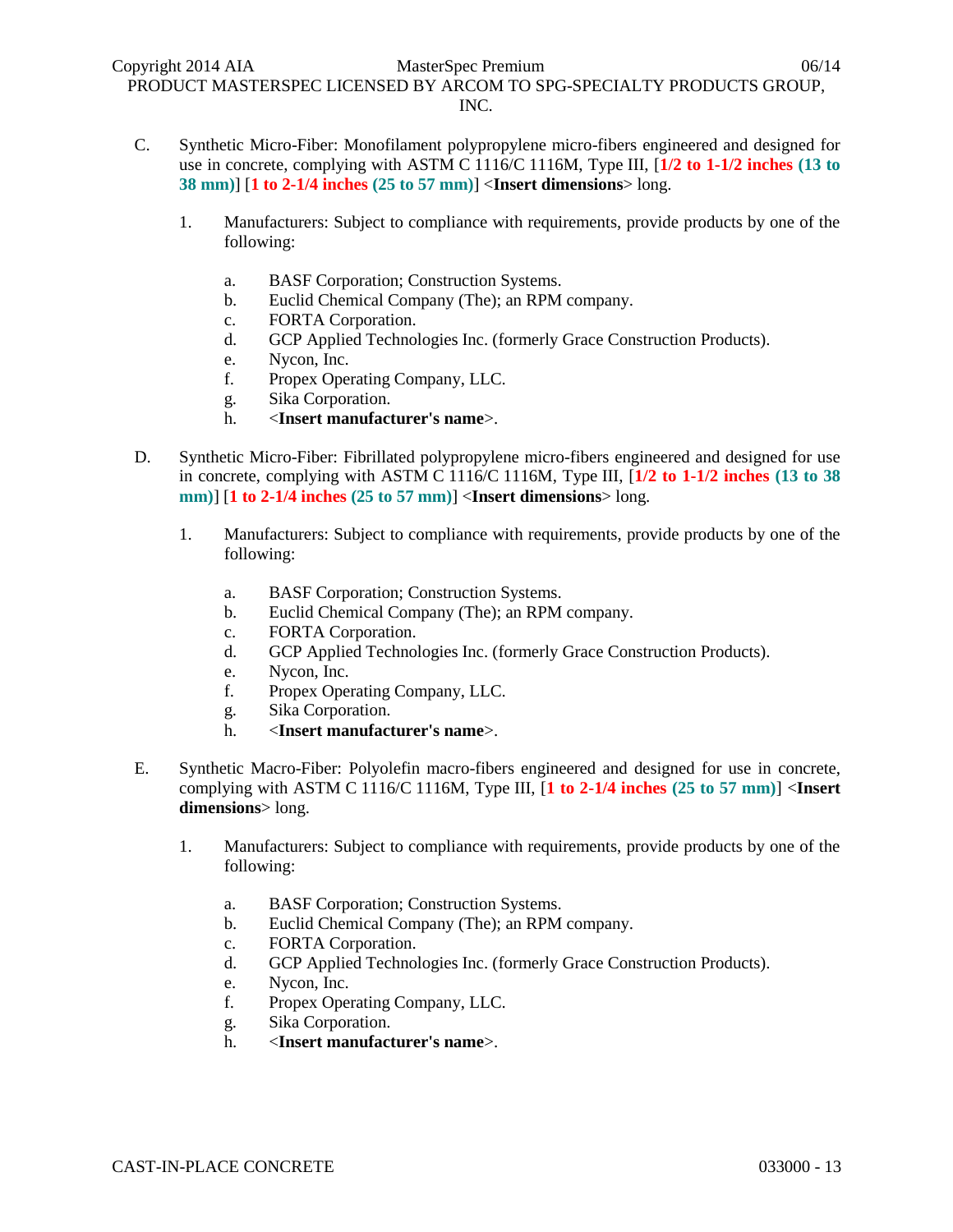### 2.7 WATERSTOPS

- A. Flexible Rubber Waterstops: CE CRD-C 513,[ **with factory-installed metal eyelets,**] for embedding in concrete to prevent passage of fluids through joints. Factory fabricate corners, intersections, and directional changes.
	- 1. Manufacturers: Subject to compliance with requirements, provide products by one of the following:
		- a. Williams Products, Inc.
		- b. <**Insert manufacturer's name**>.
	- 2. Profile: [**Flat dumbbell with center bulb**] [**Flat dumbbell without center bulb**] [**Ribbed with center bulb**] [**Ribbed without center bulb**] [**As indicated**] <**Insert profile**>.
	- 3. Dimensions: [**4 inches by 3/16 inch thick (100 mm by 4.75 mm thick)**] [**6 inches by 3/8 inch thick (150 mm by 10 mm thick)**] [**9 inches by 3/8 inch thick (225 mm by 10 mm thick)**] <**Insert dimensions**>; nontapered.
- B. Chemically Resistant Flexible Waterstops: Thermoplastic elastomer rubber waterstops[ **with factory-installed metal eyelets**], for embedding in concrete to prevent passage of fluids through joints; resistant to oils, solvents, and chemicals. Factory fabricate corners, intersections, and directional changes.
	- 1. Manufacturers: Subject to compliance with requirements, provide products by one of the following:
		- a. JP Specialties, Inc.
		- b. Sika Corporation.
		- c. <**Insert manufacturer's name**>.
	- 2. Profile: [**Flat dumbbell with center bulb**] [**Flat dumbbell without center bulb**] [**Ribbed with center bulb**] [**Ribbed without center bulb**] [**As indicated**] <**Insert profile**>.
	- 3. Dimensions: [**4 inches by 3/16 inch thick (100 mm by 4.75 mm thick)**] [**6 inches by 3/16 inch thick (150 mm by 4.75 mm thick)**] [**6 inches by 3/8 inch thick (150 mm by 10 mm thick)**] [**9 inches by 3/16 inch thick (225 mm by 4.75 mm thick)**] [**9 inches by 3/8 inch thick (225 mm by 10 mm thick)**] <**Insert dimensions**>; nontapered.
- C. Flexible PVC Waterstops: CE CRD-C 572,[ **with factory-installed metal eyelets,**] for embedding in concrete to prevent passage of fluids through joints. Factory fabricate corners, intersections, and directional changes.
	- 1. Manufacturers: Subject to compliance with requirements, provide products by one of the following:
		- a. BoMetals, Inc.
		- b. Paul Murphy Plastics Company.
		- c. Sika Greenstreak.
		- d. Vinylex Waterstop & Accessories.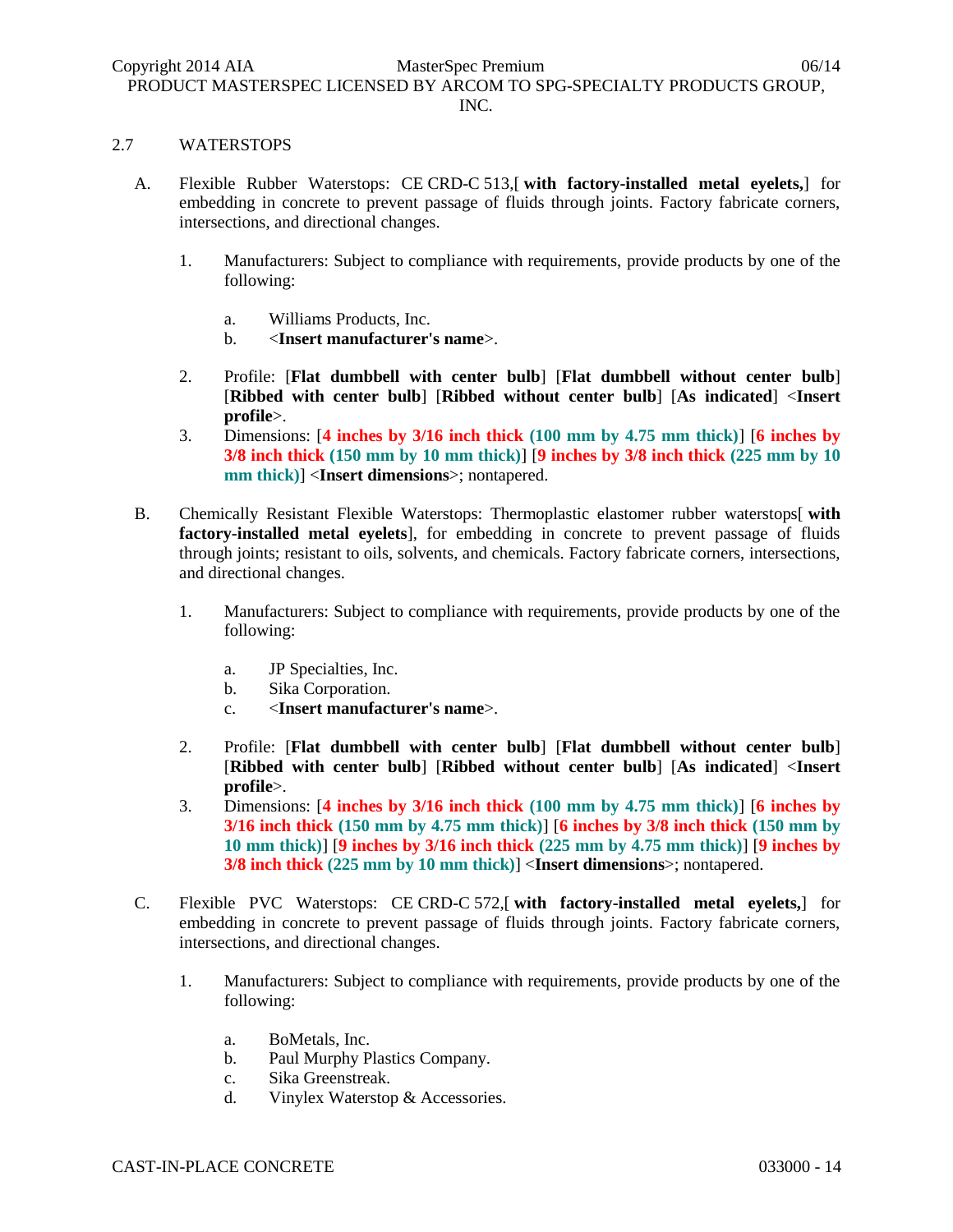- e. <**Insert manufacturer's name**>.
- 2. Profile: [**Flat dumbbell with center bulb**] [**Flat dumbbell without center bulb**] [**Ribbed with center bulb**] [**Ribbed without center bulb**] [**As indicated**] <**Insert profile**>.
- 3. Dimensions: [**4 inches by 3/16 inch thick (100 mm by 4.75 mm thick)**] [**6 inches by 3/8 inch thick (150 mm by 10 mm thick)**] [**9 inches by 3/8 inch thick (225 mm by 10 mm thick)**] <**Insert dimensions**>; nontapered.
- D. Self-Expanding Butyl Strip Waterstops: Manufactured rectangular or trapezoidal strip, butyl rubber with sodium bentonite or other hydrophilic polymers, for adhesive bonding to concrete, 3/4 by 1 inch (19 by 25 mm).
	- 1. Manufacturers: Subject to compliance with requirements, provide products by one of the following:
		- a. Barrier-Bac; Inteplast Group, Ltd.
		- b. Carlisle Coatings & Waterproofing Inc.
		- c. CETCO, a Minerals Technologies company.
		- d. Concrete Sealants Inc.
		- e. Henry Company.
		- f. JP Specialties, Inc.
		- g. Sika Greenstreak.
		- h. <**Insert manufacturer's name**>.
- E. Self-Expanding Rubber Strip Waterstops: Manufactured rectangular or trapezoidal strip, bentonite-free hydrophilic polymer-modified chloroprene rubber, for adhesive bonding to concrete, 3/8 by 3/4 inch (10 by 19 mm).
	- 1. Manufacturers: Subject to compliance with requirements, provide products by one of the following:
		- a. Adeka Ultra Seal/OCM, Inc.
		- b. CETCO, a Minerals Technologies company.
		- c. GCP Applied Technologies Inc. (formerly Grace Construction Products).
		- d. Sika Greenstreak.
		- e. <**Insert manufacturer's name**>.

### 2.8 VAPOR RETARDERS

- A. Sheet Vapor Retarder: ASTM E 1745, Class A[**, except with maximum water-vapor permeance of** <**Insert rating**>]. Include manufacturer's recommended adhesive or pressuresensitive tape.
	- 1. Manufacturers: Subject to compliance with requirements, provide products by one of the following:
		- a. Barrier-Bac; Inteplast Group, Ltd.
		- b. Fortifiber Building Systems Group.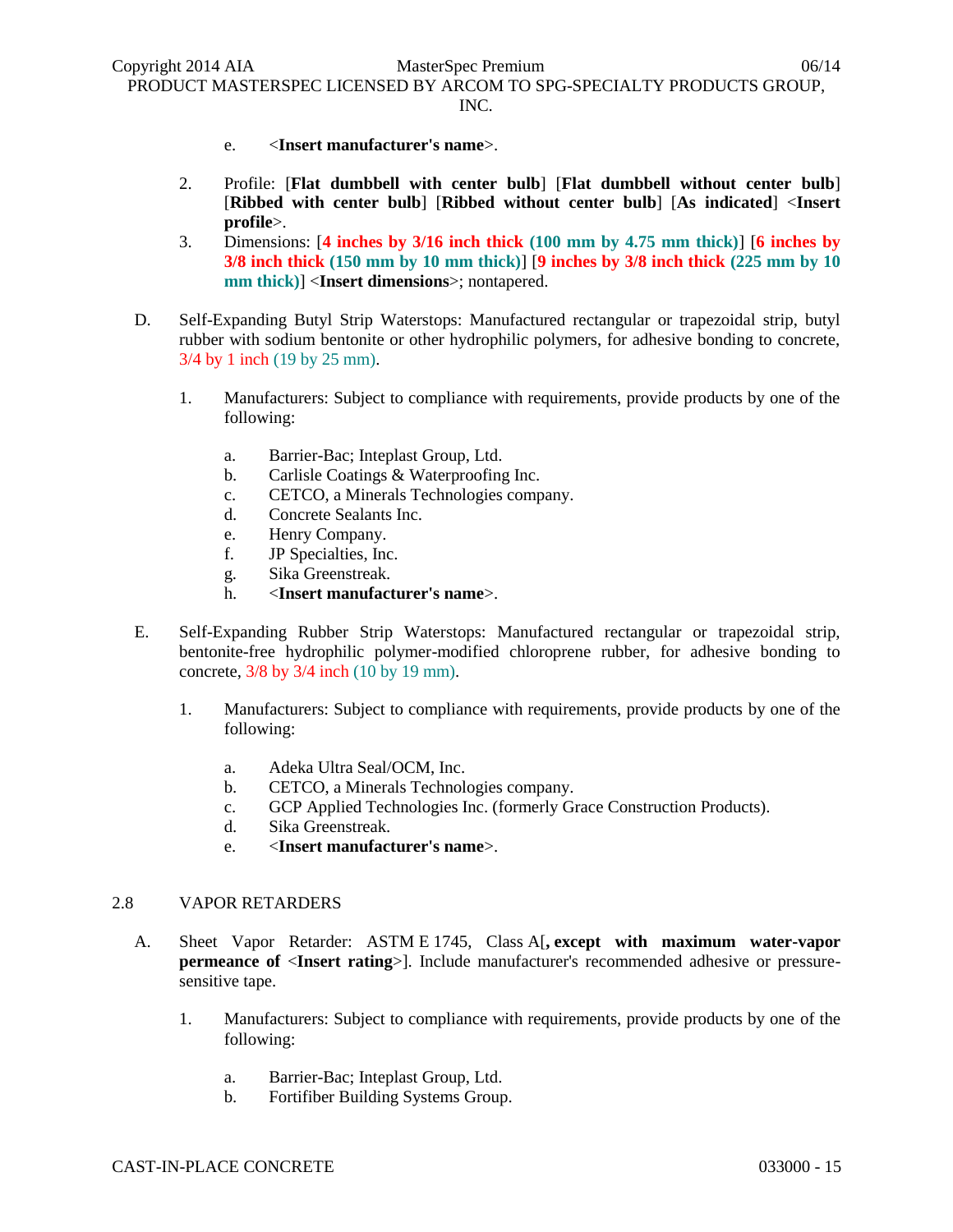- INC.
- c. GCP Applied Technologies Inc. (formerly Grace Construction Products).
- d. Insulation Solutions, Inc.
- e. Poly-America, L.P.
- f. Raven Industries, Inc.
- g. Reef Industries, Inc.
- h. Stego Industries, LLC.
- i. Tex-Trude, Inc.
- j. W. R. Meadows, Inc.
- k. <**Insert manufacturer's name**>.
- B. Sheet Vapor Retarder: ASTM E 1745, Class B[**, except with maximum water-vapor permeance of** <**Insert rating**>]. Include manufacturer's recommended adhesive or pressuresensitive tape.
	- 1. Manufacturers: Subject to compliance with requirements, provide products by one of the following:
		- a. Fortifiber Building Systems Group.
		- b. Reef Industries, Inc.
		- c. <**Insert manufacturer's name**>.
- C. Sheet Vapor Retarder: ASTM E 1745, Class C[**, except with maximum water-vapor permeance of** <**Insert rating**>]. Include manufacturer's recommended adhesive or pressuresensitive joint tape.
	- 1. Manufacturers: Subject to compliance with requirements, provide products by one of the following:
		- a. Insulation Solutions, Inc.
		- b. Raven Industries, Inc.
		- c. Reef Industries, Inc.
		- d. Stego Industries, LLC.
		- e. Tex-Trude, Inc.
		- f. <**Insert manufacturer's name**>.
- D. Sheet Vapor Retarder: Polyethylene sheet, ASTM D 4397, not less than 10 mils (0.25 mm) thick.
- E. Bituminous Vapor Retarder: 110-mil- (2.8-mm-) thick, semiflexible, seven-ply sheet membrane consisting of reinforced core and carrier sheet with fortified asphalt layers, protective weathercoating, and removable plastic release liner. Furnish manufacturer's accessories, including bonding asphalt, pointing mastics, and self-adhering joint tape.
	- 1. Manufacturers: Subject to compliance with requirements, provide products by one of the following:
		- a. W. R. Meadows, Inc.
		- b. <**Insert manufacturer's name**>.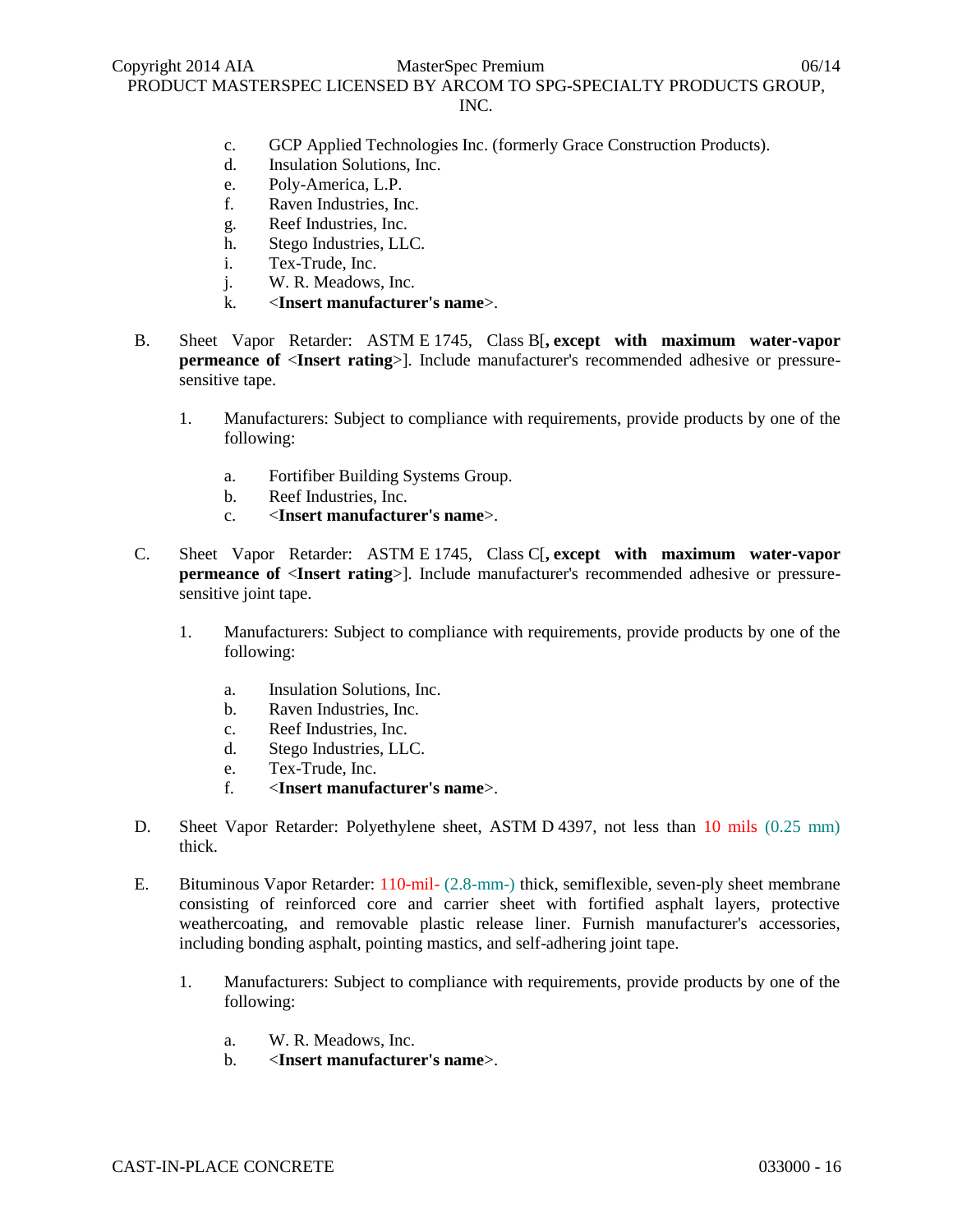- 2. Water-Vapor Permeance: 0.0011 grains/h x sq. ft. x inches Hg (0.063 ng/Pa x s x sq. m); ASTM E 154.
- 3. Tensile Strength: 140 lbf/inch (24.5 kN/m); ASTM E 154.
- 4. Puncture Resistance: 90 lbf (400N); ASTM E 154.

# 2.9 FLOOR AND SLAB TREATMENTS

- A. Slip-Resistive Emery Aggregate Finish: Factory-graded, packaged, rustproof, nonglazing, abrasive, crushed emery aggregate containing not less than 50 percent aluminum oxide and not less than 20 percent ferric oxide; unaffected by freezing, moisture, and cleaning materials with 100 percent passing [**3/8-inch (9.5-mm)**] [**No. 4 (4.75-mm)**] [**No. 8 (2.36-mm)**] <**Insert size or gradation**> sieve.
	- 1. Manufacturers: Subject to compliance with requirements, provide products by one of the following:
		- a. Anti-Hydro International, Inc.
		- b. Dayton Superior.
		- c. L&M Construction Chemicals, Inc.
		- d. Lambert Corporation.
		- e. Metalcrete Industries.
		- f. <**Insert manufacturer's name**>.
- B. Slip-Resistive Aluminum Granule Finish: Factory-graded, packaged, rustproof, nonglazing, abrasive aggregate of not less than 95 percent fused aluminum-oxide granules.
	- 1. Manufacturers: Subject to compliance with requirements, provide products by one of the following:
		- a. Anti-Hydro International, Inc.
		- b. BASF Corporation; Construction Systems.
		- c. L&M Construction Chemicals, Inc.
		- d. <**Insert manufacturer's name**>.
- C. Emery Dry-Shake Floor Hardener: [**Pigmented**] [**Unpigmented**], factory-packaged, dry combination of portland cement, graded emery aggregate, and plasticizing admixture; with emery aggregate consisting of no less than 60 percent of total aggregate content.
	- 1. Color: [**As indicated by manufacturer's designation**] [**Match Architect's sample**] [**As selected by Architect from manufacturer's full range**].
- D. Metallic Dry-Shake Floor Hardener: [**Pigmented**] [**Unpigmented**], factory-packaged, dry combination of portland cement, graded metallic aggregate, rust inhibitors, and plasticizing admixture; with metallic aggregate consisting of no less than 65 percent of total aggregate content.
	- 1. Color: [**As indicated by manufacturer's designation**] [**Match Architect's sample**] [**As selected by Architect from manufacturer's full range**].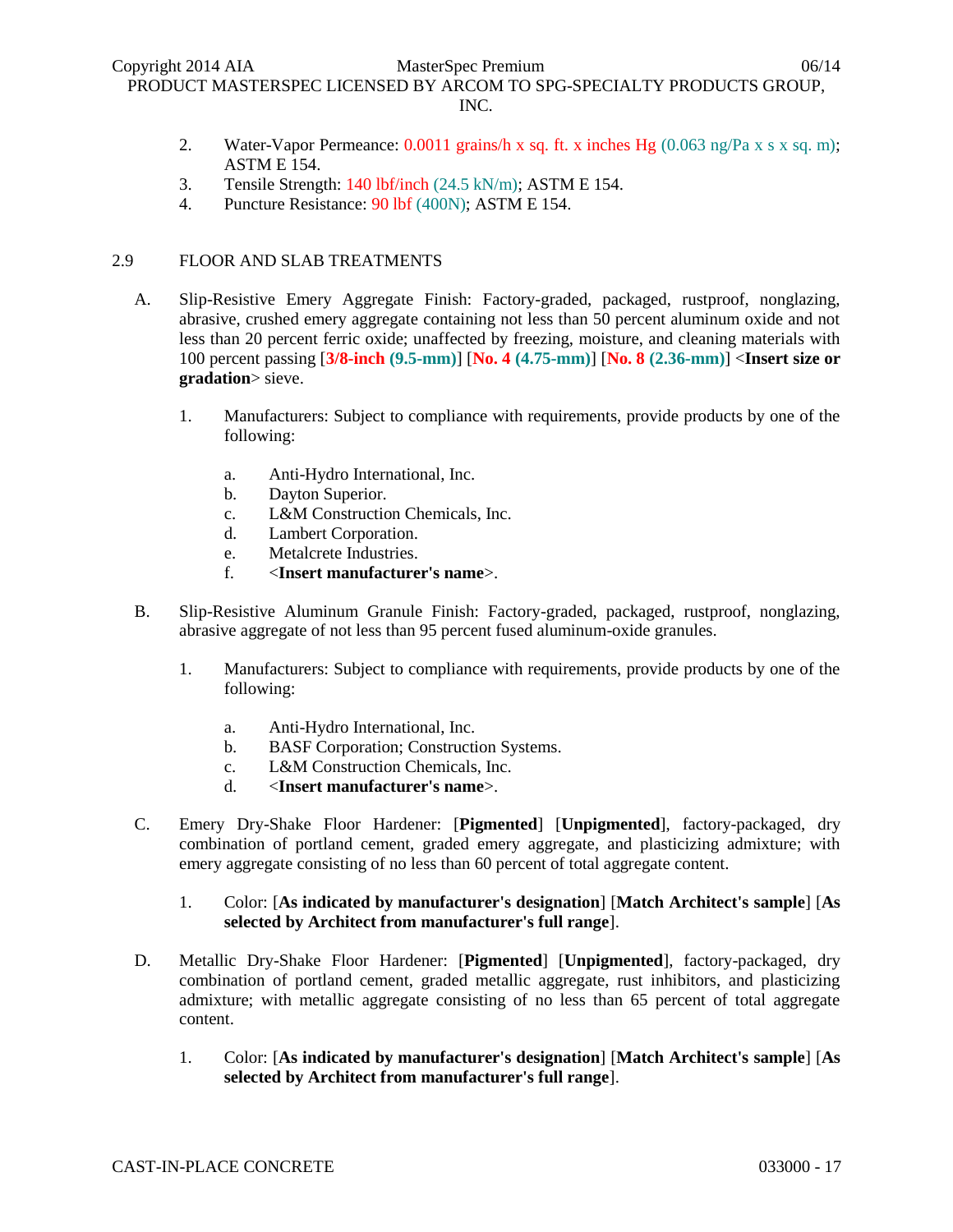- E. Unpigmented Mineral Dry-Shake Floor Hardener: Factory-packaged dry combination of portland cement, graded quartz aggregate, and plasticizing admixture.
	- 1. Manufacturers: Subject to compliance with requirements, provide products by one of the following:
		- a. BASF Corporation; Construction Systems.
		- b. Dayton Superior.
		- c. Euclid Chemical Company (The); an RPM company.
		- d. Kaufman Products, Inc.
		- e. L&M Construction Chemicals, Inc.
		- f. Lambert Corporation.
		- g. Metalcrete Industries.
		- h. Scofield, L. M. Company.
		- i. SpecChem, LLC.
		- j. <**Insert manufacturer's name**>.
- F. Pigmented Mineral Dry-Shake Floor Hardener: Factory-packaged, dry combination of portland cement, graded quartz aggregate, color pigments, and plasticizing admixture. Use color pigments that are finely ground, nonfading mineral oxides interground with cement.
	- 1. Manufacturers: Subject to compliance with requirements, provide products by one of the following:
		- a. Anti-Hydro International, Inc.
		- b. BASF Corporation; Construction Systems.
		- c. Bon Tool Co.
		- d. Brickform; a division of Solomon Colors.
		- e. Butterfield Color.
		- f. Dayton Superior.
		- g. Decosup Inc.
		- h. Dynamic Color Solutions, Inc.
		- i. Euclid Chemical Company (The); an RPM company.
		- j. H&C Concrete Care Products.
		- k. Kaufman Products, Inc.
		- l. L&M Construction Chemicals, Inc.
		- m. Lambert Corporation.
		- n. Metalcrete Industries.
		- o. Proline Concrete Tools, Inc.
		- p. QC Construction Products.
		- q. Scofield, L. M. Company.
		- r. SpecChem, LLC.
		- s. Specialty Concrete Products, Inc.
		- t. Stampcrete International, Ltd.
		- u. SuperStone, Inc.
		- v. SureCrete Design Products.
		- w. <**Insert manufacturer's name**>.
	- 2. Color: [**As indicated by manufacturer's designation**] [**Match Architect's sample**] [**As selected by Architect from manufacturer's full range**].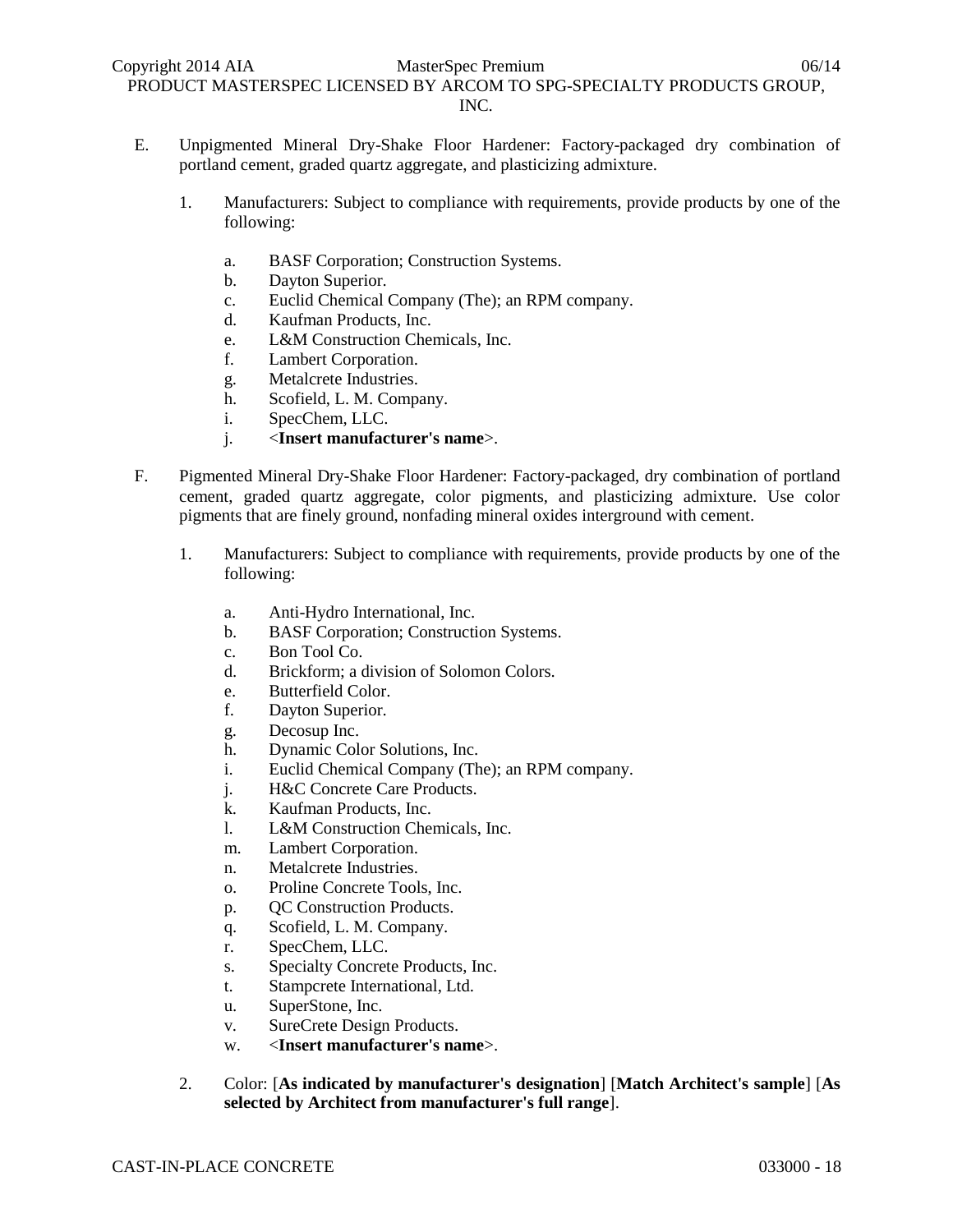#### 2.10 LIQUID FLOOR TREATMENTS

- A. Penetrating Liquid Floor Treatment: Clear, chemically reactive, waterborne solution of inorganic silicate or siliconate materials and proprietary components; odorless; that penetrates, hardens, and densifies concrete surfaces.
	- 1. Basis-of-Design Product: Subject to compliance with requirements, provide SPG-Specialty Products Group, Inc.; [**Vapor Lock 1™**] [**Vapor Lock 0/0™**] [**Vapor Lock 5/5™**] or comparable product by one of the following:
		- a. AWRC Corporation.
		- b. BASF Corporation; Construction Systems.
		- c. ChemMasters, Inc.
		- d. ChemTec Int'l.
		- e. Curecrete Distribution Inc.
		- f. Dayton Superior.
		- g. Euclid Chemical Company (The); an RPM company.
		- h. Kaufman Products, Inc.
		- i. L&M Construction Chemicals, Inc.
		- j. Metalcrete Industries.
		- k. Moxie International.
		- l. NewLook International, Inc.
		- m. Nox-Crete Products Group.
		- n. PROSOCO, Inc.
		- o. SpecChem, LLC.
		- p. US SPEC, Division of US MIX Company.
		- q. Vexcon Chemicals Inc.
		- r. W. R. Meadows, Inc.
		- s. <**Insert manufacturer's name**>.
	- 2. Products shall comply with the requirements of the California Department of Public Health's "Standard Method for the Testing and Evaluation of Volatile Organic Chemical Emissions from Indoor Sources Using Environmental Chambers."

#### 2.11 CURING MATERIALS

- A. Evaporation Retarder: Waterborne, monomolecular film forming, manufactured for application to fresh concrete.
	- 1. Manufacturers: Subject to compliance with requirements, provide products by one of the following:
		- a. BASF Corporation; Construction Systems.
		- b. Bon Tool Co.
		- c. Brickform; a division of Solomon Colors.
		- d. ChemMasters, Inc.
		- e. Dayton Superior.
		- f. Euclid Chemical Company (The); an RPM company.
		- g. Kaufman Products, Inc.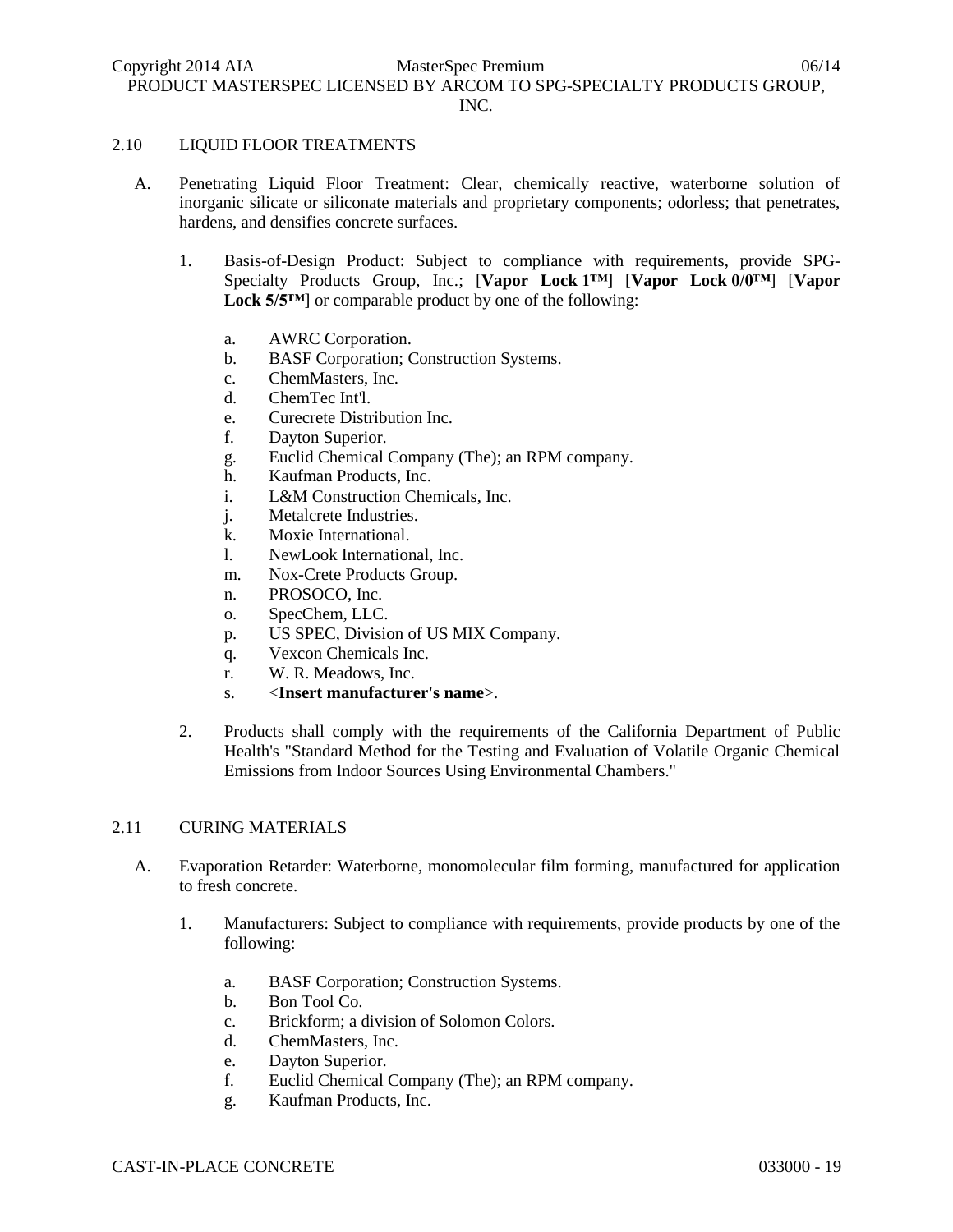# INC.

- h. L&M Construction Chemicals, Inc.
- i. Lambert Corporation.
- j. Metalcrete Industries.
- k. Nox-Crete Products Group.
- l. Sika Corporation.
- m. SpecChem, LLC.
- n. TK Products.
- o. Vexcon Chemicals Inc.
- p. W. R. Meadows, Inc.
- q. <**Insert manufacturer's name**>.
- B. Absorptive Cover: AASHTO M 182, Class 2, burlap cloth made from jute or kenaf, weighing approximately 9 oz./sq. yd. (305 g/sq. m) when dry.
- C. Moisture-Retaining Cover: ASTM C 171, polyethylene film or white burlap-polyethylene sheet.
- D. Water: Potable.
- E. Clear, Waterborne, Membrane-Forming Curing Compound: ASTM C 309, Type 1, Class B, dissipating.
	- 1. Manufacturers: Subject to compliance with requirements, provide products by one of the following:
		- a. Anti-Hydro International, Inc.
		- b. BASF Corporation; Construction Systems.
		- c. ChemMasters, Inc.
		- d. Dayton Superior.
		- e. Euclid Chemical Company (The); an RPM company.
		- f. Kaufman Products, Inc.
		- g. L&M Construction Chemicals, Inc.
		- h. Lambert Corporation.
		- i. Nox-Crete Products Group.
		- j. Right Pointe.
		- k. SpecChem, LLC.
		- l. TK Products.
		- m. Vexcon Chemicals Inc.
		- n. W. R. Meadows, Inc.
		- o. <**Insert manufacturer's name**>.
- F. Clear, Waterborne, Membrane-Forming Curing Compound: ASTM C 309, Type 1, Class B, nondissipating[**, certified by curing compound manufacturer to not interfere with bonding of floor covering**].
	- 1. Manufacturers: Subject to compliance with requirements, provide products by one of the following:
		- a. Anti-Hydro International, Inc.
		- b. BASF Corporation; Construction Systems.
		- c. ChemMasters, Inc.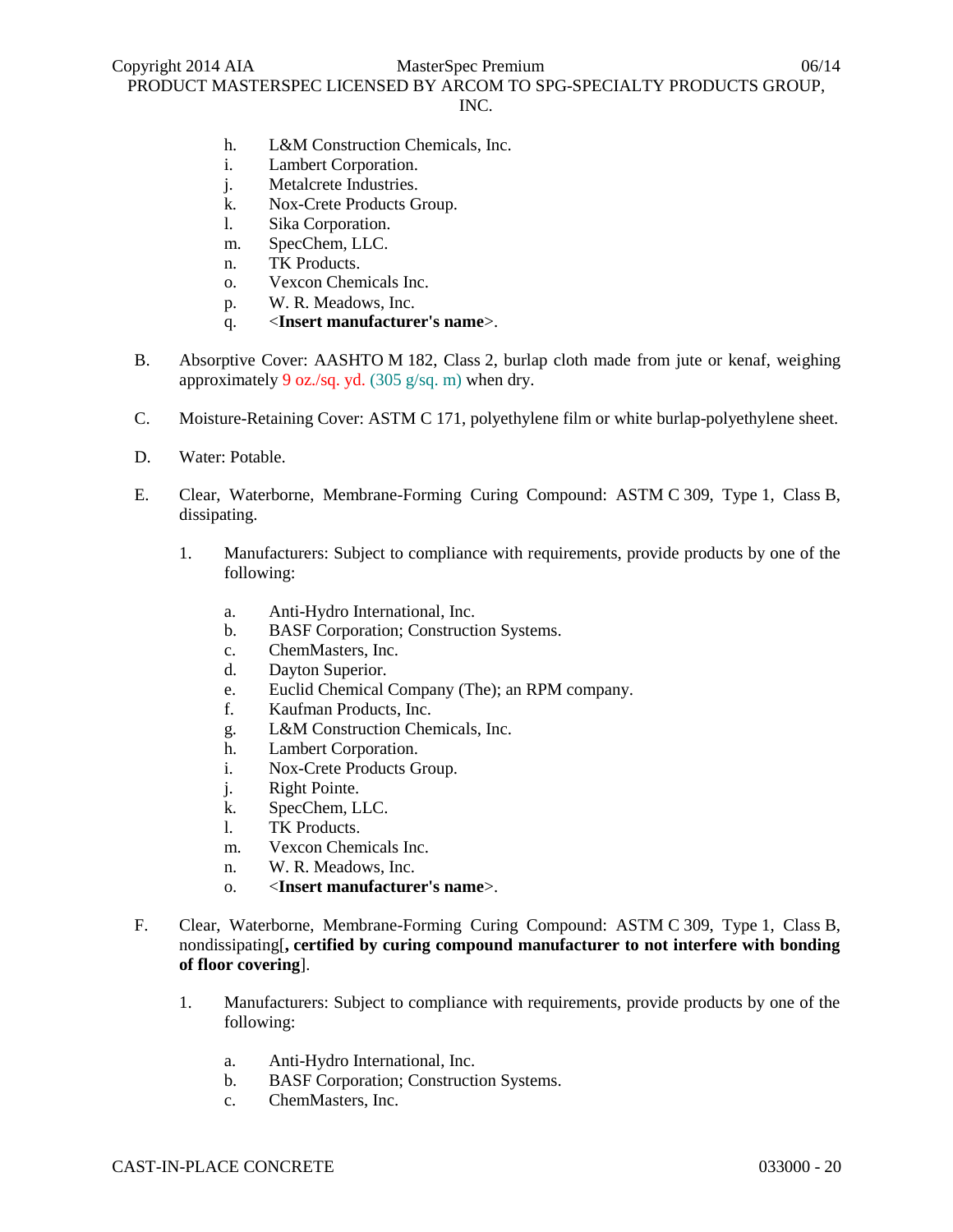### INC.

- d. Cresset Chemical Company.
- e. Dayton Superior.
- f. Euclid Chemical Company (The); an RPM company.
- g. Kaufman Products, Inc.
- h. L&M Construction Chemicals, Inc.
- i. Lambert Corporation.
- j. Metalcrete Industries.
- k. Nox-Crete Products Group.
- l. SpecChem, LLC.
- m. TK Products.
- n. Vexcon Chemicals Inc.
- o. W. R. Meadows, Inc.
- p. <**Insert manufacturer's name**>.
- G. Clear, Waterborne, Membrane-Forming Curing Compound: ASTM C 309, Type 1, Class B, 18 to 25 percent solids, nondissipating[**, certified by curing compound manufacturer to not interfere with bonding of floor covering**].
	- 1. Manufacturers: Subject to compliance with requirements, provide products by one of the following:
		- a. AWRC Corporation.
		- b. BASF Corporation; Construction Systems.
		- c. ChemMasters, Inc.
		- d. Dayton Superior.
		- e. Euclid Chemical Company (The); an RPM company.
		- f. L&M Construction Chemicals, Inc.
		- g. Lambert Corporation.
		- h. Metalcrete Industries.
		- i. Nox-Crete Products Group.
		- j. SpecChem, LLC.
		- k. Vexcon Chemicals Inc.
		- l. W. R. Meadows, Inc.
		- m. <**Insert manufacturer's name**>.
- H. Clear, Solvent-Borne, Membrane-Forming Curing and Sealing Compound: ASTM C 1315, Type 1, Class A.
	- 1. Manufacturers: Subject to compliance with requirements, provide products by one of the following:
		- a. BASF Corporation; Construction Systems.
		- b. ChemMasters, Inc.
		- c. Dayton Superior.
		- d. Euclid Chemical Company (The); an RPM company.
		- e. Kaufman Products, Inc.
		- f. L&M Construction Chemicals, Inc.
		- g. Lambert Corporation.
		- h. Metalcrete Industries.
		- i. Nox-Crete Products Group.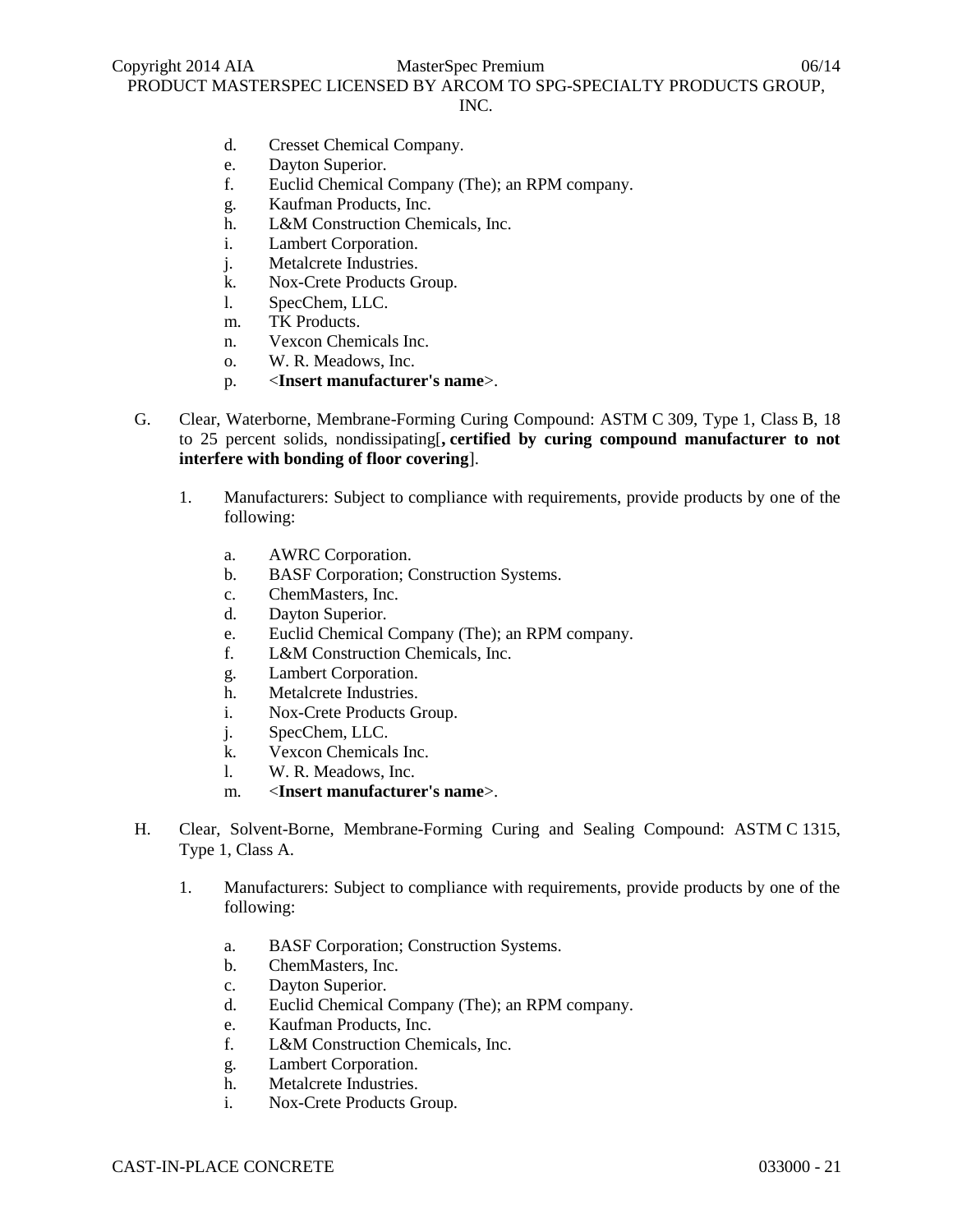- j. Right Pointe.
- k. SpecChem, LLC.
- l. TK Products.
- m. Vexcon Chemicals Inc.
- n. W. R. Meadows, Inc.
- o. <**Insert manufacturer's name**>.
- 2. Products shall comply with the requirements of the California Department of Public Health's "Standard Method for the Testing and Evaluation of Volatile Organic Chemical Emissions from Indoor Sources Using Environmental Chambers."
- I. Clear, Waterborne, Membrane-Forming Curing and Sealing Compound: ASTM C 1315, Type 1, Class A.
	- 1. Manufacturers: Subject to compliance with requirements, provide products by one of the following:
		- a. AWRC Corporation.
		- b. ChemMasters, Inc.
		- c. Dayton Superior.
		- d. Euclid Chemical Company (The); an RPM company.
		- e. Kaufman Products, Inc.
		- f. L&M Construction Chemicals, Inc.
		- g. Lambert Corporation.
		- h. Metalcrete Industries.
		- i. Right Pointe.
		- j. SpecChem, LLC.
		- k. TK Products.
		- l. Vexcon Chemicals Inc.
		- m. W. R. Meadows, Inc.
		- n. <**Insert manufacturer's name**>.
	- 2. Products shall comply with the requirements of the California Department of Public Health's "Standard Method for the Testing and Evaluation of Volatile Organic Chemical Emissions from Indoor Sources Using Environmental Chambers."

### 2.12 RELATED MATERIALS

- A. Expansion- and Isolation-Joint-Filler Strips: [**ASTM D 1751, asphalt-saturated cellulosic fiber**] [**or**] [**ASTM D 1752, cork or self-expanding cork**].
- B. Semirigid Joint Filler: Two-component, semirigid, 100 percent solids, [**epoxy resin with a Type A shore durometer hardness of 80**] [**aromatic polyurea with a Type A shore durometer hardness range of 90 to 95**] according to ASTM D 2240.
- C. Bonding Agent: ASTM C 1059/C 1059M, Type II, nonredispersible, acrylic emulsion or styrene butadiene.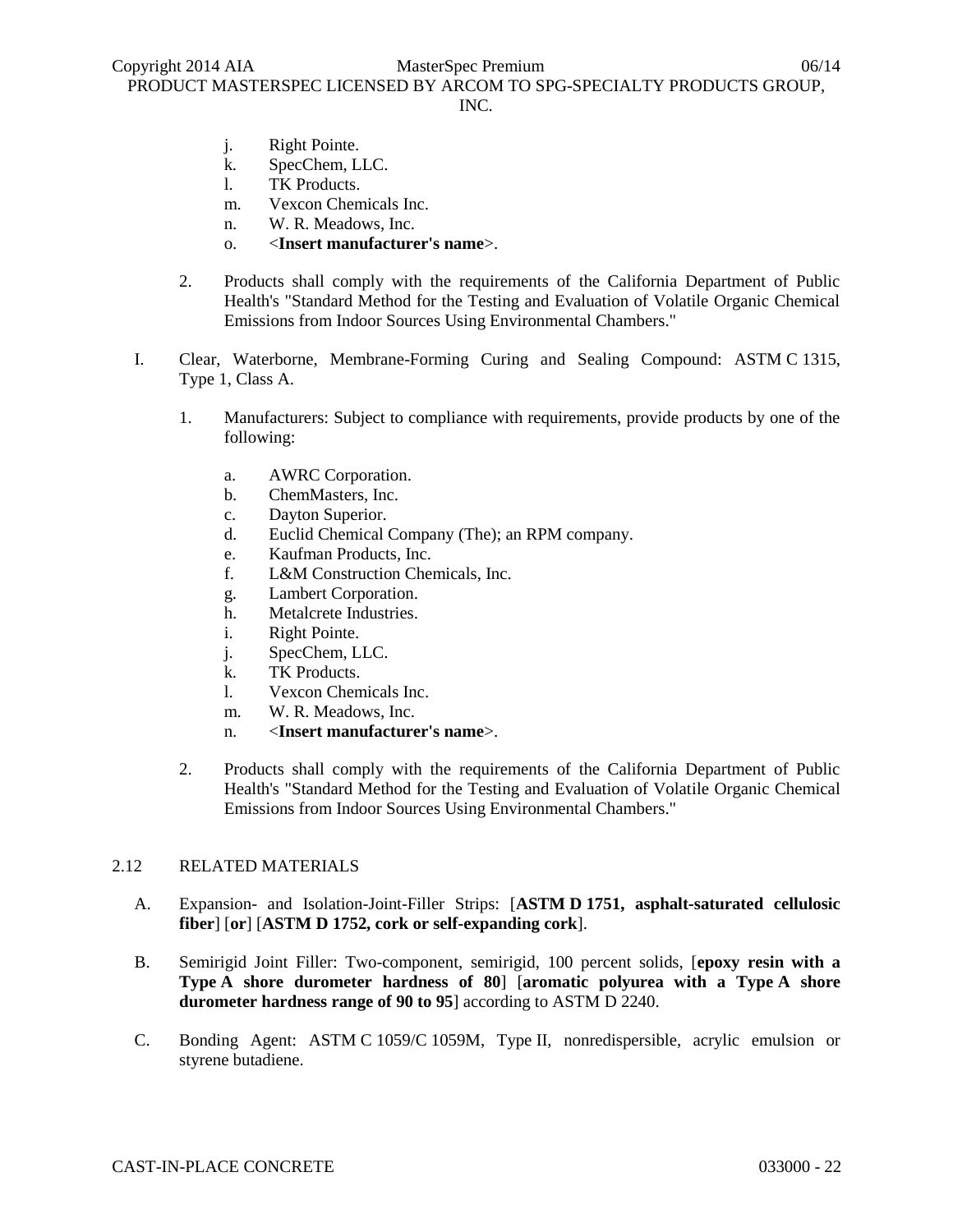- D. Epoxy Bonding Adhesive: ASTM C 881, two-component epoxy resin, capable of humid curing and bonding to damp surfaces, of class suitable for application temperature and of grade to suit requirements, and as follows:
	- 1. [**Types I and II, nonload bearing**] [**Types IV and V, load bearing**], for bonding hardened or freshly mixed concrete to hardened concrete.
- E. Reglets: Fabricate reglets of not less than 0.022-inch- (0.55-mm-) thick, galvanized-steel sheet. Temporarily fill or cover face opening of reglet to prevent intrusion of concrete or debris.
- F. Dovetail Anchor Slots: Hot-dip galvanized-steel sheet, not less than 0.034 inch (0.85 mm) thick, with bent tab anchors. Temporarily fill or cover face opening of slots to prevent intrusion of concrete or debris.

# 2.13 REPAIR MATERIALS

- A. Repair Underlayment: Cement-based, polymer-modified, self-leveling product that can be applied in thicknesses from 1/8 inch (3.2 mm) and that can be feathered at edges to match adjacent floor elevations.
	- 1. Cement Binder: ASTM C 150/C 150M, portland cement or hydraulic or blended hydraulic cement as defined in ASTM C 219.
	- 2. Primer: Product of underlayment manufacturer recommended for substrate, conditions, and application.
	- 3. Aggregate: Well-graded, washed gravel, 1/8 to 1/4 inch (3.2 to 6 mm) or coarse sand as recommended by underlayment manufacturer.
	- 4. Compressive Strength: Not less than [**4100 psi (29 MPa)**] <**Insert strength**> at 28 days when tested according to ASTM C 109/C 109M.
- B. Repair Overlayment: Cement-based, polymer-modified, self-leveling product that can be applied in thicknesses from 1/4 inch (6.4 mm) and that can be filled in over a scarified surface to match adjacent floor elevations.
	- 1. Cement Binder: ASTM C 150/C 150M, portland cement or hydraulic or blended hydraulic cement as defined in ASTM C 219.
	- 2. Primer: Product of topping manufacturer recommended for substrate, conditions, and application.
	- 3. Aggregate: Well-graded, washed gravel, 1/8 to 1/4 inch (3.2 to 6 mm) or coarse sand as recommended by topping manufacturer.
	- 4. Compressive Strength: Not less than [**5000 psi (34.5 MPa)**] <**Insert strength**> at 28 days when tested according to ASTM C 109/C 109M.

### 2.14 CONCRETE MIXTURES, GENERAL

A. Prepare design mixtures for each type and strength of concrete, proportioned on the basis of laboratory trial mixture or field test data, or both, according to ACI 301 (ACI 301M).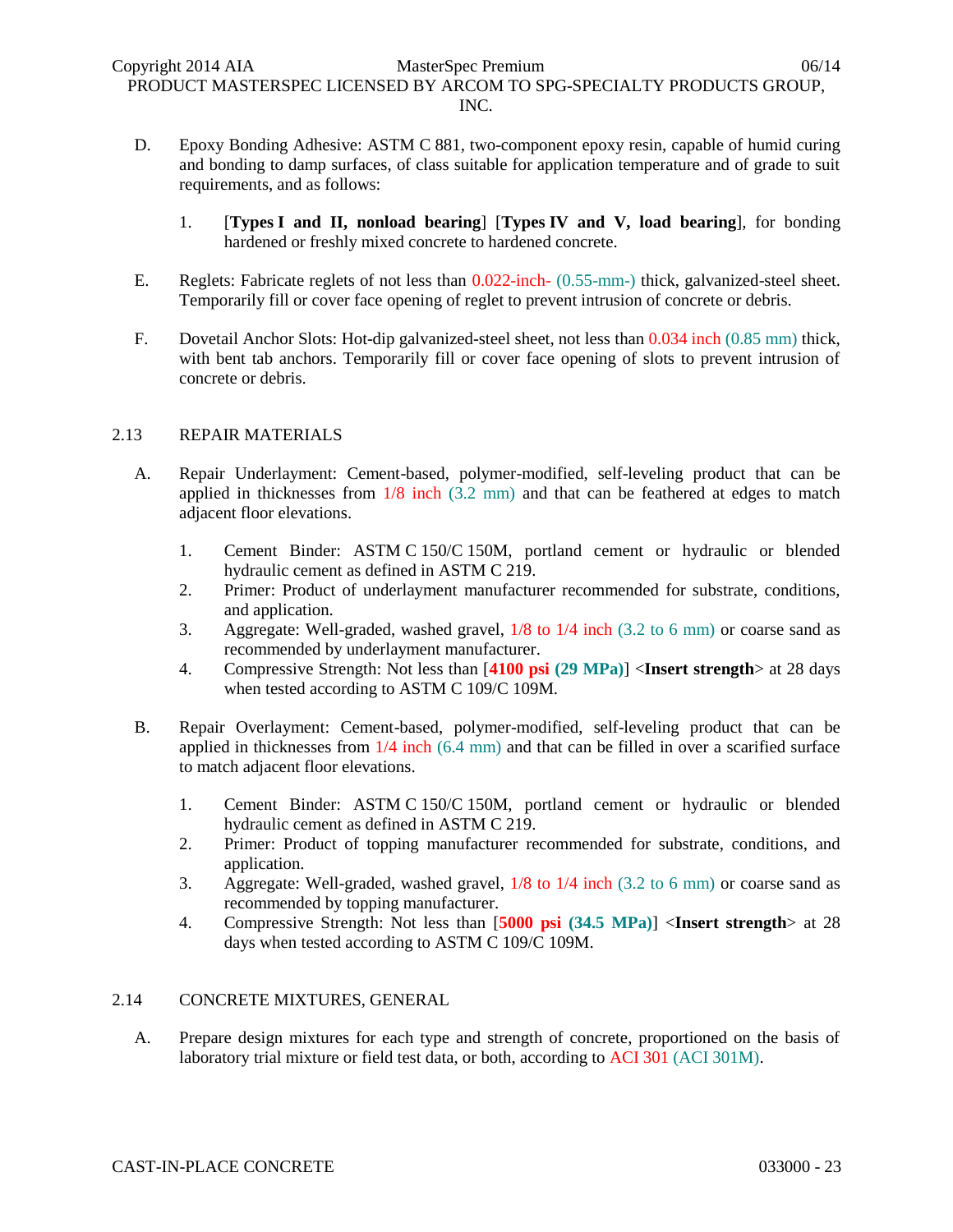1. Use a qualified independent testing agency for preparing and reporting proposed mixture designs based on laboratory trial mixtures.

B. Cementitious Materials:[ **Use fly ash, pozzolan, slag cement, and silica fume as needed to reduce the total amount of portland cement, which would otherwise be used, by not less than 40 percent.**] [ **Limit percentage, by weight, of cementitious materials other than portland cement in concrete as follows:**]

- 1. Fly Ash: 25 percent.
- 2. Combined Fly Ash and Pozzolan: 25 percent.
- 3. Slag Cement: 50 percent.
- 4. Combined Fly Ash or Pozzolan and Slag Cement: 50 percent portland cement minimum, with fly ash or pozzolan not exceeding 25 percent.
- 5. Silica Fume: 10 percent.
- 6. Combined Fly Ash, Pozzolans, and Silica Fume: 35 percent with fly ash or pozzolans not exceeding 25 percent and silica fume not exceeding 10 percent.
- 7. Combined Fly Ash or Pozzolans, Slag Cement, and Silica Fume: 50 percent with fly ash or pozzolans not exceeding 25 percent and silica fume not exceeding 10 percent.
- C. Limit water-soluble, chloride-ion content in hardened concrete to [**0.06**] [**0.15**] [**0.30**] [**1.00**] <**Insert number**> percent by weight of cement.
- D. Admixtures: Use admixtures according to manufacturer's written instructions.
	- 1. Use [**water-reducing**] [**high-range water-reducing**] [**or**] [**plasticizing**] admixture in concrete, as required, for placement and workability.
	- 2. Use water-reducing and -retarding admixture when required by high temperatures, low humidity, or other adverse placement conditions.
	- 3. Use water-reducing admixture in pumped concrete, concrete for heavy-use industrial slabs and parking structure slabs, concrete required to be watertight, and concrete with a w/c ratio below 0.50.
	- 4. Use corrosion-inhibiting admixture in concrete mixtures where indicated.
- E. Color Pigment: Add color pigment to concrete mixture according to manufacturer's written instructions and to result in hardened concrete color consistent with approved mockup.

# 2.15 CONCRETE MIXTURES FOR BUILDING ELEMENTS

- A. Footings: Normal-weight concrete.
	- 1. Minimum Compressive Strength: [**5000 psi (34.5 MPa)**] [**4500 psi (31 MPa)**] [**4000 psi (27.6 MPa)**] [**3500 psi (24.1 MPa)**] [**3000 psi (20.7 MPa)**] [**As indicated**] <**Insert strength**> at 28 days.
	- 2. Maximum W/C Ratio: [**0.50**] [**0.45**] [**0.40**] <**Insert number**>.
	- 3. Slump Limit: [**4 inches (100 mm)**] [**5 inches (125 mm)**] [**8 inches (200 mm) for concrete with verified slump of 2 to 4 inches (50 to 100 mm) before adding highrange water-reducing admixture or plasticizing admixture**] <**Insert dimension**>, plus or minus 1 inch (25 mm).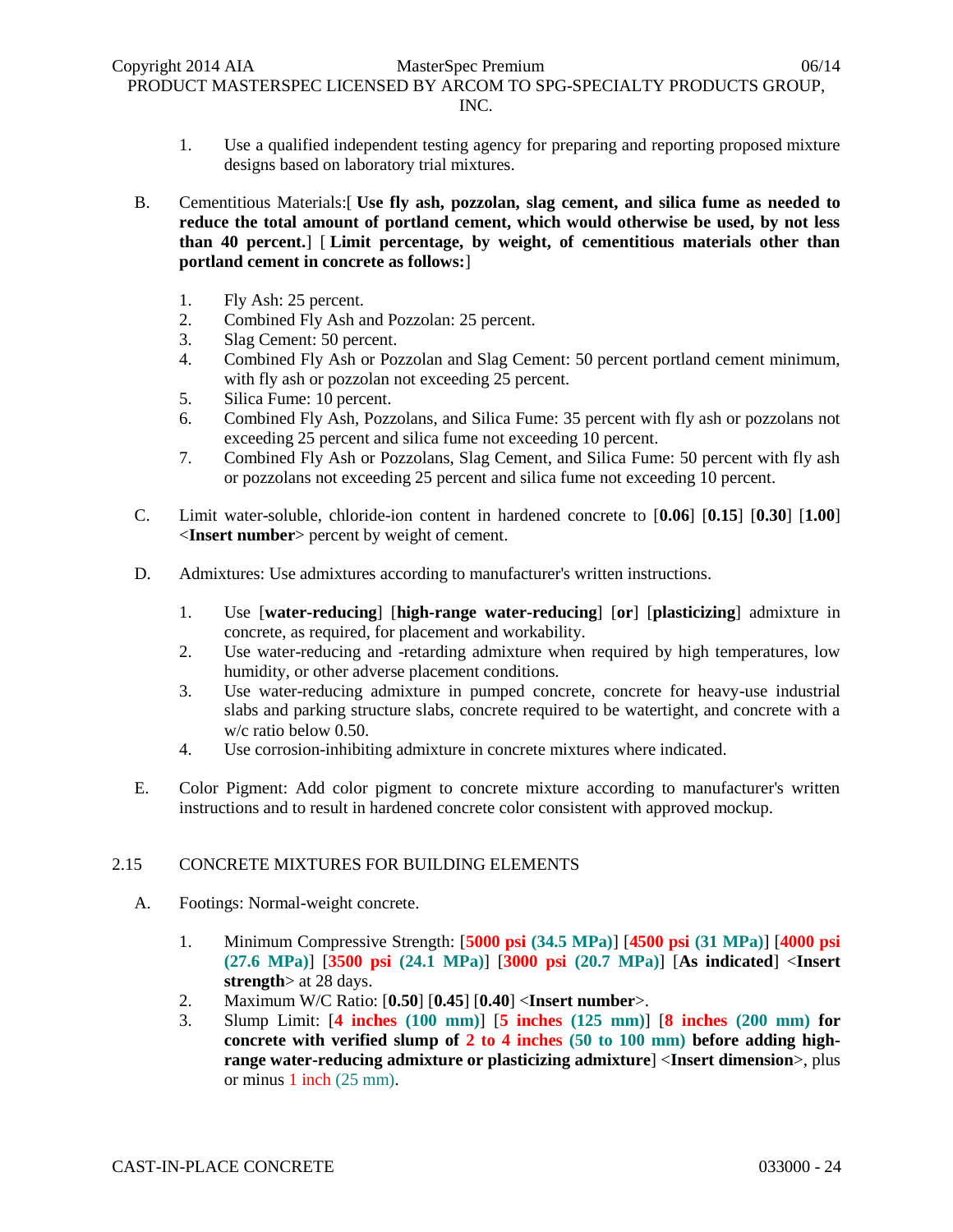- 4. Air Content: [**5.5**] <**Insert number**> percent, plus or minus 1.5 percent at point of delivery for 1-1/2-inch (38-mm) nominal maximum aggregate size.
- 5. Air Content: [**6**] <**Insert number**> percent, plus or minus 1.5 percent at point of delivery for [**1-inch (25-mm)**] [**3/4-inch (19-mm)**] nominal maximum aggregate size.
- B. Foundation Walls: Normal-weight concrete.
	- 1. Minimum Compressive Strength: [**5000 psi (34.5 MPa)**] [**4500 psi (31 MPa)**] [**4000 psi (27.6 MPa)**] [**3500 psi (24.1 MPa)**] [**3000 psi (20.7 MPa)**] [**As indicated**] <**Insert strength**> at 28 days.
	- 2. Maximum W/C Ratio: [**0.50**] [**0.45**] [**0.40**] <**Insert number**>.
	- 3. Slump Limit: [**4 inches (100 mm)**] [**5 inches (125 mm)**] [**8 inches (200 mm) for concrete with verified slump of 2 to 4 inches (50 to 100 mm) before adding highrange water-reducing admixture or plasticizing admixture**] <**Insert dimension**>, plus or minus 1 inch (25 mm).
	- 4. Air Content: [**5.5**] <**Insert number**> percent, plus or minus 1.5 percent at point of delivery for 1-1/2-inch (38-mm) nominal maximum aggregate size.
	- 5. Air Content: [**6**] <**Insert number**> percent, plus or minus 1.5 percent at point of delivery for [**1-inch (25-mm)**] [**3/4-inch (19-mm)**] nominal maximum aggregate size.
- C. Slabs-on-Grade: Normal-weight concrete.
	- 1. Minimum Compressive Strength: [**5000 psi (34.5 MPa)**] [**4500 psi (31 MPa)**] [**4000 psi (27.6 MPa)**] [**3500 psi (24.1 MPa)**] [**3000 psi (20.7 MPa)**] [**As indicated**] <**Insert strength**> at 28 days.
	- 2. Maximum W/C Ratio: [**0.50**] [**0.45**] [**0.40**] <**Insert number**>.
	- 3. Minimum Cementitious Materials Content: [**470 lb/cu. yd. (279 kg/cu. m)**] [**520 lb/cu. yd. (309 kg/cu. m)**] [**540 lb/cu. yd. (320 kg/cu. m)**].
	- 4. Slump Limit: [**4 inches (100 mm)**] [**5 inches (125 mm)**], plus or minus 1 inch (25 mm).
	- 5. Air Content: [**5.5**] <**Insert number**> percent, plus or minus 1.5 percent at point of delivery for 1-1/2-inch (38-mm) nominal maximum aggregate size.
	- 6. Air Content: [**6**] <**Insert number**> percent, plus or minus 1.5 percent at point of delivery for [**1-inch (25-mm)**] [**3/4-inch (19-mm)**] nominal maximum aggregate size.
	- 7. Air Content: Do not allow air content of trowel-finished floors to exceed 3 percent.
	- 8. Steel-Fiber Reinforcement: Add to concrete mixture, according to manufacturer's written instructions, at a rate of [**50 lb/cu. yd. (29.7 kg/cu. m)**] <**Insert weight**>.
	- 9. Synthetic Micro-Fiber: Uniformly disperse in concrete mixture at manufacturer's recommended rate, but not less than a rate of [**1.0 lb/cu. yd. (0.60 kg/cu. m)**] [**1.5 lb/cu. yd. (0.90 kg/cu. m)**] <**Insert dosage**>.
	- 10. Synthetic Macro-Fiber: Uniformly disperse in concrete mixture at manufacturer's recommended rate, but not less than a rate of [**4.0 lb/cu. yd. (2.4 kg/cu. m)**] [**5 lb/cu. yd. (3 kg/cu. m)**] <**Insert dosage**>.
- D. Suspended Slabs: Normal-weight concrete.
	- 1. Minimum Compressive Strength: [**5000 psi (34.5 MPa)**] [**4500 psi (31 MPa)**] [**4000 psi (27.6 MPa)**] [**3500 psi (24.1 MPa)**] [**3000 psi (20.7 MPa)**] <**Insert strength**> [**As indicated**] at 28 days.
	- 2. Maximum W/C Ratio: [**0.50**] [**0.45**] [**0.40**] <**Insert number**>.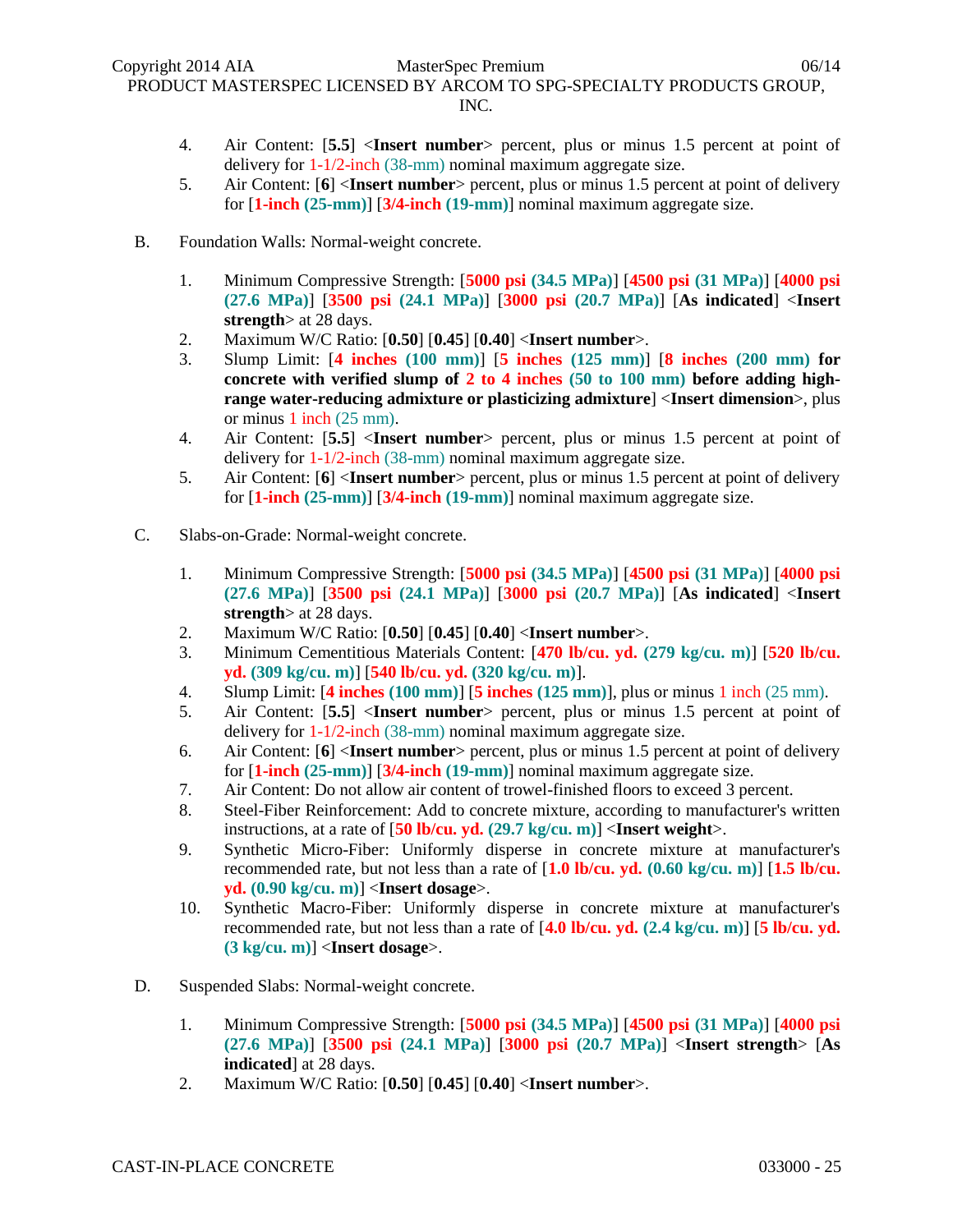- 3. Minimum Cementitious Materials Content: [**470 lb/cu. yd. (279 kg/cu. m)**] [**520 lb/cu. yd. (309 kg/cu. m)**] [**540 lb/cu. yd. (320 kg/cu. m)**].
- 4. Slump Limit: [**4 inches (100 mm)**] [**5 inches (125 mm)**], plus or minus 1 inch (25 mm).
- 5. Air Content: [**5.5**] <**Insert number**> percent, plus or minus 1.5 percent at point of delivery for 1-1/2-inch (38-mm) nominal maximum aggregate size.
- 6. Air Content: [**6**] <**Insert number**> percent, plus or minus 1.5 percent at point of delivery for [**1-inch (25-mm)**] [**3/4-inch (19-mm)**] nominal maximum aggregate size.
- 7. Air Content: Do not allow air content of trowel-finished floors to exceed 3 percent.
- 8. Steel-Fiber Reinforcement: Add to concrete mixture, according to manufacturer's written instructions, at a rate of [**50 lb/cu. yd. (29.7 kg/cu. m)**] <**Insert weight**>.
- 9. Synthetic Micro-Fiber: Uniformly disperse in concrete mixture at manufacturer's recommended rate, but not less than a rate of [**1.0 lb/cu. yd. (0.60 kg/cu. m)**] [**1.5 lb/cu. yd. (0.90 kg/cu. m)**] <**Insert dosage**>.
- 10. Synthetic Macro-Fiber: Uniformly disperse in concrete mixture at manufacturer's recommended rate, but not less than a rate of [**4.0 lb/cu. yd. (2.4 kg/cu. m)**] [**5 lb/cu. yd. (3 kg/cu. m)**] <**Insert dosage**>.
- E. Suspended Slabs: Lightweight concrete.
	- 1. Minimum Compressive Strength: [**5000 psi (34.5 MPa)**] [**4500 psi (31 MPa)**] [**4000 psi (27.6 MPa)**] [**3500 psi (24.1 MPa)**] [**3000 psi (20.7 MPa)**] <**Insert strength**> [**As indicated**] at 28 days.
	- 2. Calculated Equilibrium Unit Weight: [**115 lb/cu. ft. (1842 kg/cu. m)**] [**110 lb/cu. ft. (1762 kg/cu. m)**] [**105 lb/cu. ft. (1682 kg/cu. m)**], plus or minus 3 lb/cu. ft. (48.1 kg/cu. m) as determined by ASTM C 567/C 567M.
	- 3. Slump Limit: [**4 inches (100 mm)**] [**5 inches (125 mm)**], plus or minus 1 inch (25 mm).
	- 4. Air Content: 6 percent, plus or minus 2 percent at point of delivery for nominal maximum aggregate size greater than 3/8 inch (10 mm).
	- 5. Air Content: 7 percent, plus or minus 2 percent at point of delivery for nominal maximum aggregate size 3/8 inch (10 mm) or less.
	- 6. Air Content: Do not allow air content of trowel-finished floors to exceed 3 percent.
	- 7. Steel-Fiber Reinforcement: Add to concrete mixture, according to manufacturer's written instructions, at a rate of [**50 lb/cu. yd. (29.7 kg/cu. m)**] <**Insert weight**>.
	- 8. Synthetic Micro-Fiber: Uniformly disperse in concrete mixture at manufacturer's recommended rate, but not less than a rate of [**1.0 lb/cu. yd. (0.60 kg/cu. m)**] [**1.5 lb/cu. yd. (0.90 kg/cu. m)**] <**Insert dosage**>.
	- 9. Synthetic Macro-Fiber: Uniformly disperse in concrete mixture at manufacturer's recommended rate, but not less than a rate of [**4.0 lb/cu. yd. (2.4 kg/cu. m)**] [**5 lb/cu. yd. (3 kg/cu. m)**] <**Insert dosage**>.
- F. Provide mix design approval by WVRA manufacturer.
- G. Concrete Toppings: Normal-weight concrete.
	- 1. Minimum Compressive Strength: [**5000 psi (34.5 MPa)**] [**4500 psi (31 MPa)**] [**4000 psi (27.6 MPa)**] [**3500 psi (24.1 MPa)**] [**3000 psi (20.7 MPa)**] <**Insert strength**> [**As indicated**] at 28 days.
	- 2. Minimum Cementitious Materials Content: [**470 lb/cu. yd. (279 kg/cu. m)**] [**520 lb/cu. yd. (309 kg/cu. m)**] [**540 lb/cu. yd. (320 kg/cu. m)**].
	- 3. Slump Limit: [**4 inches (100 mm)**] [**5 inches (125 mm)**], plus or minus 1 inch (25 mm).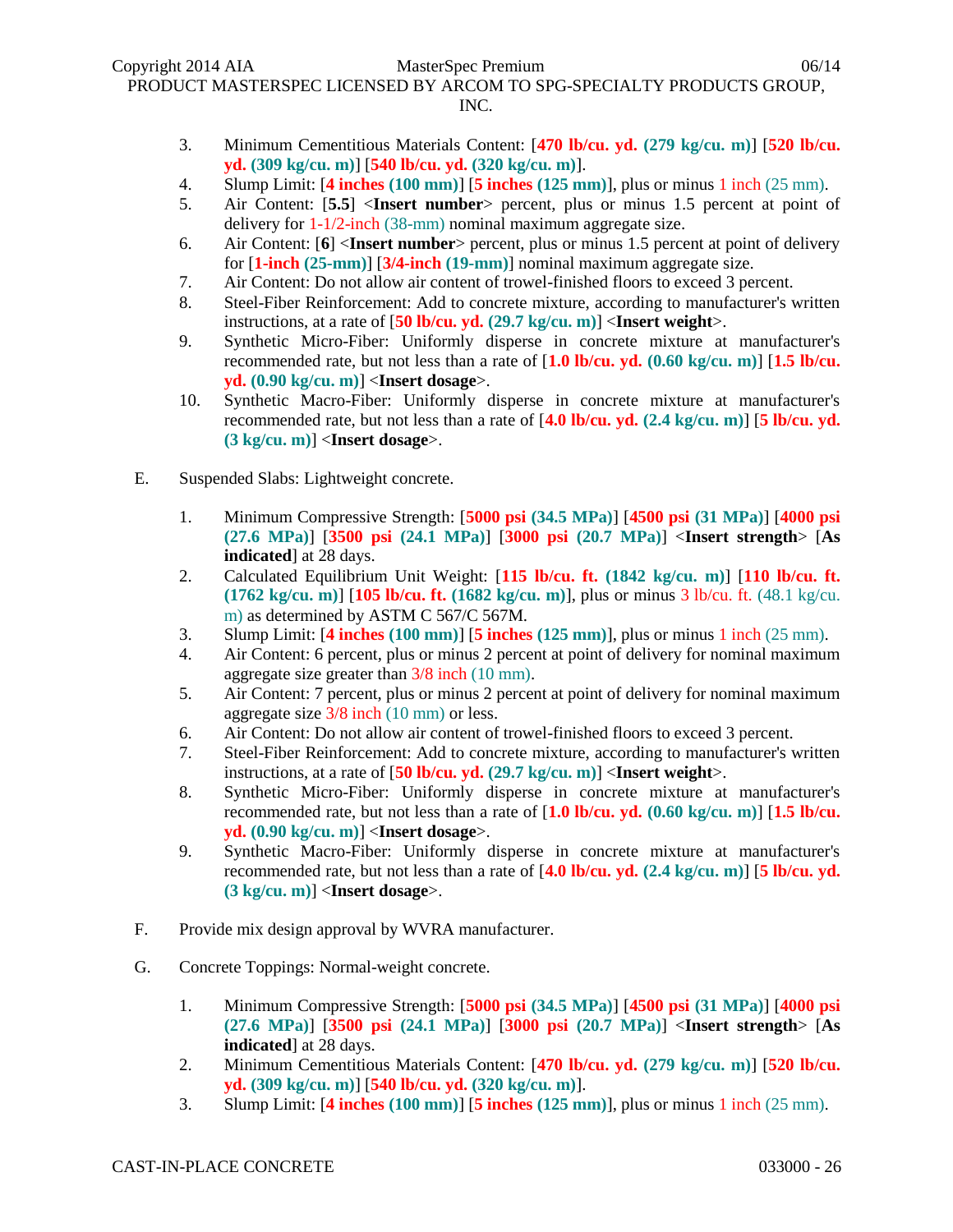- 4. Air Content: [**5.5**] <**Insert number**> percent, plus or minus 1.5 percent at point of delivery for 1-1/2-inch (38-mm) nominal maximum aggregate size.
- 5. Air Content: [**6**] <**Insert number**> percent, plus or minus 1.5 percent at point of delivery for [**1-inch (25-mm)**] [**3/4-inch (19-mm)**] nominal maximum aggregate size.
- 6. Air Content: Do not allow air content of trowel-finished toppings to exceed 3 percent.
- 7. Steel-Fiber Reinforcement: Add to concrete mixture, according to manufacturer's written instructions, at a rate of [**50 lb/cu. yd. (29.7 kg/cu. m)**] <**Insert weight**>.
- 8. Synthetic Micro-Fiber: Uniformly disperse in concrete mixture at manufacturer's recommended rate, but not less than a rate of [**1.0 lb/cu. yd. (0.60 kg/cu. m)**] [**1.5 lb/cu. yd. (0.90 kg/cu. m)**] <**Insert dosage**>.
- 9. Synthetic Macro-Fiber: Uniformly disperse in concrete mixture at manufacturer's recommended rate, but not less than a rate of [**4.0 lb/cu. yd. (2.4 kg/cu. m)**] [**5 lb/cu. yd. (3 kg/cu. m)**] <**Insert dosage**>.
- H. Building Frame Members: Normal-weight concrete.
	- 1. Minimum Compressive Strength: [**5000 psi (34.5 MPa)**] [**4500 psi (31 MPa)**] [**4000 psi (27.6 MPa)**] [**3500 psi (24.1 MPa)**] [**3000 psi (20.7 MPa)**] <**Insert strength**> [**As indicated**] at 28 days.
	- 2. Maximum W/C Ratio: [**0.50**] [**0.45**] [**0.40**] <**Insert number**>.
	- 3. Slump Limit: [**4 inches (100 mm)**] [**5 inches (125 mm)**] [**8 inches (200 mm) for concrete with verified slump of 2 to 4 inches (50 to 100 mm) before adding highrange water-reducing admixture or plasticizing admixture**] <**Insert dimension**>, plus or minus 1 inch (25 mm).
	- 4. Air Content: [**5.5**] <**Insert number**> percent, plus or minus 1.5 percent at point of delivery for 1-1/2-inch (38-mm) nominal maximum aggregate size.
	- 5. Air Content: [**6**] <**Insert number**> percent, plus or minus 1.5 percent at point of delivery for [**1-inch (25-mm)**] [**3/4-inch (19-mm)**] nominal maximum aggregate size.
- I. Building Walls: Normal-weight concrete.
	- 1. Minimum Compressive Strength: [**5000 psi (34.5 MPa)**] [**4500 psi (31 MPa)**] [**4000 psi (27.6 MPa)**] [**3500 psi (24.1 MPa)**] [**3000 psi (20.7 MPa)**] <**Insert strength**> [**As indicated**] at 28 days.
	- 2. Maximum W/C Ratio: [**0.50**] [**0.45**] [**0.40**] <**Insert number**>.
	- 3. Slump Limit: [**4 inches (100 mm)**] [**5 inches (125 mm)**] [**8 inches (200 mm) for concrete with verified slump of 2 to 4 inches (50 to 100 mm) before adding highrange water-reducing admixture or plasticizing admixture**] <**Insert dimension**>, plus or minus 1 inch (25 mm).
	- 4. Air Content: [**5.5**] <**Insert number**> percent, plus or minus 1.5 percent at point of delivery for 1-1/2-inch (38-mm) nominal maximum aggregate size.
	- 5. Air Content: [**6**] <**Insert number**> percent, plus or minus 1.5 percent at point of delivery for [**1-inch (25-mm)**] [**3/4-inch (19-mm)**] nominal maximum aggregate size.

# 2.16 FABRICATING REINFORCEMENT

A. Fabricate steel reinforcement according to CRSI's "Manual of Standard Practice."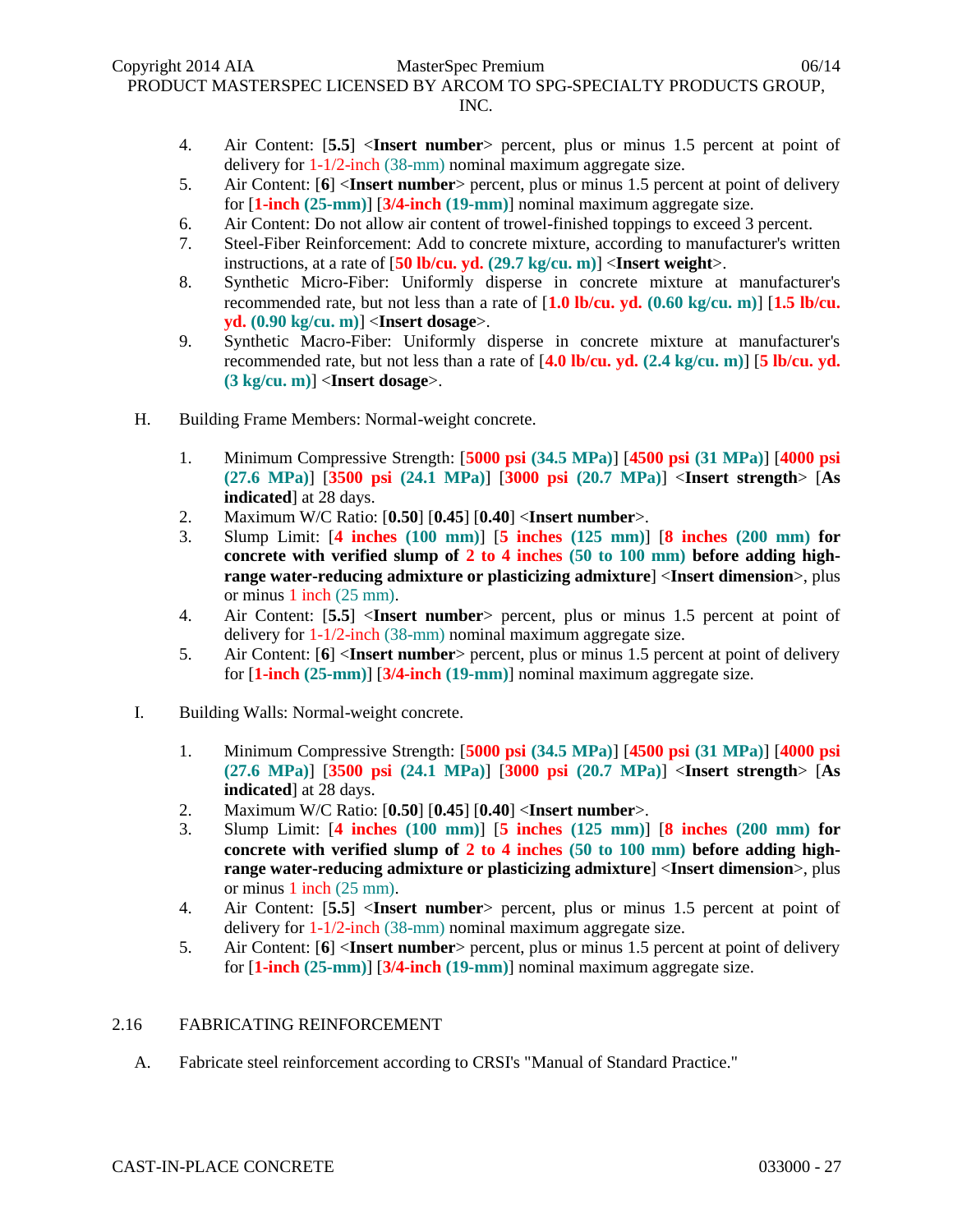#### 2.17 CONCRETE MIXING

- A. Ready-Mixed Concrete: Measure, batch, mix, and deliver concrete according to ASTM C 94/C 94M[ **and ASTM C 1116/C 1116M**], and furnish batch ticket information.
	- 1. When air temperature is between 85 and 90 deg F (30 and 32 deg C), reduce mixing and delivery time from  $1-1/2$  hours to 75 minutes; when air temperature is above 90 deg F (32) deg C), reduce mixing and delivery time to 60 minutes.
- B. Project-Site Mixing: Measure, batch, and mix concrete materials and concrete according to ASTM C 94/C 94M. Mix concrete materials in appropriate drum-type batch machine mixer.
	- 1. For mixer capacity of 1 cu. yd. (0.76 cu. m) or smaller, continue mixing at least 1-1/2 minutes, but not more than 5 minutes after ingredients are in mixer, before any part of batch is released.
	- 2. For mixer capacity larger than 1 cu. yd. (0.76 cu. m), increase mixing time by 15 seconds for each additional 1 cu. yd.  $(0.76 \text{ cu. m})$ .
	- 3. Provide batch ticket for each batch discharged and used in the Work, indicating Project identification name and number, date, mixture type, mixture time, quantity, and amount of water added. Record approximate location of final deposit in structure.

### PART 3 - EXECUTION

# 3.1 FORMWORK INSTALLATION

- A. Design, erect, shore, brace, and maintain formwork, according to ACI 301 (ACI 301M), to support vertical, lateral, static, and dynamic loads, and construction loads that might be applied, until structure can support such loads.
- B. Construct formwork so concrete members and structures are of size, shape, alignment, elevation, and position indicated, within tolerance limits of ACI 117 (ACI 117M).
- C. Limit concrete surface irregularities, designated by ACI 347 as abrupt or gradual, as follows:
	- 1. [**Class A, 1/8 inch (3.2 mm)**] <**Insert dimension**> for smooth-formed finished surfaces.
	- 2. [**Class B, 1/4 inch (6 mm)**] [**Class C, 1/2 inch (13 mm)**] [**Class D, 1 inch (25 mm)**] <**Insert dimension**> for rough-formed finished surfaces.
- D. Construct forms tight enough to prevent loss of concrete mortar.
- E. Construct forms for easy removal without hammering or prying against concrete surfaces. Provide crush or wrecking plates where stripping may damage cast-concrete surfaces. Provide top forms for inclined surfaces steeper than 1.5 horizontal to 1 vertical.
	- 1. Install keyways, reglets, recesses, and the like, for easy removal.
	- 2. Do not use rust-stained steel form-facing material.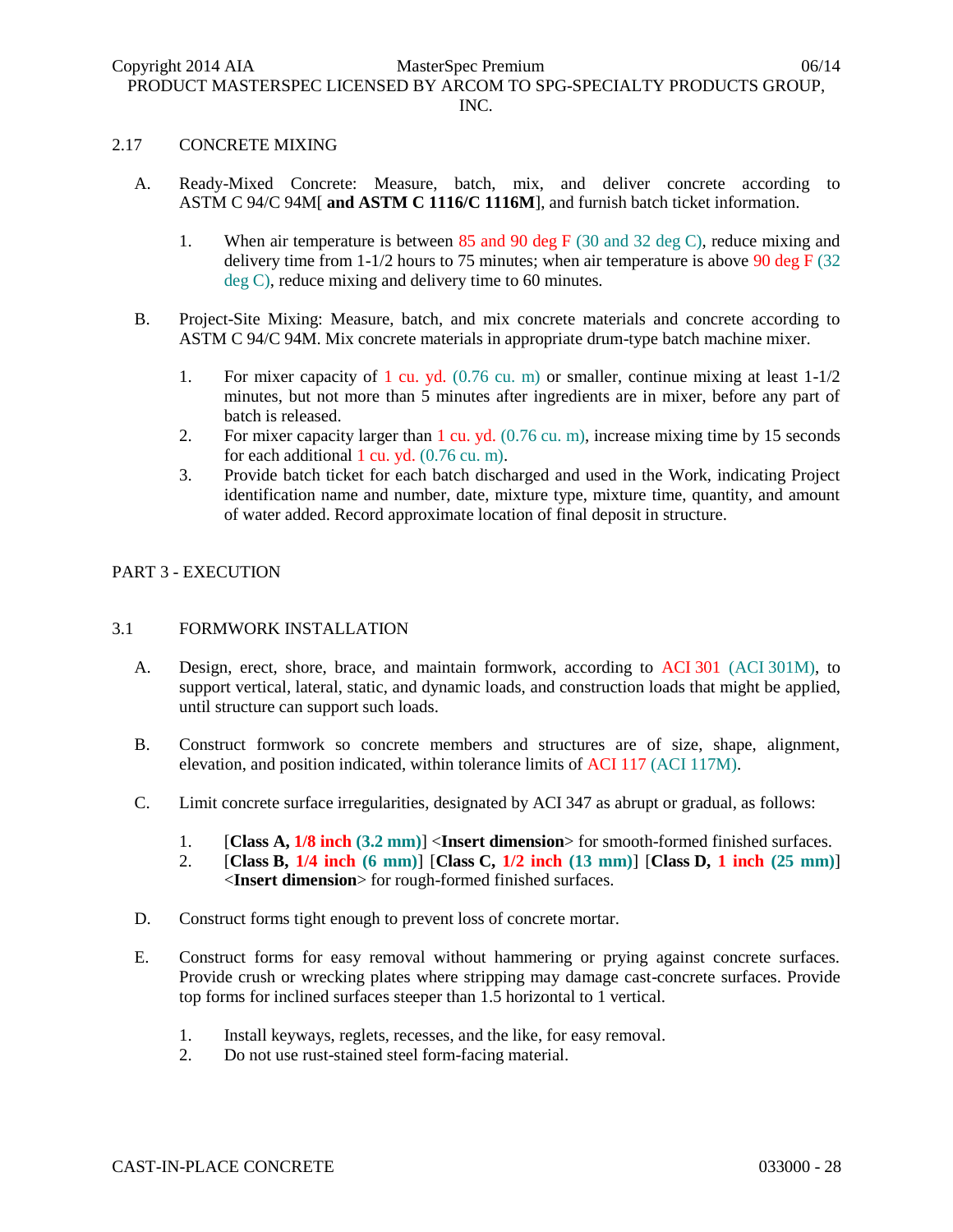- F. Set edge forms, bulkheads, and intermediate screed strips for slabs to achieve required elevations and slopes in finished concrete surfaces. Provide and secure units to support screed strips; use strike-off templates or compacting-type screeds.
- G. Provide temporary openings for cleanouts and inspection ports where interior area of formwork is inaccessible. Close openings with panels tightly fitted to forms and securely braced to prevent loss of concrete mortar. Locate temporary openings in forms at inconspicuous locations.
- H. [**Chamfer**] [**Do not chamfer**] exterior corners and edges of permanently exposed concrete.
- I. Form openings, chases, offsets, sinkages, keyways, reglets, blocking, screeds, and bulkheads required in the Work. Determine sizes and locations from trades providing such items.
- J. Clean forms and adjacent surfaces to receive concrete. Remove chips, wood, sawdust, dirt, and other debris just before placing concrete.
- K. Retighten forms and bracing before placing concrete, as required, to prevent mortar leaks and maintain proper alignment.
- L. Coat contact surfaces of forms with form-release agent, according to manufacturer's written instructions, before placing reinforcement.

# 3.2 EMBEDDED ITEM INSTALLATION

- A. Place and secure anchorage devices and other embedded items required for adjoining work that is attached to or supported by cast-in-place concrete. Use setting drawings, templates, diagrams, instructions, and directions furnished with items to be embedded.
	- 1. Install anchor rods, accurately located, to elevations required and complying with tolerances in Section 7.5 of AISC 303.
	- 2. Install reglets to receive waterproofing and to receive through-wall flashings in outer face of concrete frame at exterior walls, where flashing is shown at lintels, shelf angles, and other conditions.
	- 3. Install dovetail anchor slots in concrete structures as indicated.

# 3.3 REMOVING AND REUSING FORMS

- A. General: Formwork for sides of beams, walls, columns, and similar parts of the Work that does not support weight of concrete may be removed after cumulatively curing at not less than 50 deg F (10 deg C) for [**24**] <**Insert number**> hours after placing concrete. Concrete has to be hard enough to not be damaged by form-removal operations, and curing and protection operations need to be maintained.
	- 1. Leave formwork for beam soffits, joists, slabs, and other structural elements that support weight of concrete in place until concrete has achieved<sup>[</sup> at least 70 percent of] its 28-day design compressive strength.
	- 2. Remove forms only if shores have been arranged to permit removal of forms without loosening or disturbing shores.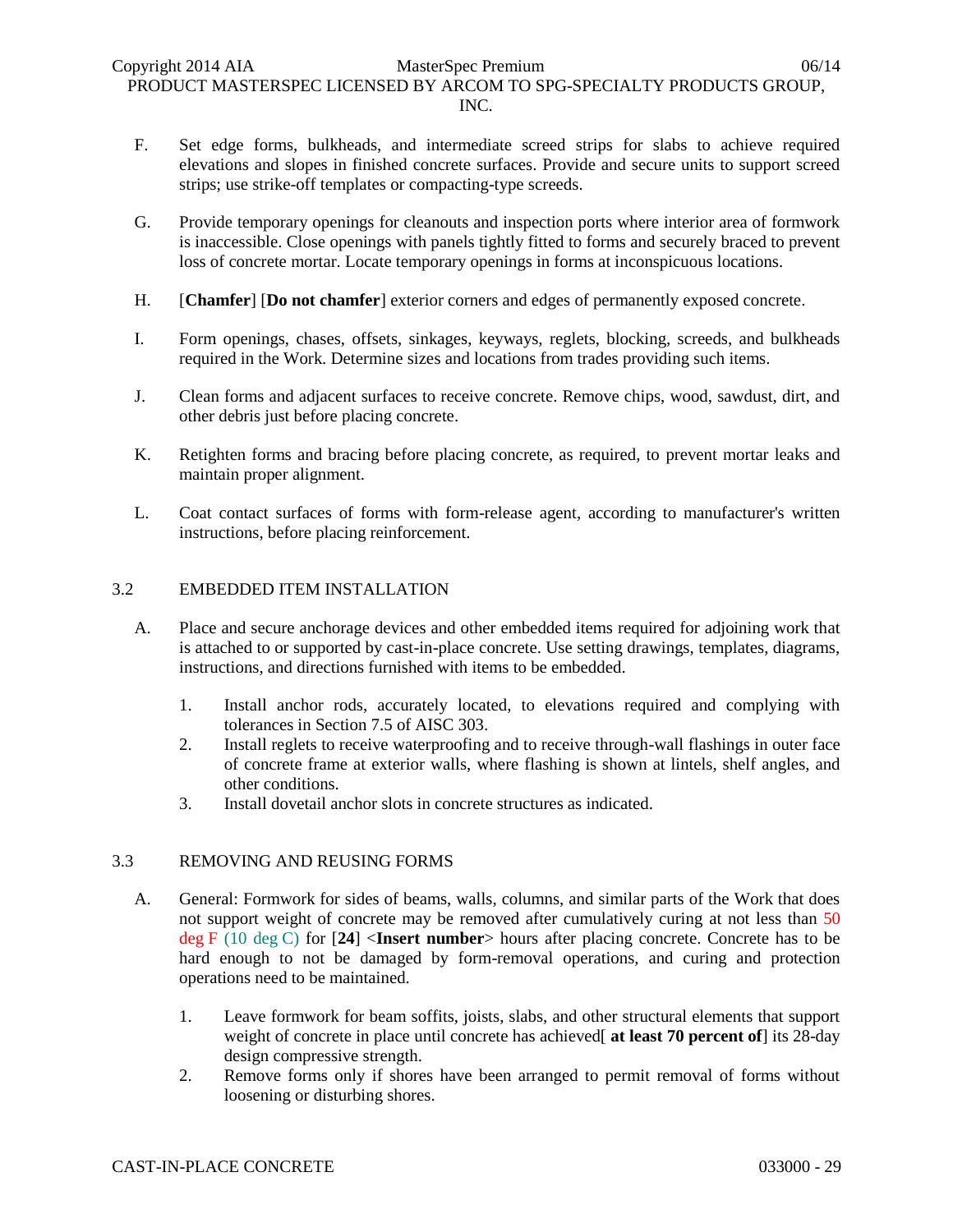- B. Clean and repair surfaces of forms to be reused in the Work. Split, frayed, delaminated, or otherwise damaged form-facing material are not acceptable for exposed surfaces. Apply new form-release agent.
- C. When forms are reused, clean surfaces, remove fins and laitance, and tighten to close joints. Align and secure joints to avoid offsets. Do not use patched forms for exposed concrete surfaces unless approved by Architect.

# 3.4 SHORING AND RESHORING INSTALLATION

- A. Comply with ACI 318 (ACI 318M) and ACI 301 (ACI 301M) for design, installation, and removal of shoring and reshoring.
	- 1. Do not remove shoring or reshoring until measurement of slab tolerances is complete.
- B. In multistory construction, extend shoring or reshoring over a sufficient number of stories to distribute loads in such a manner that no floor or member will be excessively loaded or will induce tensile stress in concrete members without sufficient steel reinforcement.
- C. Plan sequence of removal of shores and reshore to avoid damage to concrete. Locate and provide adequate reshoring to support construction without excessive stress or deflection.

# 3.5 VAPOR-RETARDER INSTALLATION

- A. Sheet Vapor Retarders: Place, protect, and repair sheet vapor retarder according to ASTM E 1643 and manufacturer's written instructions.
	- 1. Lap joints 6 inches (150 mm) and seal with manufacturer's recommended tape.
- B. Bituminous Vapor Retarders: Place, protect, and repair bituminous vapor retarder according to manufacturer's written instructions.

# 3.6 STEEL REINFORCEMENT INSTALLATION

- A. General: Comply with CRSI's "Manual of Standard Practice" for fabricating, placing, and supporting reinforcement.
	- 1. Do not cut or puncture vapor retarder. Repair damage and reseal vapor retarder before placing concrete.
- B. Clean reinforcement of loose rust and mill scale, earth, ice, and other foreign materials that reduce bond to concrete.
- C. Accurately position, support, and secure reinforcement against displacement. Locate and support reinforcement with bar supports to maintain minimum concrete cover. Do not tack weld crossing reinforcing bars.
	- 1. Weld reinforcing bars according to AWS D1.4/D 1.4M, where indicated.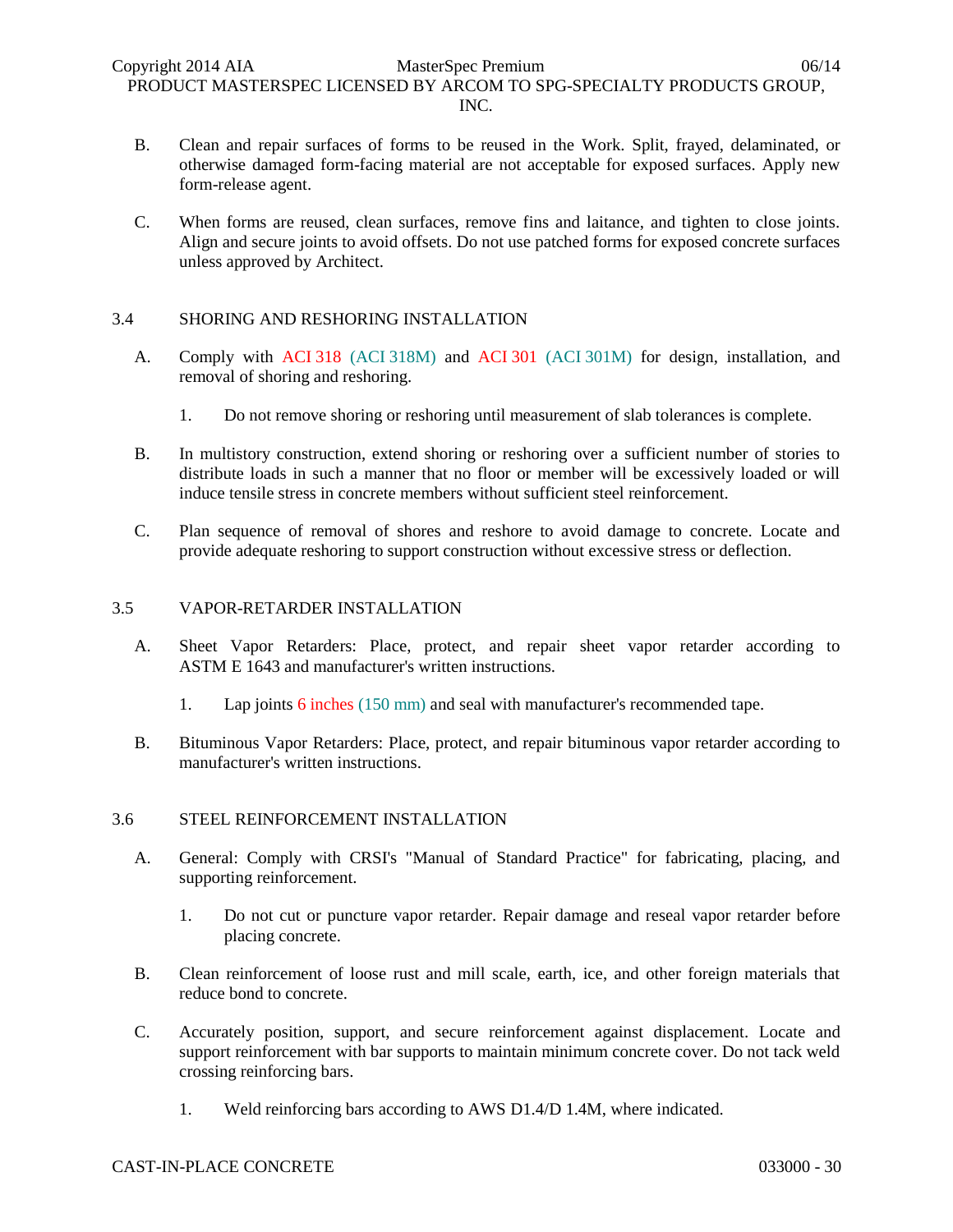- D. Set wire ties with ends directed into concrete, not toward exposed concrete surfaces.
- E. Install welded-wire reinforcement in longest practicable lengths on bar supports spaced to minimize sagging. Lap edges and ends of adjoining sheets at least one mesh spacing. Offset laps of adjoining sheet widths to prevent continuous laps in either direction. Lace overlaps with wire.
- F. Epoxy-Coated Reinforcement: Repair cut and damaged epoxy coatings with epoxy repair coating according to ASTM D 3963/D 3963M. Use epoxy-coated steel wire ties to fasten epoxy-coated steel reinforcement.
- G. Zinc-Coated Reinforcement: Repair cut and damaged zinc coatings with zinc repair material according to ASTM A 780/A 780M. Use galvanized-steel wire ties to fasten zinc-coated steel reinforcement.

### 3.7 JOINTS

- A. General: Construct joints true to line with faces perpendicular to surface plane of concrete.
- B. Construction Joints: Install so strength and appearance of concrete are not impaired, at locations indicated or as approved by Architect.
	- 1. Place joints perpendicular to main reinforcement. Continue reinforcement across construction joints unless otherwise indicated. Do not continue reinforcement through sides of strip placements of floors and slabs.
	- 2. Form keyed joints as indicated. Embed keys at least 1-1/2 inches (38 mm) into concrete.
	- 3. Locate joints for beams, slabs, joists, and girders in the middle third of spans. Offset joints in girders a minimum distance of twice the beam width from a beam-girder intersection.
	- 4. Locate horizontal joints in walls and columns at underside of floors, slabs, beams, and girders and at the top of footings or floor slabs.
	- 5. Space vertical joints in walls [**as indicated**] <**Insert spacing**>. Locate joints beside piers integral with walls, near corners, and in concealed locations where possible.
	- 6. Use a bonding agent at locations where fresh concrete is placed against hardened or partially hardened concrete surfaces.
	- 7. Use epoxy-bonding adhesive at locations where fresh concrete is placed against hardened or partially hardened concrete surfaces.
- C. Contraction Joints in Slabs-on-Grade: Form weakened-plane contraction joints, sectioning concrete into areas as indicated. Construct contraction joints for a depth equal to at least [**onefourth**] <**Insert depth**> of concrete thickness as follows:
	- 1. Grooved Joints: Form contraction joints after initial floating by grooving and finishing each edge of joint to a radius of 1/8 inch (3.2 mm). Repeat grooving of contraction joints after applying surface finishes. Eliminate groover tool marks on concrete surfaces.
	- 2. Sawed Joints: Form contraction joints with power saws equipped with shatterproof abrasive or diamond-rimmed blades. Cut 1/8-inch- (3.2-mm-) wide joints into concrete when cutting action does not tear, abrade, or otherwise damage surface and before concrete develops random contraction cracks.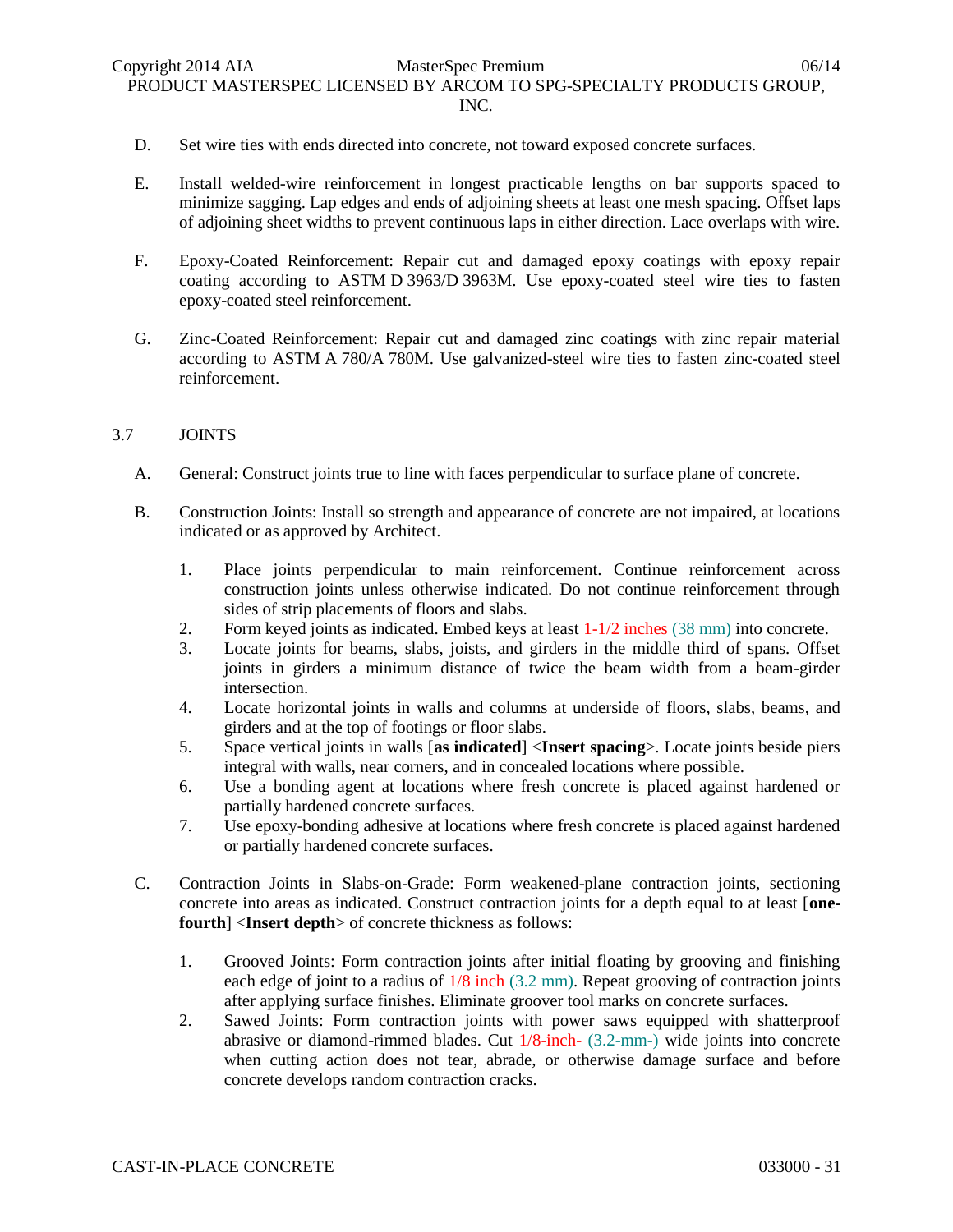- D. Isolation Joints in Slabs-on-Grade: After removing formwork, install joint-filler strips at slab junctions with vertical surfaces, such as column pedestals, foundation walls, grade beams, and other locations, as indicated.
	- 1. Extend joint-filler strips full width and depth of joint, terminating flush with finished concrete surface unless otherwise indicated.
	- 2. Terminate full-width joint-filler strips not less than  $1/2$  inch (13 mm) or more than 1 inch (25 mm) below finished concrete surface where joint sealants, specified in Section 079200 "Joint Sealants," are indicated.
	- 3. Install joint-filler strips in lengths as long as practicable. Where more than one length is required, lace or clip sections together.
- E. Doweled Joints: Install dowel bars and support assemblies at joints where indicated. Lubricate or asphalt coat one-half of dowel length to prevent concrete bonding to one side of joint.

# 3.8 WATERSTOP INSTALLATION

- A. Flexible Waterstops: Install in construction joints and at other joints indicated to form a continuous diaphragm. Install in longest lengths practicable. Support and protect exposed waterstops during progress of the Work. Field fabricate joints in waterstops according to manufacturer's written instructions.
- B. Self-Expanding Strip Waterstops: Install in construction joints and at other locations indicated, according to manufacturer's written instructions, adhesive bonding, mechanically fastening, and firmly pressing into place. Install in longest lengths practicable.

# 3.9 CONCRETE PLACEMENT

- A. Before placing concrete, verify that installation of formwork, reinforcement, and embedded items is complete and that required inspections are completed.
- B. Do not add water to concrete during delivery, at Project site, or during placement unless approved by Architect.
- C. Before test sampling and placing concrete, water may be added at Project site, subject to limitations of ACI 301 (ACI 301M).
	- 1. Do not add water to concrete after adding high-range water-reducing admixtures to mixture.
- D. Deposit concrete continuously in one layer or in horizontal layers of such thickness that no new concrete is placed on concrete that has hardened enough to cause seams or planes of weakness. If a section cannot be placed continuously, provide construction joints as indicated. Deposit concrete to avoid segregation.
	- 1. Deposit concrete in horizontal layers of depth not to exceed formwork design pressures and in a manner to avoid inclined construction joints.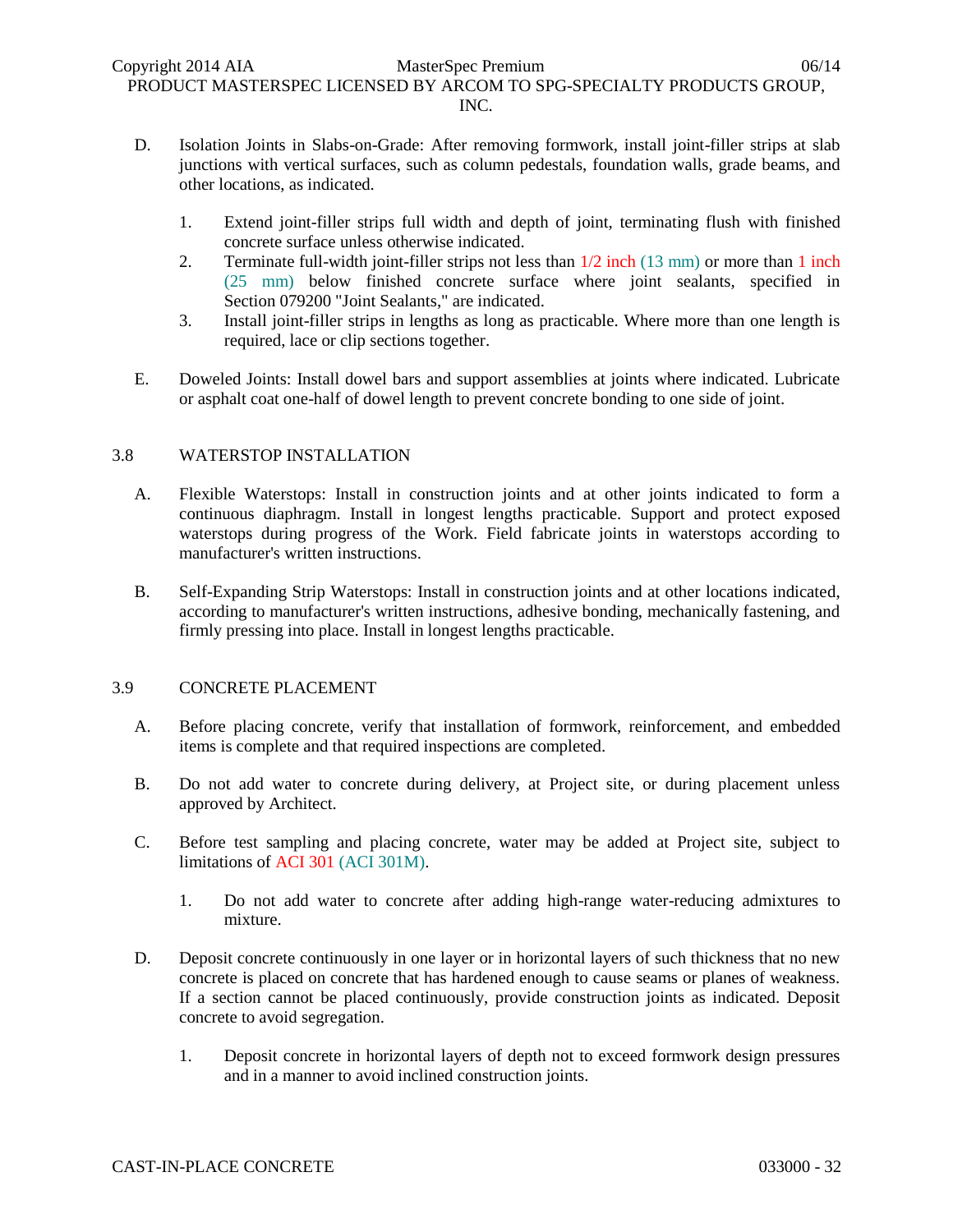- 2. Consolidate placed concrete with mechanical vibrating equipment according to ACI 301 (ACI 301M).
- 3. Do not use vibrators to transport concrete inside forms. Insert and withdraw vibrators vertically at uniformly spaced locations to rapidly penetrate placed layer and at least 6 inches (150 mm) into preceding layer. Do not insert vibrators into lower layers of concrete that have begun to lose plasticity. At each insertion, limit duration of vibration to time necessary to consolidate concrete and complete embedment of reinforcement and other embedded items without causing mixture constituents to segregate.
- E. Deposit and consolidate concrete for floors and slabs in a continuous operation, within limits of construction joints, until placement of a panel or section is complete.
	- 1. Consolidate concrete during placement operations, so concrete is thoroughly worked around reinforcement and other embedded items and into corners.
	- 2. Maintain reinforcement in position on chairs during concrete placement.
	- 3. Screed slab surfaces with a straightedge and strike off to correct elevations.
	- 4. Slope surfaces uniformly to drains where required.
	- 5. Begin initial floating using bull floats or darbies to form a uniform and open-textured surface plane, before excess bleedwater appears on the surface. Do not further disturb slab surfaces before starting finishing operations.

# 3.10 FINISHING FORMED SURFACES

- A. Rough-Formed Finish: As-cast concrete texture imparted by form-facing material with tie holes and defects repaired and patched. Remove fins and other projections that exceed specified limits on formed-surface irregularities.
	- 1. Apply to concrete surfaces [**not exposed to public view**] <**Insert locations**>.
- B. Smooth-Formed Finish: As-cast concrete texture imparted by form-facing material, arranged in an orderly and symmetrical manner with a minimum of seams. Repair and patch tie holes and defects. Remove fins and other projections that exceed specified limits on formed-surface irregularities.
	- 1. Apply to concrete surfaces [**exposed to public view,**] [**to receive a rubbed finish,**] [**or to be covered with a coating or covering material applied directly to concrete**] <**Insert locations**>.
- C. Rubbed Finish: Apply the following to smooth-formed-finished as-cast concrete where indicated:
	- 1. Smooth-Rubbed Finish: Not later than one day after form removal, moisten concrete surfaces and rub with carborundum brick or another abrasive until producing a uniform color and texture. Do not apply cement grout other than that created by the rubbing process.
	- 2. Grout-Cleaned Finish: Wet concrete surfaces and apply grout of a consistency of thick paint to coat surfaces and fill small holes. Mix 1 part portland cement to 1-1/2 parts fine sand with a 1:1 mixture of bonding admixture and water. Add white portland cement in amounts determined by trial patches, so color of dry grout matches adjacent surfaces.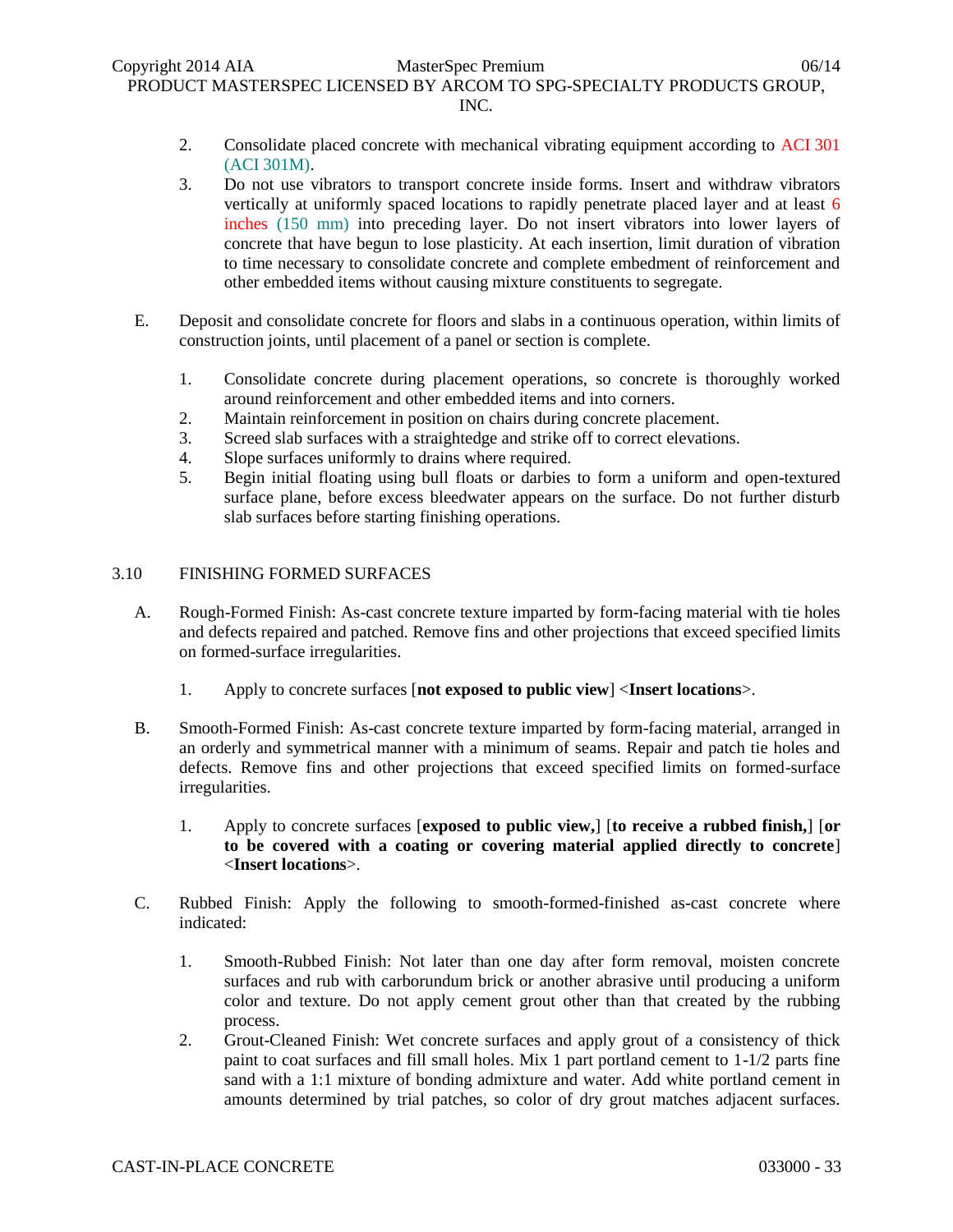Scrub grout into voids and remove excess grout. When grout whitens, rub surface with clean burlap and keep surface damp by fog spray for at least 36 hours.

- 3. Cork-Floated Finish: Wet concrete surfaces and apply a stiff grout. Mix 1 part portland cement and 1 part fine sand with a 1:1 mixture of bonding agent and water. Add white portland cement in amounts determined by trial patches, so color of dry grout matches adjacent surfaces. Compress grout into voids by grinding surface. In a swirling motion, finish surface with a cork float.
- D. Related Unformed Surfaces: At tops of walls, horizontal offsets, and similar unformed surfaces adjacent to formed surfaces, strike off smooth and finish with a texture matching adjacent formed surfaces. Continue final surface treatment of formed surfaces uniformly across adjacent unformed surfaces unless otherwise indicated.

# 3.11 FINISHING FLOORS AND SLABS

- A. General: Comply with ACI 302.1R recommendations for screeding, restraightening, and finishing operations for concrete surfaces. Do not wet concrete surfaces.
- B. Scratch Finish: While still plastic, texture concrete surface that has been screeded and bullfloated or darbied. Use stiff brushes, brooms, or rakes to produce a profile amplitude of 1/4 inch (6 mm) in one direction.
	- 1. Apply scratch finish to surfaces [**indicated**] [**and**] [**to receive concrete floor toppings**] [**to receive mortar setting beds for bonded cementitious floor finishes**] <**Insert locations**>.
- C. Float Finish: Consolidate surface with power-driven floats or by hand floating if area is small or inaccessible to power-driven floats. Restraighten, cut down high spots, and fill low spots. Repeat float passes and restraightening until surface is left with a uniform, smooth, granular texture.
	- 1. Apply float finish to surfaces [**indicated**] [**to receive trowel finish**] [**and**] [**to be covered with fluid-applied or sheet waterproofing, built-up or membrane roofing, or sandbed terrazzo**] <**Insert locations**>.
- D. Trowel Finish: After applying float finish, apply first troweling and consolidate concrete by hand or power-driven trowel. Continue troweling passes and restraighten until surface is free of trowel marks and uniform in texture and appearance. Grind smooth any surface defects that would telegraph through applied coatings or floor coverings.
	- 1. Apply a trowel finish to surfaces [**indicated**] [**exposed to view**] [**or**] [**to be covered with resilient flooring, carpet, ceramic or quarry tile set over a cleavage membrane, paint, or another thin-film-finish coating system**] <**Insert locations**>.
	- 2. Finish surfaces to the following tolerances, according to ASTM E 1155 (ASTM E 1155M), for a randomly trafficked floor surface:
		- a. Specified overall values of flatness, F(F) 25; and of levelness, F(L) 20; with minimum local values of flatness,  $F(F)$  17; and of levelness,  $F(L)$  15.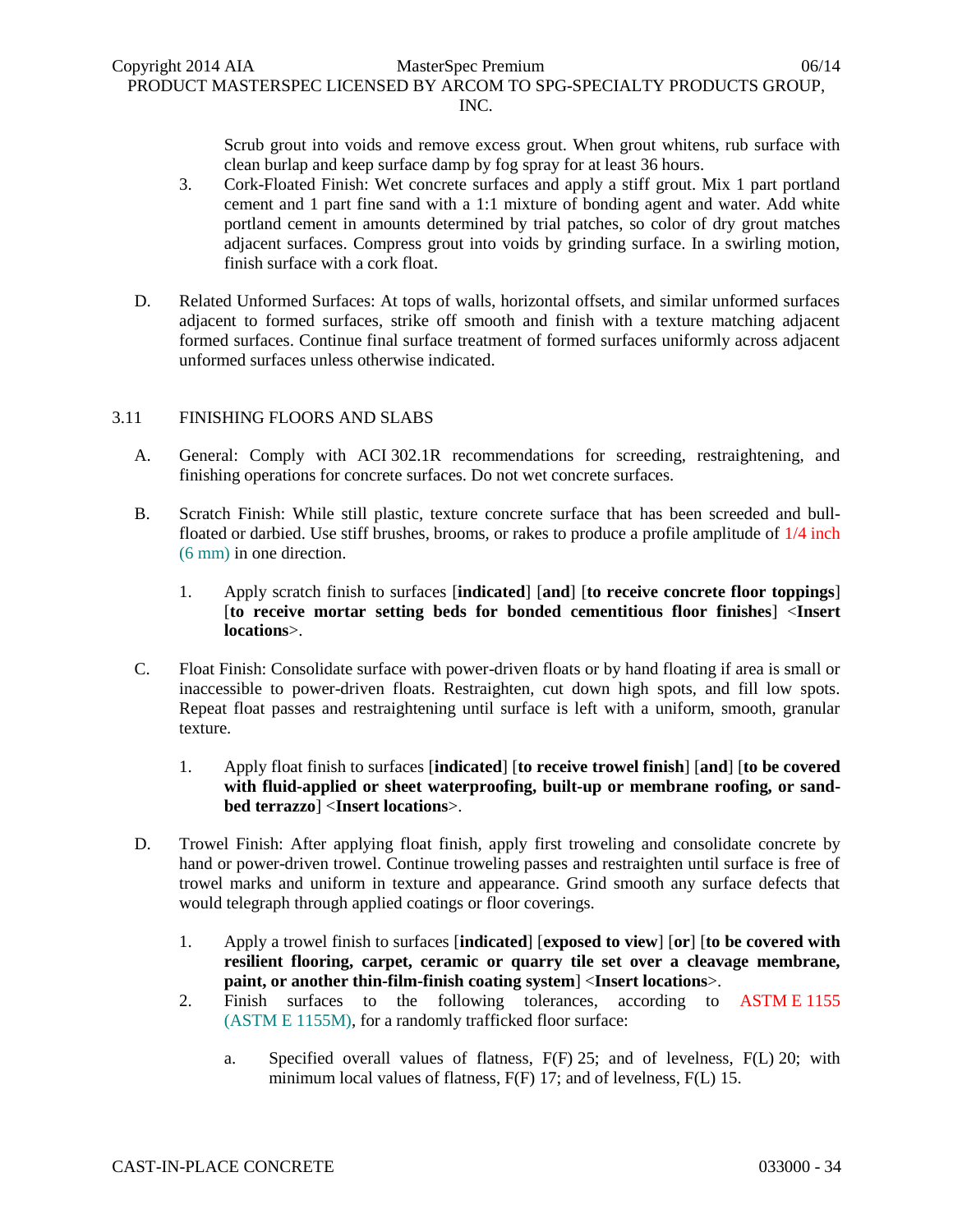- b. Specified overall values of flatness, F(F) 35; and of levelness, F(L) 25; with minimum local values of flatness, F(F) 24; and of levelness, F(L) 17; for slabs-ongrade.
- c. Specified overall values of flatness, F(F) 30; and of levelness, F(L) 20; with minimum local values of flatness, F(F) 24; and of levelness, F(L) 15; for suspended slabs.
- d. Specified overall values of flatness, F(F) 45; and of levelness, F(L) 35; with minimum local values of flatness,  $F(F)$  30; and of levelness,  $F(L)$  24.
- 3. Finish and measure surface, so gap at any point between concrete surface and an unleveled, freestanding, 10-ft.- (3.05-m-) long straightedge resting on two high spots and placed anywhere on the surface does not exceed [**1/4 inch (6 mm)**] [**3/16 inch (4.8 mm)**] [**1/8 inch (3.2 mm)**].
- E. Trowel and Fine-Broom Finish: Apply a first trowel finish to surfaces [**indicated**] [**where ceramic or quarry tile is to be installed by either thickset or thinset method**]. While concrete is still plastic, slightly scarify surface with a fine broom.
	- 1. Comply with flatness and levelness tolerances for trowel-finished floor surfaces.
- F. Broom Finish: Apply a broom finish to exterior concrete platforms, steps, ramps, and elsewhere as indicated.
	- 1. Immediately after float finishing, slightly roughen trafficked surface by brooming with fiber-bristle broom perpendicular to main traffic route. Coordinate required final finish with Architect before application.
- G. Slip-Resistive Finish: Before final floating, apply slip-resistive [**aggregate**] [**aluminum granule**] finish where indicated and to concrete stair treads, platforms, and ramps. Apply according to manufacturer's written instructions and as follows:
	- 1. Uniformly spread [**25 lb/100 sq. ft. (12 kg/10 sq. m)**] <**Insert rate**> of dampened slipresistive [**aggregate**] [**aluminum granules**] over surface in one or two applications. Tamp aggregate flush with surface, but do not force below surface.
	- 2. After broadcasting and tamping, apply float finish.
	- 3. After curing, lightly work surface with a steel wire brush or an abrasive stone and water to expose slip-resistive [**aggregate**] [**aluminum granules**].
- H. Dry-Shake Floor Hardener Finish: After initial floating, apply dry-shake floor hardener to surfaces according to manufacturer's written instructions and as follows:
	- 1. Uniformly apply dry-shake floor hardener at a rate of [**100 lb/100 sq. ft. (49 kg/10 sq. m**)] <**Insert rate**> unless greater amount is recommended by manufacturer.
	- 2. Uniformly distribute approximately two-thirds of dry-shake floor hardener over surface by hand or with mechanical spreader, and embed by power floating. Follow power floating with a second dry-shake floor hardener application, uniformly distributing remainder of material, and embed by power floating.
	- 3. After final floating, apply a trowel finish. Cure concrete with curing compound recommended by dry-shake floor hardener manufacturer and apply immediately after final finishing.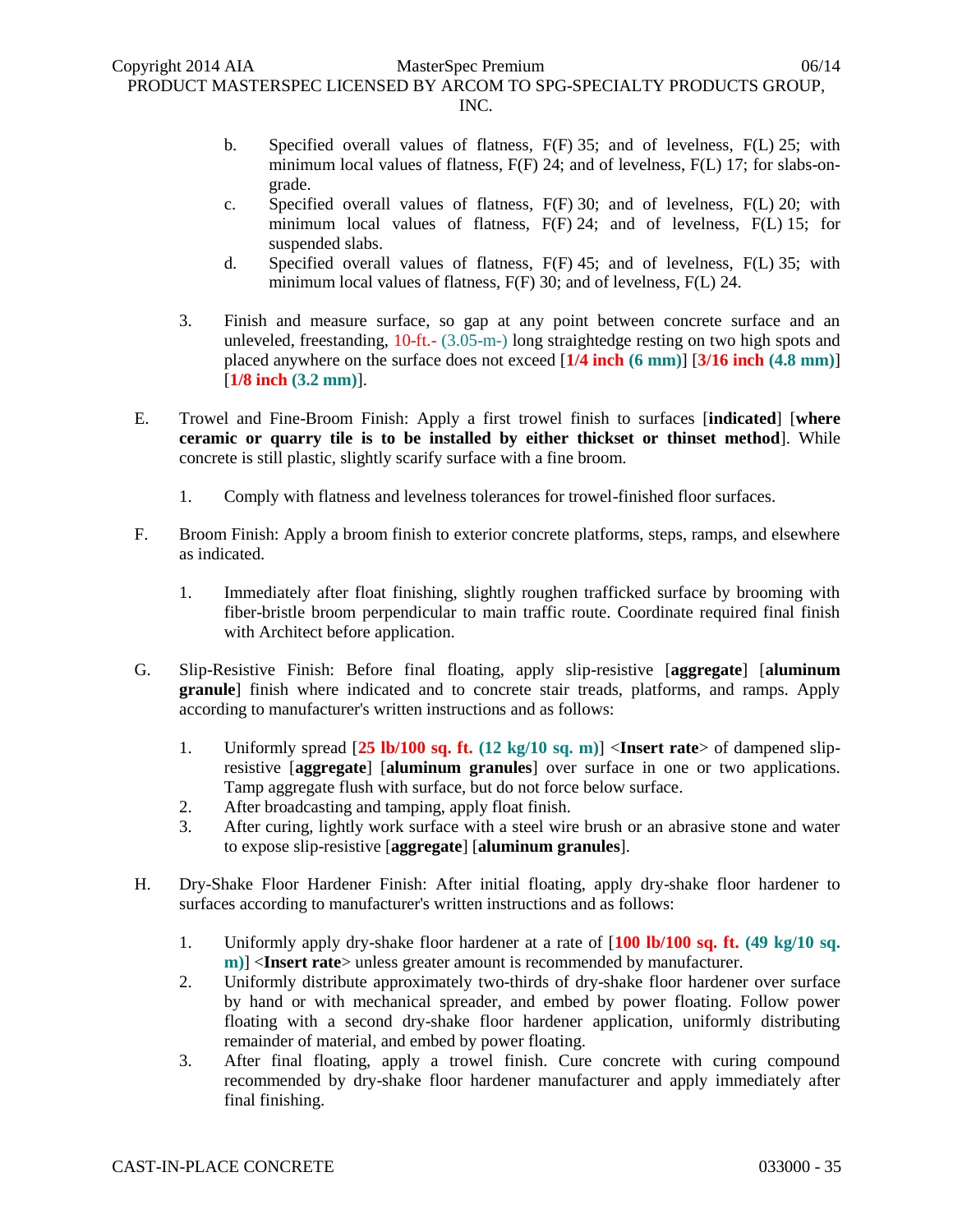### 3.12 MISCELLANEOUS CONCRETE ITEM INSTALLATION

- A. Filling In: Fill in holes and openings left in concrete structures after work of other trades is in place unless otherwise indicated. Mix, place, and cure concrete, as specified, to blend with inplace construction. Provide other miscellaneous concrete filling indicated or required to complete the Work.
- B. Curbs: Provide monolithic finish to interior curbs by stripping forms while concrete is still green and by steel-troweling surfaces to a hard, dense finish with corners, intersections, and terminations slightly rounded.
- C. Equipment Bases and Foundations:
	- 1. Coordinate sizes and locations of concrete bases with actual equipment provided.
	- 2. Construct concrete bases [**4 inches (100 mm)**] [**6 inches (150 mm)**] [**8 inches (200 mm)**] <**Insert dimension**> high unless otherwise indicated, and extend base not less than 6 inches (150 mm) in each direction beyond the maximum dimensions of supported equipment unless otherwise indicated or unless required for seismic anchor support.
	- 3. Minimum Compressive Strength: [**5000 psi (34.5 MPa)**] [**4500 psi (31 MPa)**] [**4000 psi (27.6 MPa)**] [**3500 psi (24.1 MPa)**] [**3000 psi (20.7 MPa)**] <**Insert value**> at 28 days.
	- 4. Install dowel rods to connect concrete base to concrete floor. Unless otherwise indicated, install dowel rods on 18-inch (450-mm) centers around the full perimeter of concrete base.
	- 5. For supported equipment, install epoxy-coated anchor bolts that extend through concrete base and anchor into structural concrete substrate.
	- 6. Prior to pouring concrete, place and secure anchorage devices. Use setting drawings, templates, diagrams, instructions, and directions furnished with items to be embedded.
	- 7. Cast anchor-bolt insert into bases. Install anchor bolts to elevations required for proper attachment to supported equipment.
- D. Steel Pan Stairs: Provide concrete fill for steel pan stair treads, landings, and associated items. Cast-in inserts and accessories as shown on Drawings. Screed, tamp, and trowel finish concrete surfaces.

# 3.13 CONCRETE PROTECTING AND CURING

- A. General: Protect freshly placed concrete from premature drying and excessive cold or hot temperatures. Comply with ACI 306.1 for cold-weather protection and ACI 301 (ACI 301M) for hot-weather protection during curing.
- B. Evaporation Retarder: Apply evaporation retarder to unformed concrete surfaces if hot, dry, or windy conditions cause moisture loss approaching 0.2 lb/sq. ft. x h (1 kg/sq. m x h) before and during finishing operations. Apply according to manufacturer's written instructions after placing, screeding, and bull floating or darbying concrete, but before float finishing.
- C. Internal Wet Curing: Additional curing is unnecessary when using WVRA admixtures, except during hot or cold weather concreting conditions; follow ACI 306.1 and ACI 301 (ACI 301M).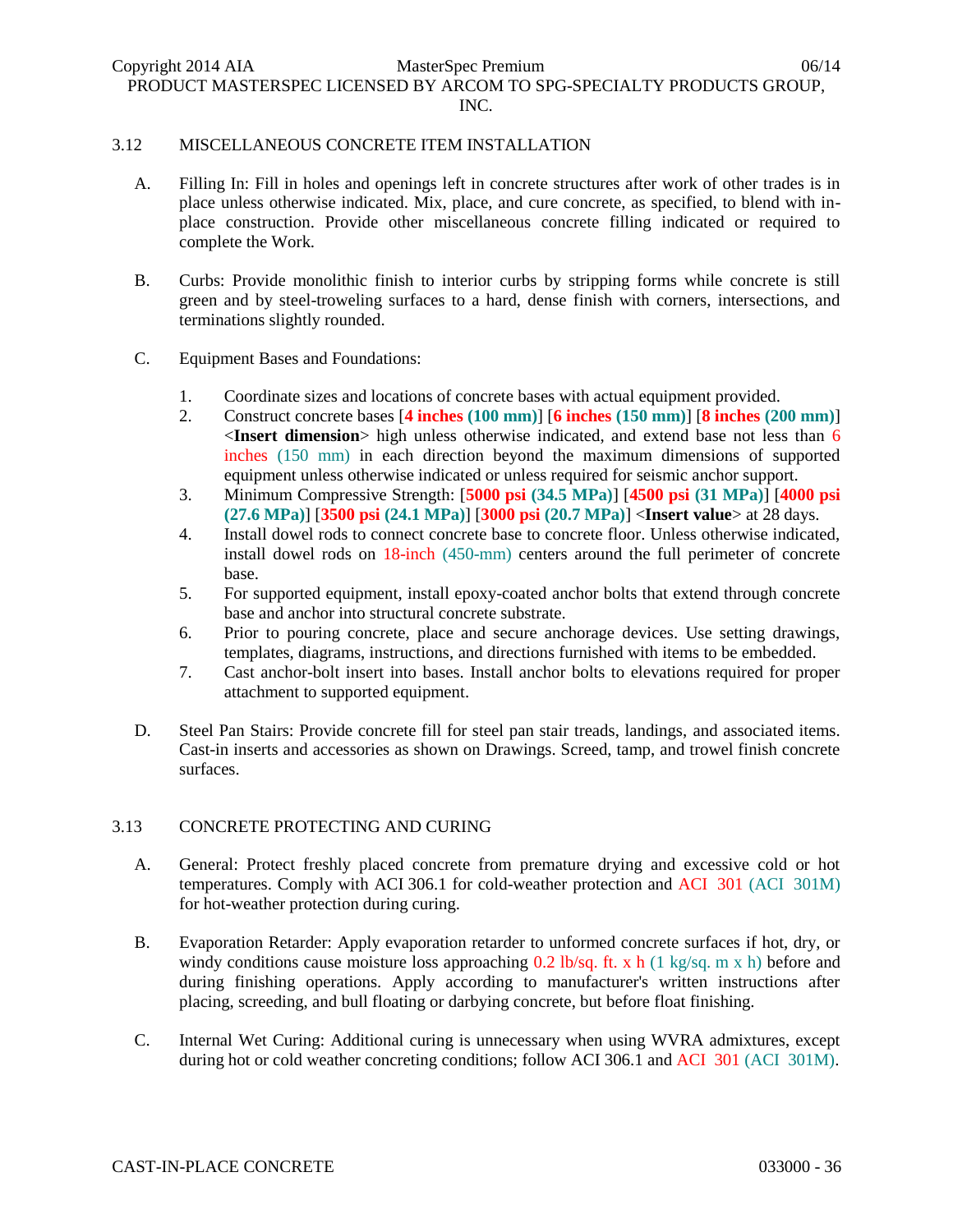- D. Formed Surfaces: Cure formed concrete surfaces, including underside of beams, supported slabs, and other similar surfaces. If forms remain during curing period, moist cure after loosening forms. If removing forms before end of curing period, continue curing for remainder of curing period.
- E. Unformed Surfaces: Begin curing immediately after finishing concrete. Cure unformed surfaces, including floors and slabs, concrete floor toppings, and other surfaces.
- F. Cure concrete according to ACI 308.1, by one or a combination of the following methods:
	- 1. Moisture Curing: Keep surfaces continuously moist for not less than seven days with the following materials:
		- a. Water.
		- b. Continuous water-fog spray.
		- c. Absorptive cover, water saturated, and kept continuously wet. Cover concrete surfaces and edges with 12-inch (300-mm) lap over adjacent absorptive covers.
	- 2. Moisture-Retaining-Cover Curing: Cover concrete surfaces with moisture-retaining cover for curing concrete, placed in widest practicable width, with sides and ends lapped at least 12 inches (300 mm), and sealed by waterproof tape or adhesive. Cure for not less than seven days. Immediately repair any holes or tears during curing period, using cover material and waterproof tape.
		- a. Moisture cure or use moisture-retaining covers to cure concrete surfaces to receive floor coverings.
		- b. Moisture cure or use moisture-retaining covers to cure concrete surfaces to receive penetrating liquid floor treatments.
		- c. Cure concrete surfaces to receive floor coverings with either a moisture-retaining cover or a curing compound that the manufacturer certifies does not interfere with bonding of floor covering used on Project.
	- 3. Curing Compound: Apply uniformly in continuous operation by power spray or roller according to manufacturer's written instructions. Recoat areas subjected to heavy rainfall within three hours after initial application. Maintain continuity of coating and repair damage during curing period.
		- a. Removal: After curing period has elapsed, remove curing compound without damaging concrete surfaces by method recommended by curing compound manufacturer[ **unless manufacturer certifies curing compound does not interfere with bonding of floor covering used on Project**].
	- 4. Curing and Sealing Compound: Apply uniformly to floors and slabs indicated in a continuous operation by power spray or roller according to manufacturer's written instructions. Recoat areas subjected to heavy rainfall within three hours after initial application. Repeat process 24 hours later and apply a second coat. Maintain continuity of coating and repair damage during curing period.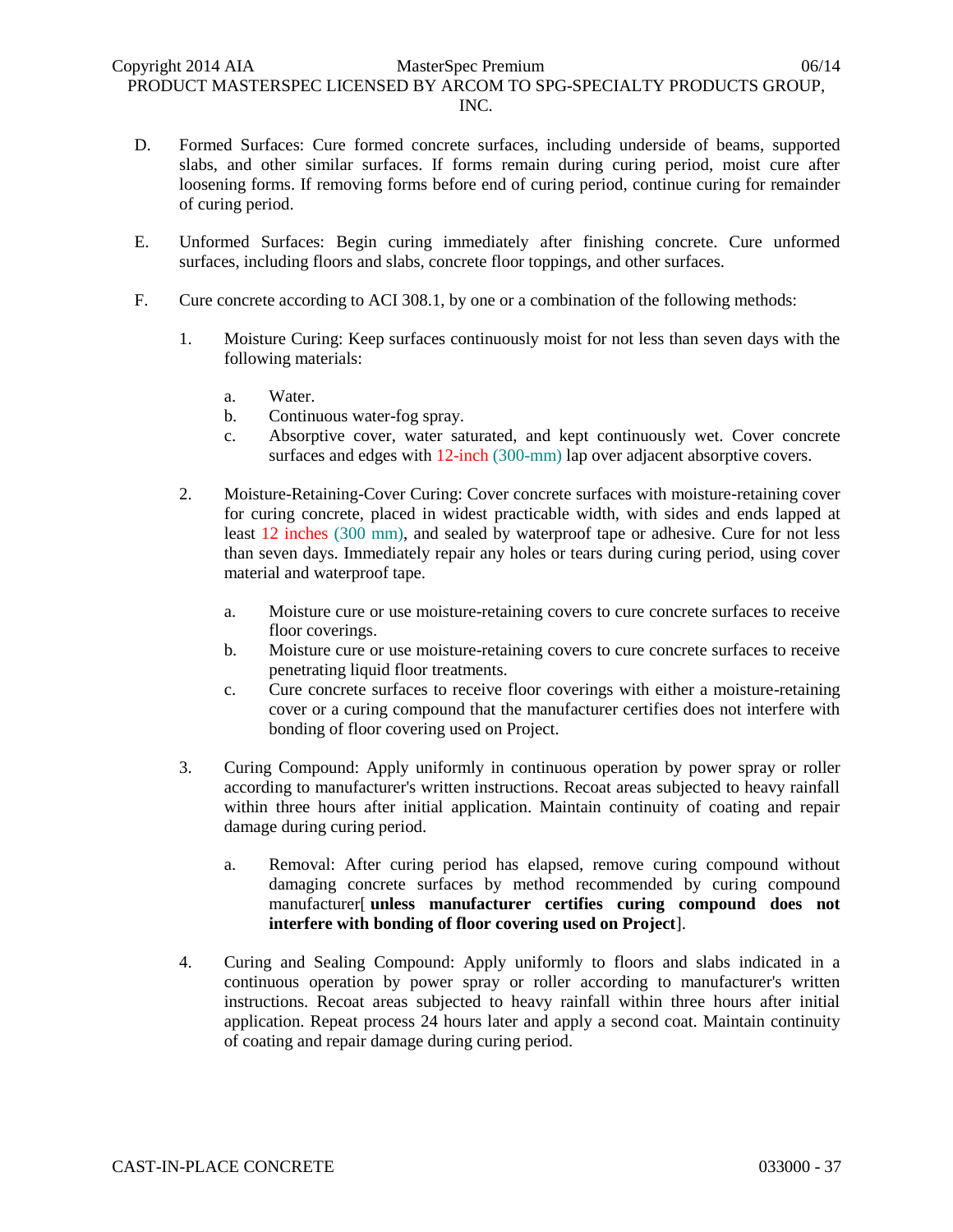Copyright 2014 AIA MasterSpec Premium 06/14 PRODUCT MASTERSPEC LICENSED BY ARCOM TO SPG-SPECIALTY PRODUCTS GROUP, INC.

### 3.14 LIQUID FLOOR TREATMENT APPLICATION

- A. Penetrating Liquid Floor Treatment: Prepare, apply, and finish penetrating liquid floor treatment according to manufacturer's written instructions.
	- 1. Remove curing compounds, sealers, oil, dirt, laitance, and other contaminants and complete surface repairs.
	- 2. Do not apply to concrete that is less than [**three**] [**seven**] [**14**] [**28**] days' old.
	- 3. Do not apply to concrete that contains WVRA admixture.
	- 4. Apply liquid until surface is saturated, scrubbing into surface until a gel forms; rewet; and repeat brooming or scrubbing. Rinse with water; remove excess material until surface is dry. Apply a second coat in a similar manner if surface is rough or porous.
- B. Sealing Coat: Uniformly apply a continuous sealing coat of curing and sealing compound to hardened concrete by power spray or roller according to manufacturer's written instructions.

#### 3.15 JOINT FILLING

- A. Prepare, clean, and install joint filler according to manufacturer's written instructions.
	- 1. Defer joint filling until concrete has aged at least [**one**] [**six**] month(s). Do not fill joints until construction traffic has permanently ceased.
- B. Remove dirt, debris, saw cuttings, curing compounds, and sealers from joints; leave contact faces of joints clean and dry.
- C. Install semirigid joint filler full depth in saw-cut joints and at least 2 inches (50 mm) deep in formed joints. Overfill joint and trim joint filler flush with top of joint after hardening.

### 3.16 CONCRETE SURFACE REPAIRS

- A. Defective Concrete: Repair and patch defective areas when approved by Architect. Remove and replace concrete that cannot be repaired and patched to Architect's approval.
- B. Patching Mortar: Mix dry-pack patching mortar, consisting of 1 part portland cement to 2-1/2 parts fine aggregate passing a No. 16 (1.18-mm) sieve, using only enough water for handling and placing.
- C. Repairing Formed Surfaces: Surface defects include color and texture irregularities, cracks, spalls, air bubbles, honeycombs, rock pockets, fins and other projections on the surface, and stains and other discolorations that cannot be removed by cleaning.
	- 1. Immediately after form removal, cut out honeycombs, rock pockets, and voids more than 1/2 inch (13 mm) in any dimension to solid concrete. Limit cut depth to 3/4 inch (19 mm). Make edges of cuts perpendicular to concrete surface. Clean, dampen with water, and brush-coat holes and voids with bonding agent. Fill and compact with patching mortar before bonding agent has dried. Fill form-tie voids with patching mortar or cone plugs secured in place with bonding agent.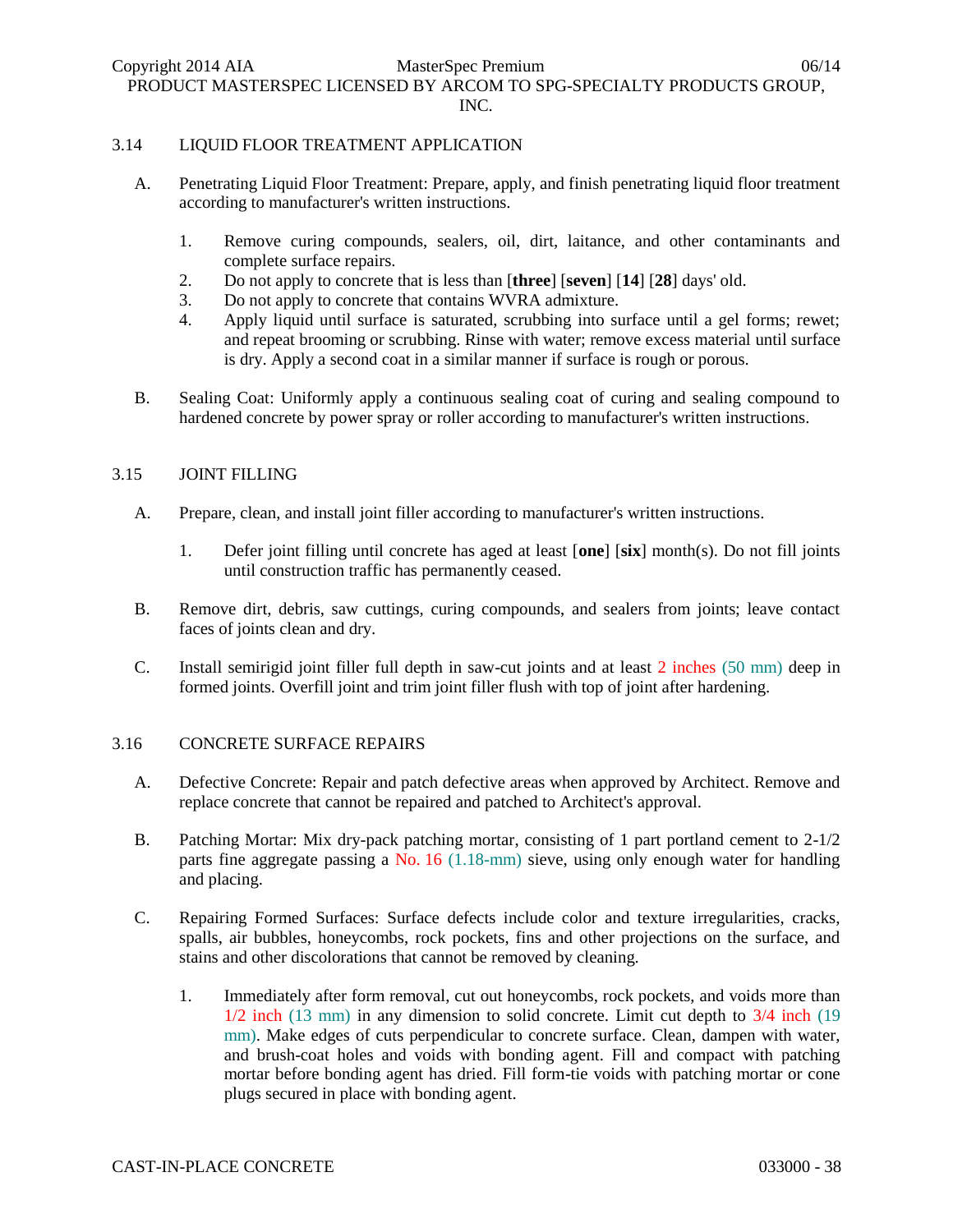- 2. Repair defects on surfaces exposed to view by blending white portland cement and standard portland cement so that, when dry, patching mortar matches surrounding color. Patch a test area at inconspicuous locations to verify mixture and color match before proceeding with patching. Compact mortar in place and strike off slightly higher than surrounding surface.
- 3. Repair defects on concealed formed surfaces that affect concrete's durability and structural performance as determined by Architect.
- D. Repairing Unformed Surfaces: Test unformed surfaces, such as floors and slabs, for finish and verify surface tolerances specified for each surface. Correct low and high areas. Test surfaces sloped to drain for trueness of slope and smoothness; use a sloped template.
	- 1. Repair finished surfaces containing defects. Surface defects include spalls, popouts, honeycombs, rock pockets, crazing and cracks in excess of 0.01 inch (0.25 mm) wide or that penetrate to reinforcement or completely through unreinforced sections regardless of width, and other objectionable conditions.
	- 2. After concrete has cured at least 14 days, correct high areas by grinding.
	- 3. Correct localized low areas during or immediately after completing surface finishing operations by cutting out low areas and replacing with patching mortar. Finish repaired areas to blend into adjacent concrete.
	- 4. Correct other low areas scheduled to receive floor coverings with a repair underlayment. Prepare, mix, and apply repair underlayment and primer according to manufacturer's written instructions to produce a smooth, uniform, plane, and level surface. Feather edges to match adjacent floor elevations.
	- 5. Correct other low areas scheduled to remain exposed with a repair topping. Cut out low areas to ensure a minimum repair topping depth of  $1/4$  inch  $(6 \text{ mm})$  to match adjacent floor elevations. Prepare, mix, and apply repair topping and primer according to manufacturer's written instructions to produce a smooth, uniform, plane, and level surface.
	- 6. Repair defective areas, except random cracks and single holes 1 inch (25 mm) or less in diameter, by cutting out and replacing with fresh concrete. Remove defective areas with clean, square cuts and expose steel reinforcement with at least a 3/4-inch (19-mm) clearance all around. Dampen concrete surfaces in contact with patching concrete and apply bonding agent. Mix patching concrete of same materials and mixture as original concrete, except without coarse aggregate. Place, compact, and finish to blend with adjacent finished concrete. Cure in same manner as adjacent concrete.
	- 7. Repair random cracks and single holes 1 inch (25 mm) or less in diameter with patching mortar. Groove top of cracks and cut out holes to sound concrete and clean off dust, dirt, and loose particles. Dampen cleaned concrete surfaces and apply bonding agent. Place patching mortar before bonding agent has dried. Compact patching mortar and finish to match adjacent concrete. Keep patched area continuously moist for at least 72 hours.
- E. Perform structural repairs of concrete, subject to Architect's approval, using epoxy adhesive and patching mortar.
- F. Repair materials and installation not specified above may be used, subject to Architect's approval.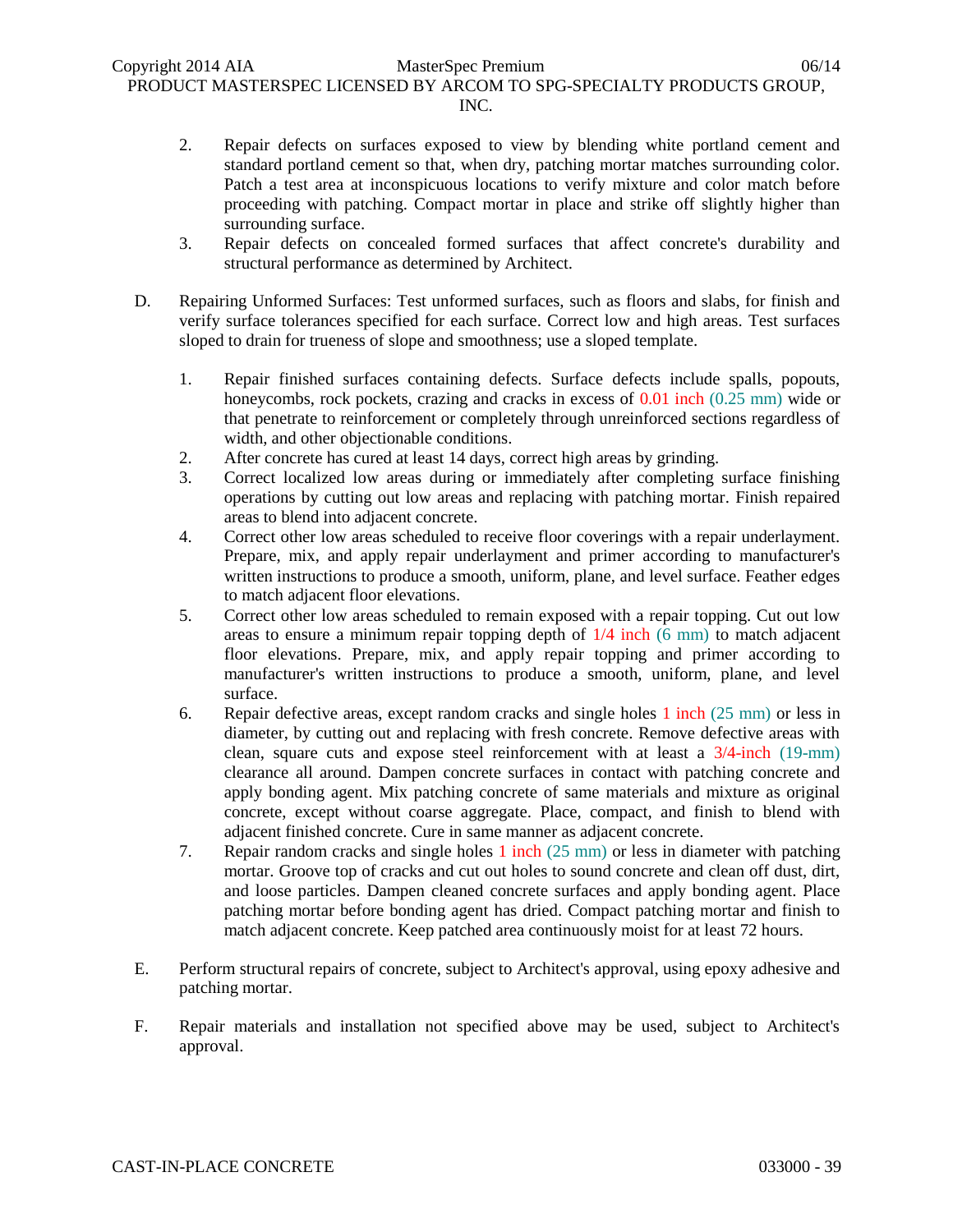### 3.17 FIELD QUALITY CONTROL

- A. Special Inspections: Owner will engage a [**special inspector**] [**and**] [**qualified testing and inspecting agency**] to perform field tests and inspections and prepare test reports.
- B. Testing Agency: Engage a qualified testing and inspecting agency to perform tests and inspections and to submit reports.
- C. Inspections:
	- 1. Steel reinforcement placement.
	- 2. Steel reinforcement welding.
	- 3. Headed bolts and studs.
	- 4. Verification of use of required design mixture.
	- 5. Concrete placement, including conveying and depositing.
	- 6. Curing procedures and maintenance of curing temperature.
	- 7. Verification of concrete strength before removal of shores and forms from beams and slabs.
- D. Inspections: For concrete containing WVRA admixture provide the following:
	- 1. Moisture Testing: Conducted by WVRA manufacturer or appointed representative prior to installation of moisture sensitive coatings and adhesives. No other moisture testing by installers is required.
	- 2. Bond Testing: Conducted by WVRA manufacturer or appointed representative on moisture sensitive materials installed by Contractor.
	- 3. Ph Testing: Conducted by WVRA manufacturer or appointed representative.
	- 4. Report test results in writing to Architect and Contractor within 48 hours of testing.
	- 5. Authorization to proceed with installation of moisture sensitive coatings and materials must be obtained in writing from WVRA manufacturer.
- E. Concrete Tests: Testing of composite samples of fresh concrete obtained according to ASTM C 172/C 172M shall be performed according to the following requirements:
	- 1. Testing Frequency: Obtain one composite sample for each day's pour of each concrete mixture exceeding 5 cu. yd. (4 cu. m), but less than 25 cu. yd. (19 cu. m), plus one set for each additional 50 cu. yd. (38 cu. m) or fraction thereof.
	- 2. Testing Frequency: Obtain at least one composite sample for each 100 cu. yd. (76 cu. m) or fraction thereof of each concrete mixture placed each day.
		- a. When frequency of testing provides fewer than five compressive-strength tests for each concrete mixture, testing shall be conducted from at least five randomly selected batches or from each batch if fewer than five are used.
	- 3. Slump: ASTM C 143/C 143M; one test at point of placement for each composite sample, but not less than one test for each day's pour of each concrete mixture. Perform additional tests when concrete consistency appears to change.
	- 4. Air Content: ASTM C 231/C 231M, pressure method, for normal-weight concrete; [**ASTM C 173/C 173M, volumetric method, for structural lightweight concrete;** ]one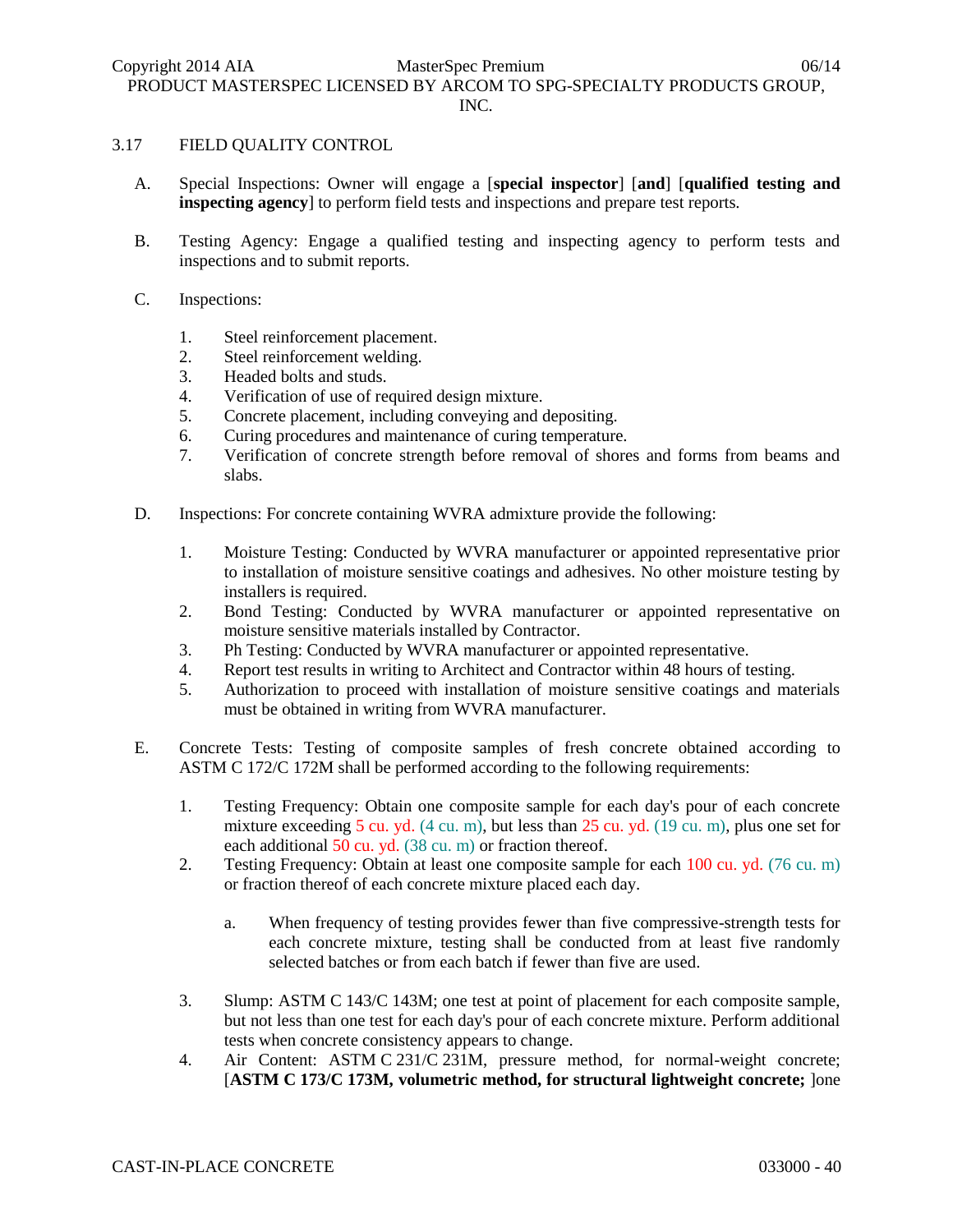test for each composite sample, but not less than one test for each day's pour of each concrete mixture.

- 5. Concrete Temperature: ASTM C 1064/C 1064M; one test hourly when air temperature is 40 deg F (4.4 deg C) and below or 80 deg F (27 deg C) and above, and one test for each composite sample.
- 6. WVRA Testing: ASTM D 5084; 4- by 8-inch (102- by 203-mm) cylinder size obtained by WVRA manufacturer or appointed representative.
- 7. Unit Weight: ASTM C 567/C 567M, fresh unit weight of structural lightweight concrete; one test for each composite sample, but not less than one test for each day's pour of each concrete mixture.
- 8. Compression Test Specimens: ASTM C 31/C 31M.
	- a. Cast and laboratory cure two sets of two standard cylinder specimens for each composite sample.
	- b. Cast and field cure [**two**] <**Insert number**> sets of two standard cylinder specimens for each composite sample.
- 9. Compressive-Strength Tests: ASTM C 39/C 39M; test one set of two laboratory-cured specimens at 7 days and one set of two specimens at 28 days.
	- a. Test one set of two field-cured specimens at 7 days and one set of two specimens at 28 days.
	- b. A compressive-strength test shall be the average compressive strength from a set of two specimens obtained from same composite sample and tested at age indicated.
- 10. When strength of field-cured cylinders is less than 85 percent of companion laboratorycured cylinders, Contractor shall evaluate operations and provide corrective procedures for protecting and curing in-place concrete.
- 11. Strength of each concrete mixture will be satisfactory if every average of any three consecutive compressive-strength tests equals or exceeds specified compressive strength and no compressive-strength test value falls below specified compressive strength by more than 500 psi (3.4 MPa).
- 12. Test results shall be reported in writing to Architect, concrete manufacturer, and Contractor within 48 hours of testing. Reports of compressive-strength tests shall contain Project identification name and number, date of concrete placement, name of concrete testing and inspecting agency, location of concrete batch in Work, design compressive strength at 28 days, concrete mixture proportions and materials, compressive breaking strength, and type of break for both 7- and 28-day tests.
- 13. Nondestructive Testing: Impact hammer, sonoscope, or other nondestructive device may be permitted by Architect but will not be used as sole basis for approval or rejection of concrete.
- 14. Additional Tests: Testing and inspecting agency shall make additional tests of concrete when test results indicate that slump, air entrainment, compressive strengths, or other requirements have not been met, as directed by Architect. Testing and inspecting agency may conduct tests to determine adequacy of concrete by cored cylinders complying with ASTM C 42/C 42M or by other methods as directed by Architect.
- 15. Additional testing and inspecting, at Contractor's expense, will be performed to determine compliance of replaced or additional work with specified requirements.
- 16. Correct deficiencies in the Work that test reports and inspections indicate do not comply with the Contract Documents.